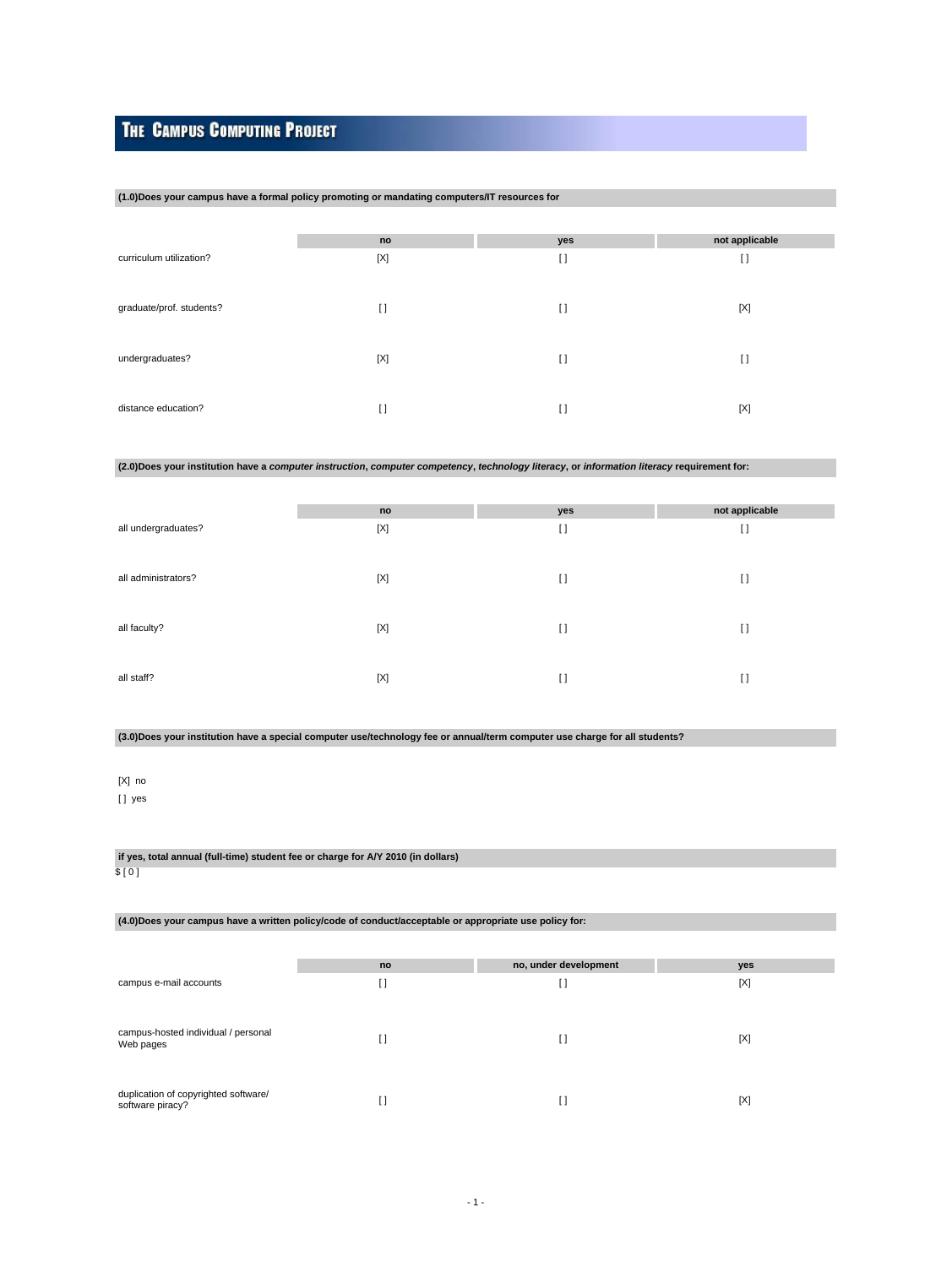| fair use of copyrighted content (books,<br>articles, etc.)?         | []  | I) | [X] |
|---------------------------------------------------------------------|-----|----|-----|
| downloading commercial music / videos<br>from the Web?              | []  | I) | [X] |
| student use of social networking sites<br>(Facebook, MySpace, etc.) | [X] | [] |     |

**(5.0)Please check the Operating Systems/Interfaces recommended or supported by your institution:**

- [X] Mac OS X
- [X] UNIX
- [X] Linux
- [X] Windows 2000/XP
- [X] Windows Vista
- [X] Windows System 7
- [ ] Open VMS
- [ ] Sun/Open Solaris
- [ ] Novell
- [ ] None (No O/S recommendation)

# **(6.0)Does your institution require or strongly recommend computers, cell phones, smart phones or tablets for students?**

|                                                                                   | no  | recommend | require  |
|-----------------------------------------------------------------------------------|-----|-----------|----------|
| computers for all undergraduate<br>students                                       | [X] | $\lceil$  | $[ \ ]$  |
| computers for undergraduates in specific<br>disciplines / academic programs       | [X] | $\lceil$  | $\lceil$ |
| smart phones for undergraduates in<br>specific disciplines / academic programs    | [X] | $\lceil$  | $\lceil$ |
| iPods or other multi-media devices in<br>specific disciplines / academic programs | [X] | $\lceil$  | $\lceil$ |
| Cell phones for all students                                                      | [X] | $\lceil$  | $\lceil$ |
| Smart phones for all students                                                     | [X] | $\lceil$  | $\lceil$ |
| Tablet devices for all students (iPads,<br>etc.)                                  | [X] | $\Box$    | $\Box$   |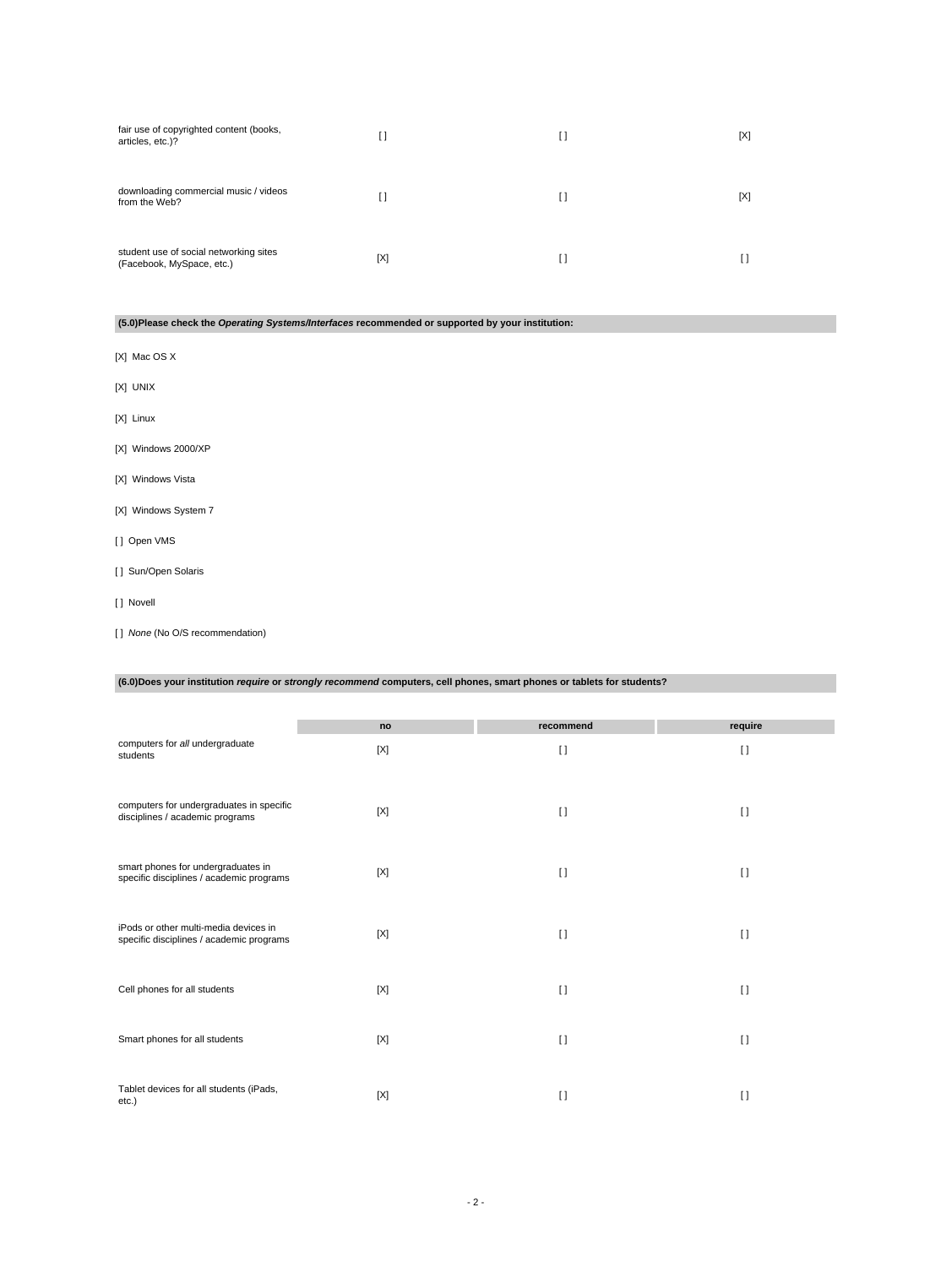**(7.0)As of fall 2010, will your campus have "preferred provider" agreements with technology companies that include online hardware and software resale programs linked to your campus web site?**

[ ] No

# **If your campus does have agreements in place, please identify all hardware companies involved in these agreements:**

- [] Acer
- [X] Apple
- [ ] Dell
- [ ] Gateway
- [ ] Hewlett Packard
- [] Lenovo
- [] Sony
- [ ] Sun
- [ ] Toshiba

# **If your campus does have agreements in place, please identify all software companies involved in these agreements:**

- [X] Adobe
- [] Apple
- [X] Microsoft
- [] statistical software
- [ ] virus protection/spyware products

# **(8.0)As of fall 2010, will your institution have campus portal?**

[X] no, campus portal not available as of fall 2010

- [] no, portal issue now under discussion/review
- [] portal being installed/under development in 2010-11
- [] yes, campus portal up and functioning for fall, 2010

# **Our campus portal is/will be:**

- [] homegrown/local
- [ ] Blackboard (including Angel)
- [ ] Campus Cruiser
- [ ] Campus EAI
- [ ] Campus Management
- [] eCollege
- [ ] Google Sites
- [] Jenzabar
- [] Oracle/PeopleSoft/Sun Micro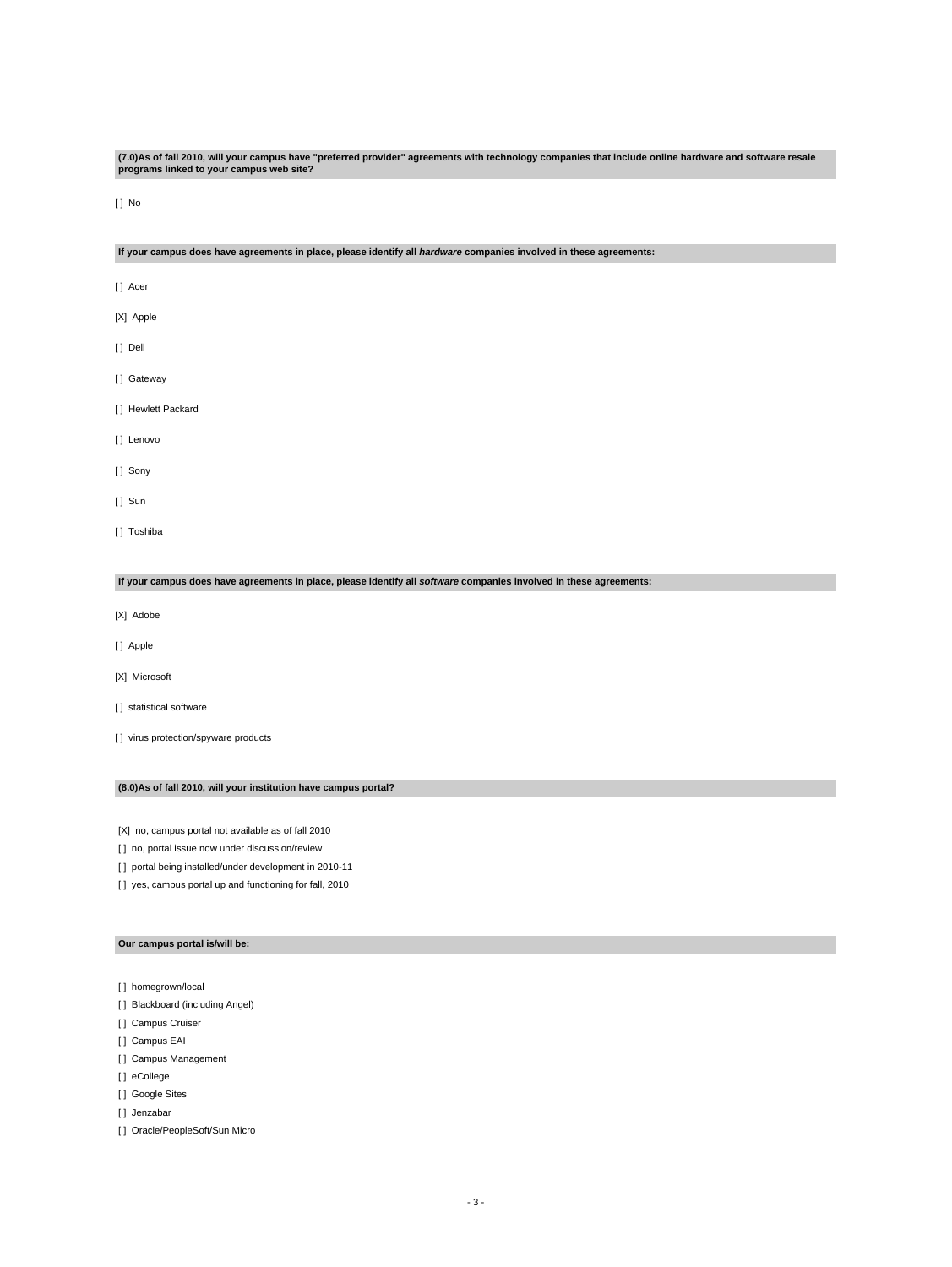[ ] SunGard Higher Ed/Luminis

[ ] Unicon/Academus

[ ] uPortal

[ ] other

|                                                                                                         |              |                                                                                                                                                                                                       | (9.0) How would you rate the technology infrastructure at your institution? (1 = poor, 7 = excellent) |                           |                                                                                                                                                                                                       |                                                                                                                                                                                                       |                                                                                                                                                                                                       |
|---------------------------------------------------------------------------------------------------------|--------------|-------------------------------------------------------------------------------------------------------------------------------------------------------------------------------------------------------|-------------------------------------------------------------------------------------------------------|---------------------------|-------------------------------------------------------------------------------------------------------------------------------------------------------------------------------------------------------|-------------------------------------------------------------------------------------------------------------------------------------------------------------------------------------------------------|-------------------------------------------------------------------------------------------------------------------------------------------------------------------------------------------------------|
|                                                                                                         | $\mathbf{1}$ | $\boldsymbol{2}$                                                                                                                                                                                      | $\mathbf 3$                                                                                           | $\pmb{4}$                 | ${\bf 5}$                                                                                                                                                                                             | 6                                                                                                                                                                                                     | $\bf 7$                                                                                                                                                                                               |
| computer<br>networks and data<br>communication                                                          | $[ \ ]$      | $[ \; ]$                                                                                                                                                                                              | $[ \ ]$                                                                                               | $[ \ ]$                   | $[ \ ]$                                                                                                                                                                                               | $[{\sf X}]$                                                                                                                                                                                           | $[ \ ]$                                                                                                                                                                                               |
| telecommunications<br>and phone system                                                                  | $[ \ ]$      | $[ \; ]$                                                                                                                                                                                              | $[ \ ]$                                                                                               | $[ \ ]$                   | $[ \ ]$                                                                                                                                                                                               | $[{\sf X}]$                                                                                                                                                                                           | H                                                                                                                                                                                                     |
| wireless networks                                                                                       | $[ \; ]$     | $[ \; ]$                                                                                                                                                                                              | $[ \; ]$                                                                                              | $[ \; ]$                  | $[ \; ]$                                                                                                                                                                                              | $[{\sf X}]$                                                                                                                                                                                           | $[ \; ]$                                                                                                                                                                                              |
| user support<br>services                                                                                | $[ \; ]$     | $[ \ ]$                                                                                                                                                                                               | $[ \; ]$                                                                                              | $[ \ ]$                   | $[ \ ]$                                                                                                                                                                                               | $[{\sf X}]$                                                                                                                                                                                           | $[ \ ]$                                                                                                                                                                                               |
| online reference<br>resources in the<br>campus library/<br>library system                               | $[ \ ]$      | $[ \ ]$                                                                                                                                                                                               | $[ \; ]$                                                                                              | $[ \ ]$                   | $[ \ ]$                                                                                                                                                                                               | $[ \; ]$                                                                                                                                                                                              | [X]                                                                                                                                                                                                   |
| web resources to<br>support instruction                                                                 | $[ \ ]$      | $[ \ ]$                                                                                                                                                                                               | $[ \; ]$                                                                                              | $[ \; ]$                  | $[{\sf X}]$                                                                                                                                                                                           | $[ \; ]$                                                                                                                                                                                              | $[ \ ]$                                                                                                                                                                                               |
| multimedia/<br>AV enabled<br>classrooms                                                                 | $[ \ ]$      | $[ \ ]$                                                                                                                                                                                               | $[ \; ]$                                                                                              | $[ \ ]$                   | $[ \ ]$                                                                                                                                                                                               | $[{\sf X}]$                                                                                                                                                                                           | $[ \ ]$                                                                                                                                                                                               |
| campus web site<br>services/student<br>portal                                                           | $[ \ ]$      | $[ \ ]$                                                                                                                                                                                               | $[ \ ]$                                                                                               | $[{\sf X}]$               | $[ \ ]$                                                                                                                                                                                               | $[ \; ]$                                                                                                                                                                                              | $[ \ ]$                                                                                                                                                                                               |
| overall assessment<br>of IT security<br>(network attacks,<br>secure data bases,<br>identity mgmt, etc.) | $[ \; ]$     | $[ \ ]$                                                                                                                                                                                               | $[ \ ]$                                                                                               | $[ \; ]$                  | $[ \ ]$                                                                                                                                                                                               | $[{\sf X}]$                                                                                                                                                                                           | $[ \ ]$                                                                                                                                                                                               |
| disaster planning                                                                                       | $[ \ ]$      | $[ \ ]$                                                                                                                                                                                               | $[ \ ]$                                                                                               | $[{\sf X}]$               | $[ \; ]$                                                                                                                                                                                              | $[ \; ]$                                                                                                                                                                                              | $[ \; ]$                                                                                                                                                                                              |
| IT training for<br>faculty                                                                              | $[ \ ]$      | $[] \centering \includegraphics[width=0.47\textwidth]{images/TrDiS-Architecture.png} \caption{The 3D (top) and 4D (bottom) are used for the 3D (bottom) and 3D (bottom).} \label{TrDiS-Architecture}$ | $[ \ ]$                                                                                               | $\left[ \text{X} \right]$ | $[] \centering \includegraphics[width=0.47\textwidth]{images/TrDiS-Architecture.png} \caption{The 3D (top) and 4D (bottom) are used for the 3D (bottom) and 3D (bottom).} \label{TrDiS-Architecture}$ | $[] \centering \includegraphics[width=0.47\textwidth]{images/TrDiS-Architecture.png} \caption{The 3D (top) and 4D (bottom) are used for the 3D (bottom) and 3D (bottom).} \label{TrDiS-Architecture}$ | $[] \centering \includegraphics[width=0.47\textwidth]{images/TrDiS-Architecture.png} \caption{The 3D (top) and 4D (bottom) are used for the 3D (bottom) and 3D (bottom).} \label{TrDiS-Architecture}$ |
| IT training for<br>students                                                                             | $[ \ ]$      | $[] \centering \includegraphics[width=0.47\textwidth]{images/TrDiS-Architecture.png} \caption{The 3D (top) and 4D (bottom) are used for the 3D (bottom) and 3D (bottom).} \label{TrDiS-Architecture}$ | $[{\sf X}]$                                                                                           | $[ \ ]$                   | $[ \ ]$                                                                                                                                                                                               | $[] \centering \includegraphics[width=0.47\textwidth]{images/TrDiS-Architecture.png} \caption{The 3D (top) and 4D (bottom) are used for the 3D (bottom) and 3D (bottom).} \label{TrDiS-Architecture}$ | $[ \: ]$                                                                                                                                                                                              |
| campus portal                                                                                           | $[ \; ]$     | $[ \ ]$                                                                                                                                                                                               | $\lceil$                                                                                              | $[{\sf X}]$               | $[ \ ]$                                                                                                                                                                                               | $[ \ ]$                                                                                                                                                                                               | $[ \ ]$                                                                                                                                                                                               |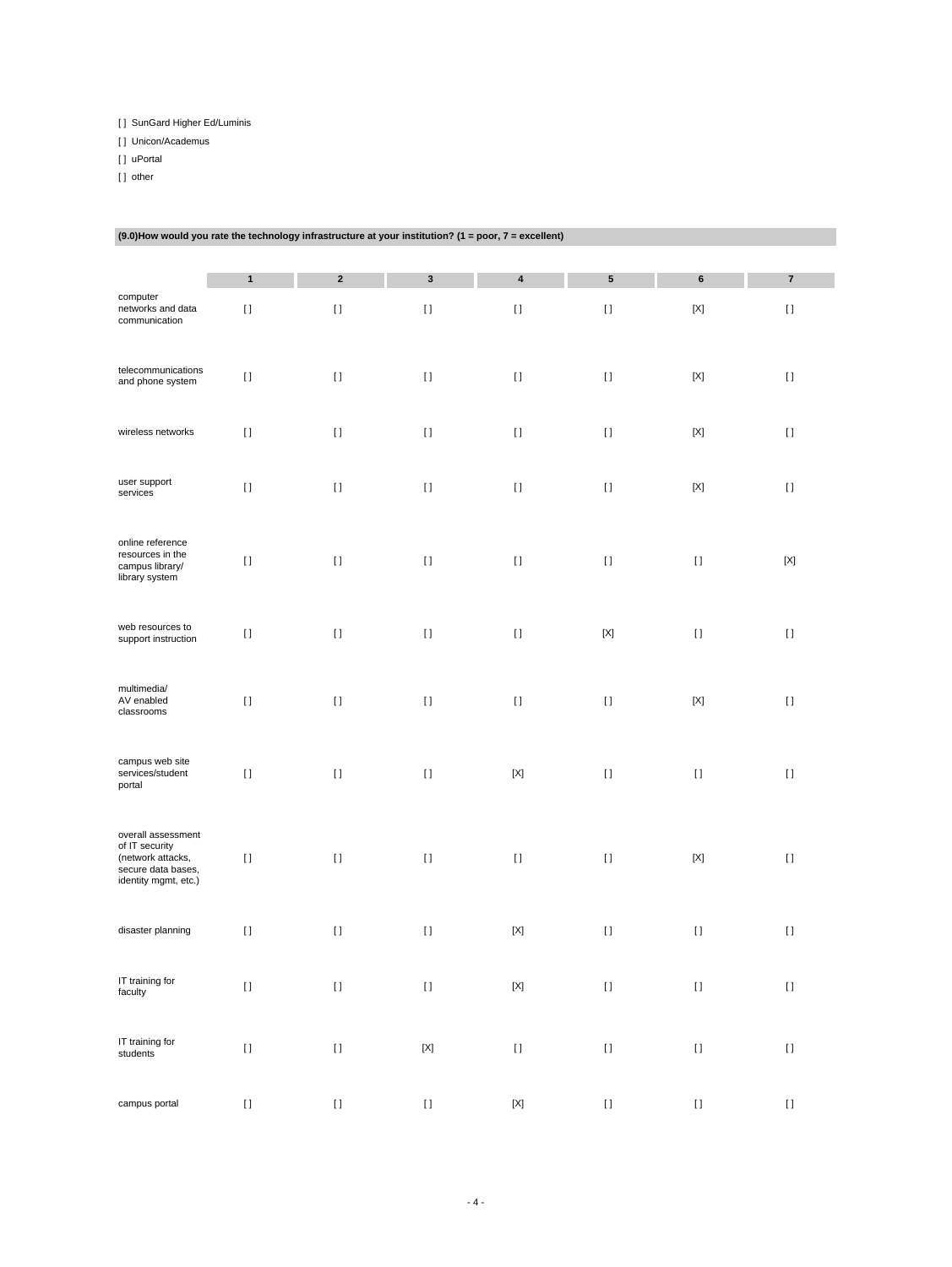| data warehousing                                             | $\lceil$    | $\mathbf{I}$ | $\lceil$    | $\lceil$ | [X]          | $[ \ ]$ | $\lceil$ |
|--------------------------------------------------------------|-------------|--------------|-------------|----------|--------------|---------|----------|
| digital dashboards/<br>ERP analytics                         | $\lceil$    | $\mathbf{I}$ | $[{\sf X}]$ | $[ \ ]$  | $\mathbf{I}$ | $[ \ ]$ | $\Box$   |
| emergency<br>communications /<br>notification<br>system(s)   | $\Box$      | $\mathbf{I}$ | $\lceil$    | $[ \ ]$  | $\mathbf{I}$ | [X]     | $\Box$   |
| cellular coverage<br>across the campus                       | $\lceil$    | I)           | $[{\sf X}]$ | $\lceil$ | $\mathbf{I}$ | $[ \ ]$ | $\Box$   |
| mobile apps/<br>services for<br>students, faculty &<br>staff | $[{\sf X}]$ | I)           | $[ \ ]$     | $[ \ ]$  | $\mathbf{I}$ | $[ \ ]$ | $\lceil$ |

**(10.0)Does your campus/institution**

|                                                                                                                                                                               | no       | yes      |
|-------------------------------------------------------------------------------------------------------------------------------------------------------------------------------|----------|----------|
| provide any formal support or assistance (e.g.,<br>funding, release time, technical assistance) to help<br>faculty who wish to develop instructional software/<br>courseware? | [X]      | $\Box$   |
| provide any formal support or assistance (e.g.,<br>funding, release time, technical assistance) to help<br>faculty who wish to develop software to assist their<br>research?  | [X]      | $\Box$   |
| have a policy or program for rewarding courseware<br>development or providing incentives for faculty to<br>develop instructional software/courseware?                         | [X]      | $[ \ ]$  |
| have a technology resource center that focuses on the<br>instructional use of information technology?                                                                         | $\Box$   | [X]      |
| have a formal plan for using the Internet and Web for<br>marketing and promotion to off-campus audiences<br>(e.g., alumni, prospective students)?                             | $\lceil$ | [X]      |
| have a formal program to recognize and reward the<br>use of information technology as part of the routine<br>faculty review and promotion process?                            | [X]      | $\lceil$ |
| maintain a library of academic courseware for faculty<br>review and evaluation?                                                                                               | [X]      | $\Box$   |
| have a formal program to assess the impact of IT on<br>instruction and learning outcomes?                                                                                     | [X]      | $[ \ ]$  |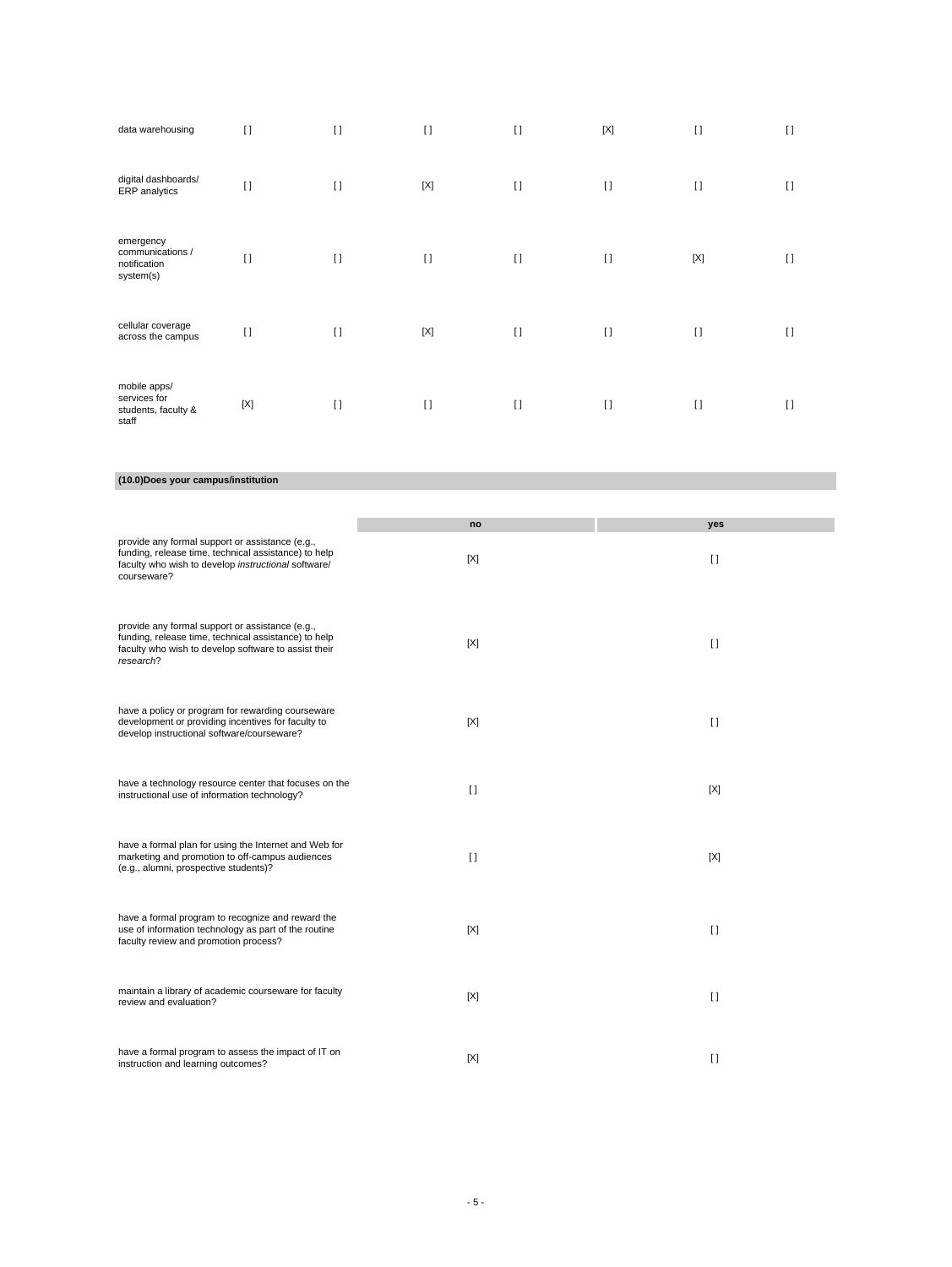| have a formal policy regarding ownership of Web-<br>based curriculum resources and intellectual property<br>developed by faculty? | [X]            | $\mathbf{I}$ |
|-----------------------------------------------------------------------------------------------------------------------------------|----------------|--------------|
| assess the impact of IT on instructional services and<br>academic programs?                                                       | $\lceil$       | [X]          |
| charge students for access to digital content (online<br>reserve readings, course packets, recorded content,<br>$etc.$ )?         | [X]            | $\Box$       |
| recycle most (60 pct or more) of the institution's used/<br>obsolete computers                                                    | $\mathfrak{g}$ | [X]          |
| inform/counsel students about privacy issues related to<br>social networking sites (Facebook, MySpace, etc)                       | $\Box$         | [X]          |
| maintain a campus page on Facebook                                                                                                | $\mathfrak{g}$ | [X]          |
| maintain a campus page on MySpace                                                                                                 | [X]            | $\Box$       |
| have institutional presence on Second Life?                                                                                       | [X]            | $\Box$       |
| have an institutional presence on YouTube?                                                                                        | $\Box$         | [X]          |
| have an institutional presence on iTunesU?                                                                                        | $[ \ ]$        | [X]          |
| maintain a public campus Wiki?                                                                                                    | [X]            | $\Box$       |
| maintain an institutional account on Twitter?                                                                                     | $\Box$         | [X]          |
| have a campus/department license for antiplagiarism<br>software? (e.g., Glatt, Plagiarism-Finder, Turnitin)                       | [X]            | $[ \ ]$      |

# **(11.0)Does your institution have a strategic plan for:**

| information technology                                | no<br>$[ \ ]$ | currently preparing a plan<br>$[ \ ]$ | yes, we have a plan<br>[X] |
|-------------------------------------------------------|---------------|---------------------------------------|----------------------------|
| instructional technology / instruction<br>integration | $\Box$        | [X]                                   | I1                         |
| deploying course / learning management<br>tools       | I)            | $\mathfrak{g}$                        | [X]                        |
| online / distance education                           | [X]           | H                                     | []                         |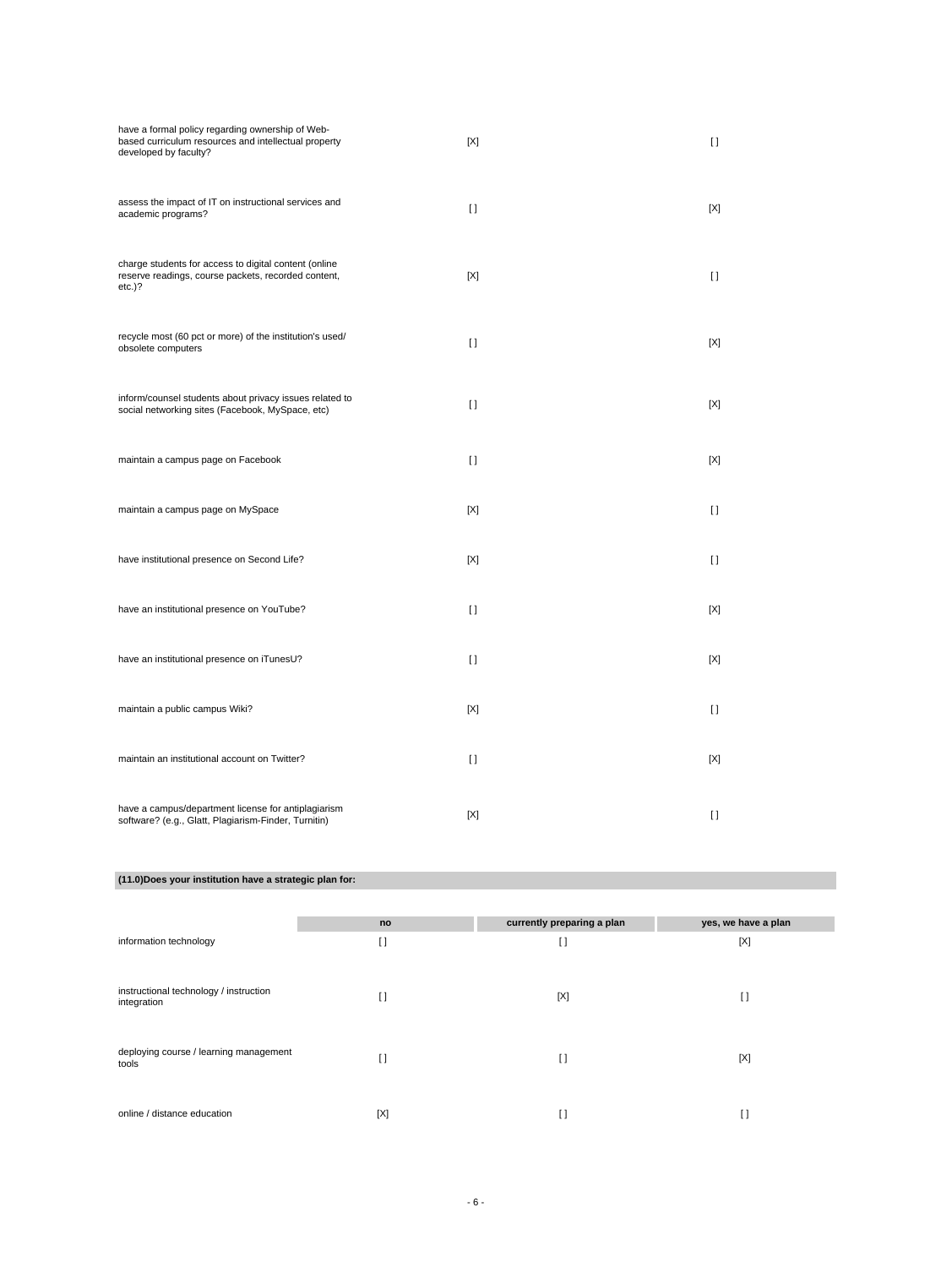| campus portal services                                                             | $[{\sf X}]$ | $[ \; ]$    | $[ \ ]$     |
|------------------------------------------------------------------------------------|-------------|-------------|-------------|
| wireless networks                                                                  | $[ \ ]$     | $[ \ ]$     | $[{\sf X}]$ |
| network security                                                                   | $[ \ ]$     | $[ \ ]$     | $[{\sf X}]$ |
| IT disaster recovery                                                               | $[ \ ]$     | $[{\sf X}]$ | $[ \ ]$     |
| administrative systems / ERP upgrade /<br>replacement                              | $[ \ ]$     | $[ \ ]$     | $[{\sf X}]$ |
| digital content management                                                         | $[ \ ]$     | $[{\sf X}]$ | $[ \ ]$     |
| data warehousing                                                                   | $[ \ ]$     | H           | $[{\sf X}]$ |
| Business intelligence/analytics                                                    | $[ \; ]$    | $[{\sf X}]$ | $[ \ ]$     |
| Open Source deployment and<br>development                                          | $[ \ ]$     | $[{\sf X}]$ | $[ \ ]$     |
| lecture capture / podcasting course<br>lectures / resources                        | $[{\sf X}]$ | $\lceil$    | $[ \ ]$     |
| emergency communications / notification                                            | $[ \ ]$     | $[ \ ]$     | $[{\sf X}]$ |
| digital preservation / data archiving                                              | $[ \ ]$     | $[{\sf X}]$ | $[ \ ]$     |
| cellular phones / mobile devices                                                   | $[{\sf X}]$ | $[ \; ]$    | $[ \ ]$     |
| Web 2.0 resources and services                                                     | $[ \ ]$     | $[{\sf X}]$ | $[ \ ]$     |
| Cloud computing                                                                    | $[ \ ]$     | $[{\sf X}]$ | $[ \ ]$     |
| Server virtualization                                                              | $[ \ ]$     | $[ \ ]$     | $[{\sf X}]$ |
| 508 accessibility / compliance for Web<br>pages and online instructional resources | $[ \ ]$     | H           | $[{\sf X}]$ |
| email and document archiving to<br>address eDiscovery                              | $[ \ ]$     | $[ \ ]$     | $[{\sf X}]$ |
| mobile applications, resources and<br>services                                     | $[{\sf X}]$ | $[ \; ]$    | $[ \ ]$     |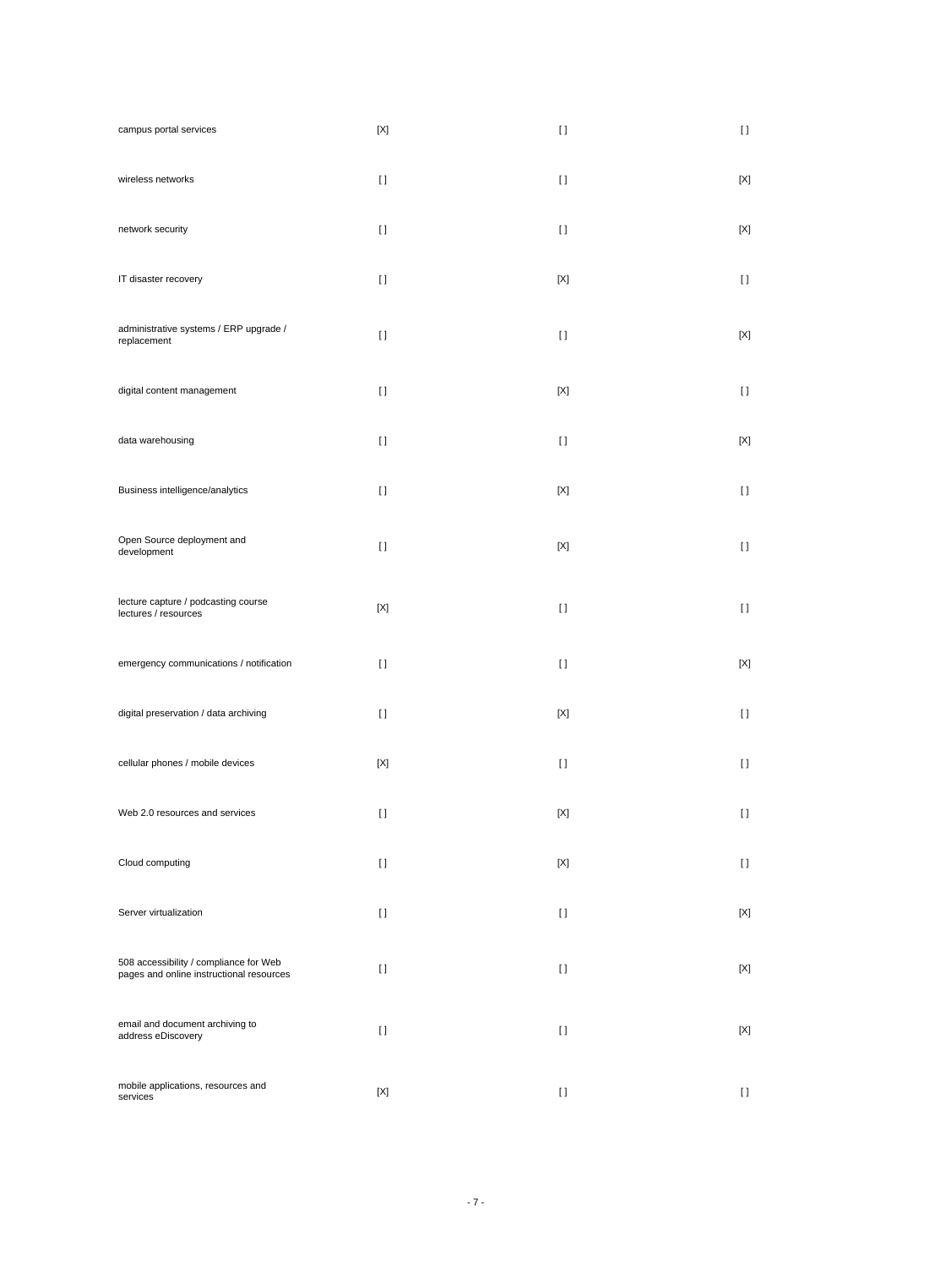# **(12.0)Has your institution established a specific single product standard for any of the following (i.e., your campus supports only one product):**

# **desktop/notebook computer operating system**

[X] no

- [ ] Macintosh
- [ ] Windows 2000/XP
- [ ] Windows Vista
- [ ] Windows System 7
- [ ] Linux

# **desktop/notebook product or manufacturer**

[X] no

#### [ ] Acer

[ ] Apple

[ ] Dell

- [] Gateway
- [ ] Hewlett Packard

[ ] Lenovo

[ ] Sony

- [ ] Toshiba
- [] Other

# **course / learning management system**

[ ] no

- [ ] Blackboard (including Angel)
- [] CampusCruiser
- [ ] Desire2Learn
- [] eCollege
- [X] Moodle

[] Sakai

[] Other

# **(13.0)As of fall 2010, has your campus activated mobile apps for your learning management system (check only one)?**

[X] no

[ ] yes

[ ] planned for later this academic year (2010-11)

[] currently under review

#### **(14.0)What academic and institutional resources / services are currently available on your campus Web site (or portal?)**

[X] Undergraduate admissions application

[X] Financial aid application

[X] Current course catalog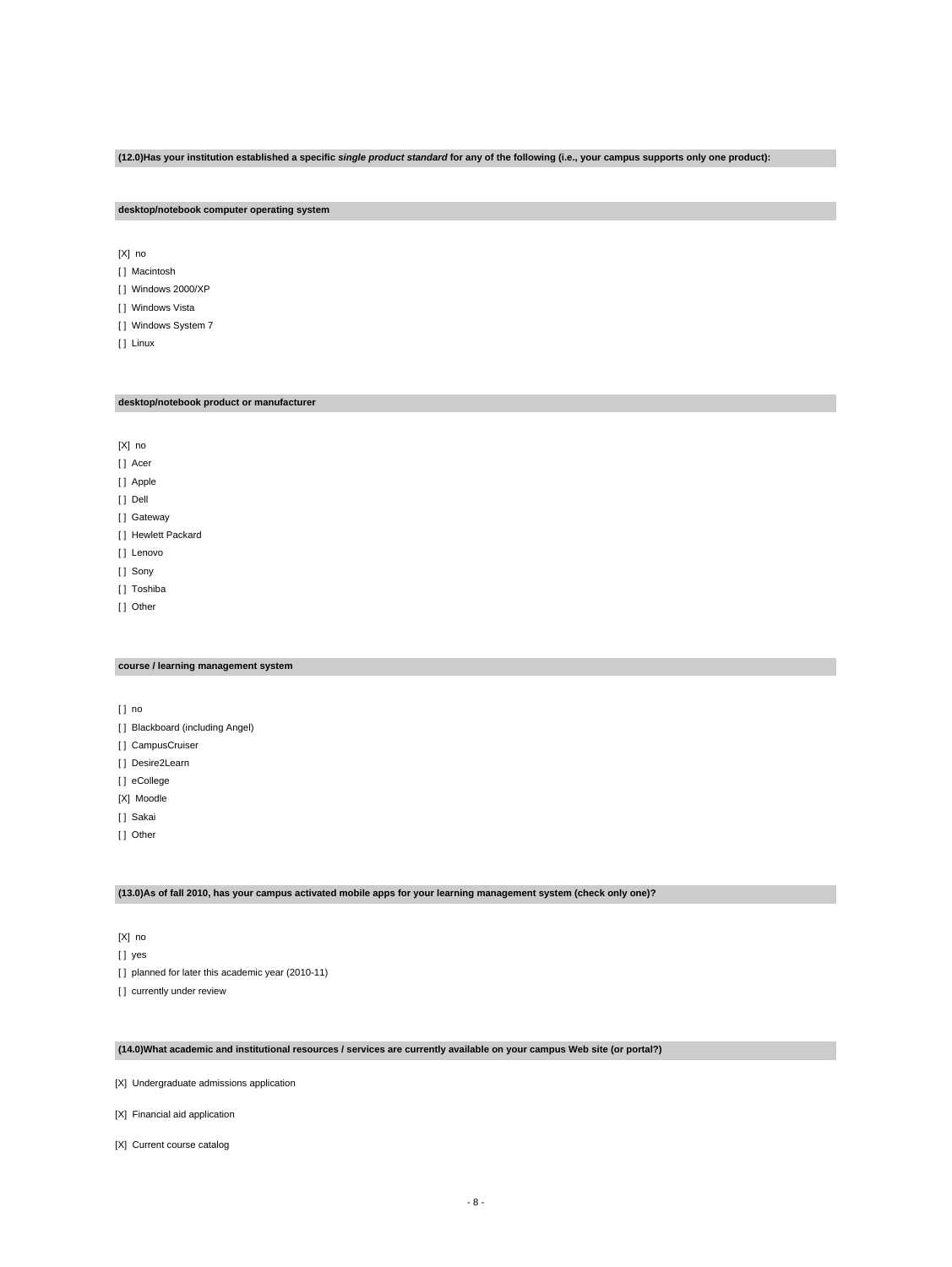- [X] Program/major/degree requirements
- [X] Course registration
- [X] Course add/drop options
- [ ] E-commerce (fee payments, etc.)
- [ ] Online Courses (i.e., full course online)
- [ ] Student ePortfolios
- [X] Library/card catalog
- [X] Interlibrary loan services
- [X] Journals & reference resources
- [X] Course reserves
- [X] Student transcripts
- [ ] Degree audit software
- [X] IT support resources
- [X] IT training/tutorials
- [X] IT self-help resources
- [X] Instructional software
- [] Desktop software (MS Office, etc.)
- [X] Faculty/staff directory
- [X] Campus dining services
- [X] Campus housing services
- [X] Student health services
- [X] Student newspaper
- [X] Student handbook
- [X] Athletic event schedule
- [X] Alumni information/services
- [X] Press releases/media services
- [X] Campus book store
- [ ] Computer resale services
- [X] Campus calendar
- [X] Personalized student calendar
- [] Campus OneCard account services
- [X] Digital Music Service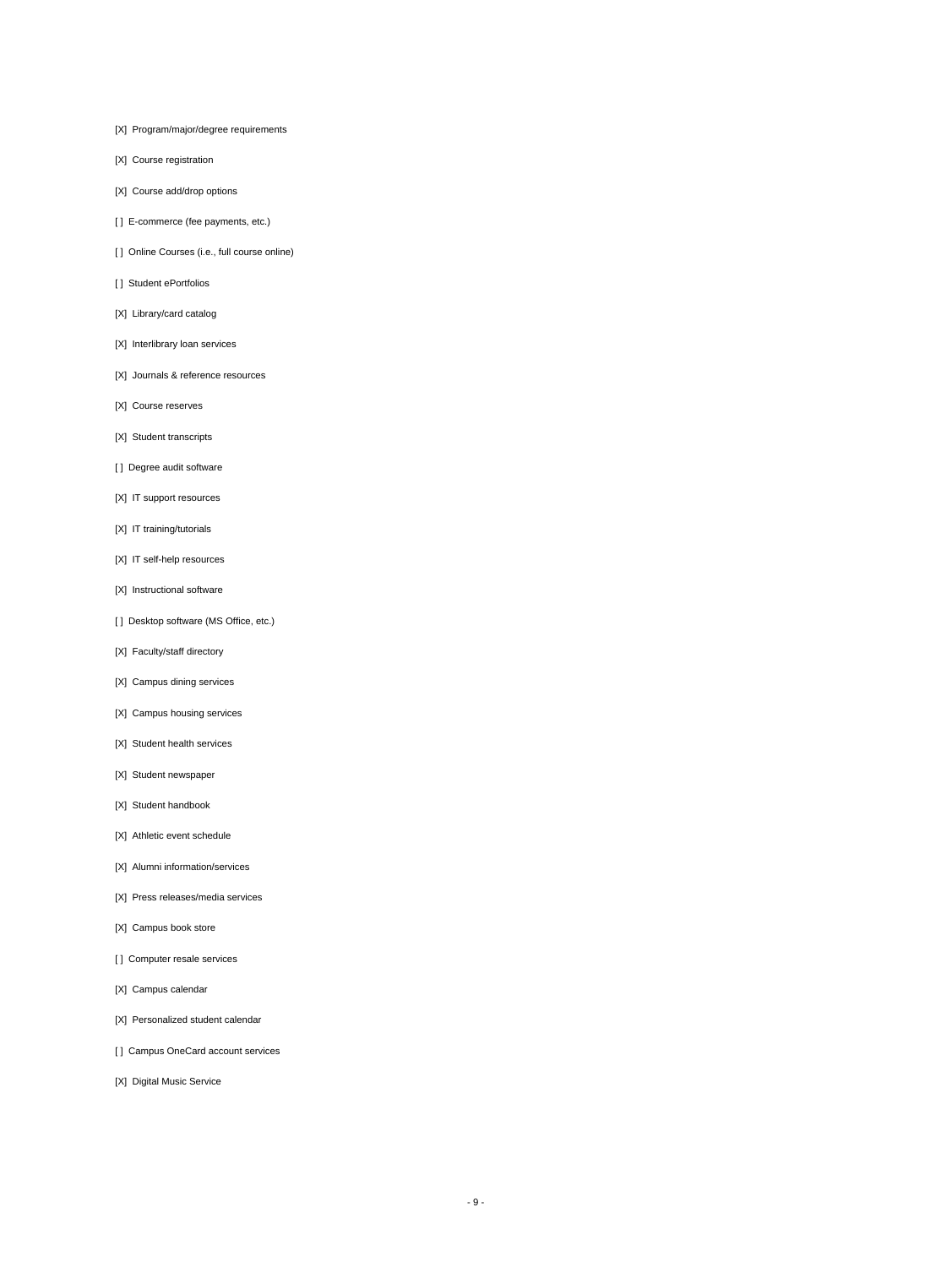(15.0)As you think about the future of computing and information technology at your institution, please indicate how important you see the following items<br>in the overall campus computing/information technology environment

| Operating Systems (1 = Not Important, 7 = Very Important) |              |                           |              |           |           |             |                           |  |
|-----------------------------------------------------------|--------------|---------------------------|--------------|-----------|-----------|-------------|---------------------------|--|
|                                                           |              |                           |              |           |           |             |                           |  |
|                                                           | $\mathbf{1}$ | $\mathbf 2$               | $\mathbf{3}$ | $\pmb{4}$ | ${\bf 5}$ | $\bf 6$     | $\overline{\mathbf{7}}$   |  |
| Windows XP                                                | $[ \; ]$     | $[ \; ]$                  | $[{\sf X}]$  | $[ \ ]$   | $[ \ ]$   | $[ \ ]$     | $[ \ ]$                   |  |
| Windows Vista                                             | $[ \ ]$      | $[ \; ]$                  | $[{\sf X}]$  | $[ \ ]$   | $[ \ ]$   | $[ \ ]$     | $[ \; ]$                  |  |
| Windows 7                                                 | $[ \; ]$     | $\bar{\Pi}$               | $[ \ ]$      | $[ \ ]$   | $[ \ ]$   | $[ \; ]$    | $\left[ \text{X} \right]$ |  |
| Windows Server                                            | $[ \ ]$      | $[ \, ]$                  | $[ \; ]$     | $[ \ ]$   | $[ \ ]$   | $[ \, ]$    | $[{\sf X}]$               |  |
| Macintosh OS X<br>(client)                                | $[ \ ]$      | $[ \ ]$                   | $[ \; ]$     | $[ \ ]$   | $[ \ ]$   | $[{\sf X}]$ | $[ \ ]$                   |  |
| Macintosh OS X<br>(server)                                | $[ \ ]$      | $\bar{\Pi}$               | $[ \; ]$     | $[ \ ]$   | $[ \ ]$   | $[{\sf X}]$ | $[ \ ]$                   |  |
| Solaris/Open<br>Solaris                                   | $[{\sf X}]$  | $[ \ ]$                   | $[ \ ]$      | $[ \ ]$   | $[ \; ]$  | $[ \; ]$    | $[ \ ]$                   |  |
| Unix                                                      | $[ \ ]$      | $[ \ ]$                   | $[{\sf X}]$  | $[ \ ]$   | $[ \; ]$  | $[ \, ]$    | $[ \ ]$                   |  |
| Linux (client)                                            | $[ \; ]$     | $\left[ \text{X} \right]$ | $[ \ ]$      | $[ \ ]$   | $[ \ ]$   | $[ \, ]$    | $[ \ ]$                   |  |
| Linux (server)                                            | $[ \ ]$      | $[ \ ]$                   | $[ \ ]$      | $[ \ ]$   | $[ \ ]$   | $[ \ ]$     | [X]                       |  |

(15.1)As you think about the future of computing and information technology at your institution, please indicate how important you see the following items<br>in the overall campus computing/information technology environment

|                          | Hardware (1 = Not Important, 7 = Very Important) |                |              |          |                 |                |                |  |  |  |
|--------------------------|--------------------------------------------------|----------------|--------------|----------|-----------------|----------------|----------------|--|--|--|
|                          |                                                  |                |              |          |                 |                |                |  |  |  |
|                          | 1                                                | $\overline{2}$ | $\mathbf{3}$ | 4        | $5\phantom{.0}$ | $6\phantom{1}$ | $\overline{7}$ |  |  |  |
| Notebook<br>computers    | $\lceil$                                         | $[ \ ]$        | $[ \ ]$      | $[ \ ]$  | $\mathbf{I}$    | $[ \ ]$        | [X]            |  |  |  |
| Netbook computers        | $[ \ ]$                                          | $[ \ ]$        | $[ \ ]$      | $[ \ ]$  | [X]             | $[ \ ]$        | $\mathfrak{g}$ |  |  |  |
| Thin client<br>computers | $[ \ ]$                                          | $\lceil$       | $[{\sf X}]$  | $[ \ ]$  | $\mathbf{I}$    | $[ \ ]$        | $\mathfrak{g}$ |  |  |  |
| <b>UNIX workstations</b> | [X]                                              | $\lceil$       | $[ \ ]$      | $\lceil$ | $\mathbf{I}$    | $[ \ ]$        | I)             |  |  |  |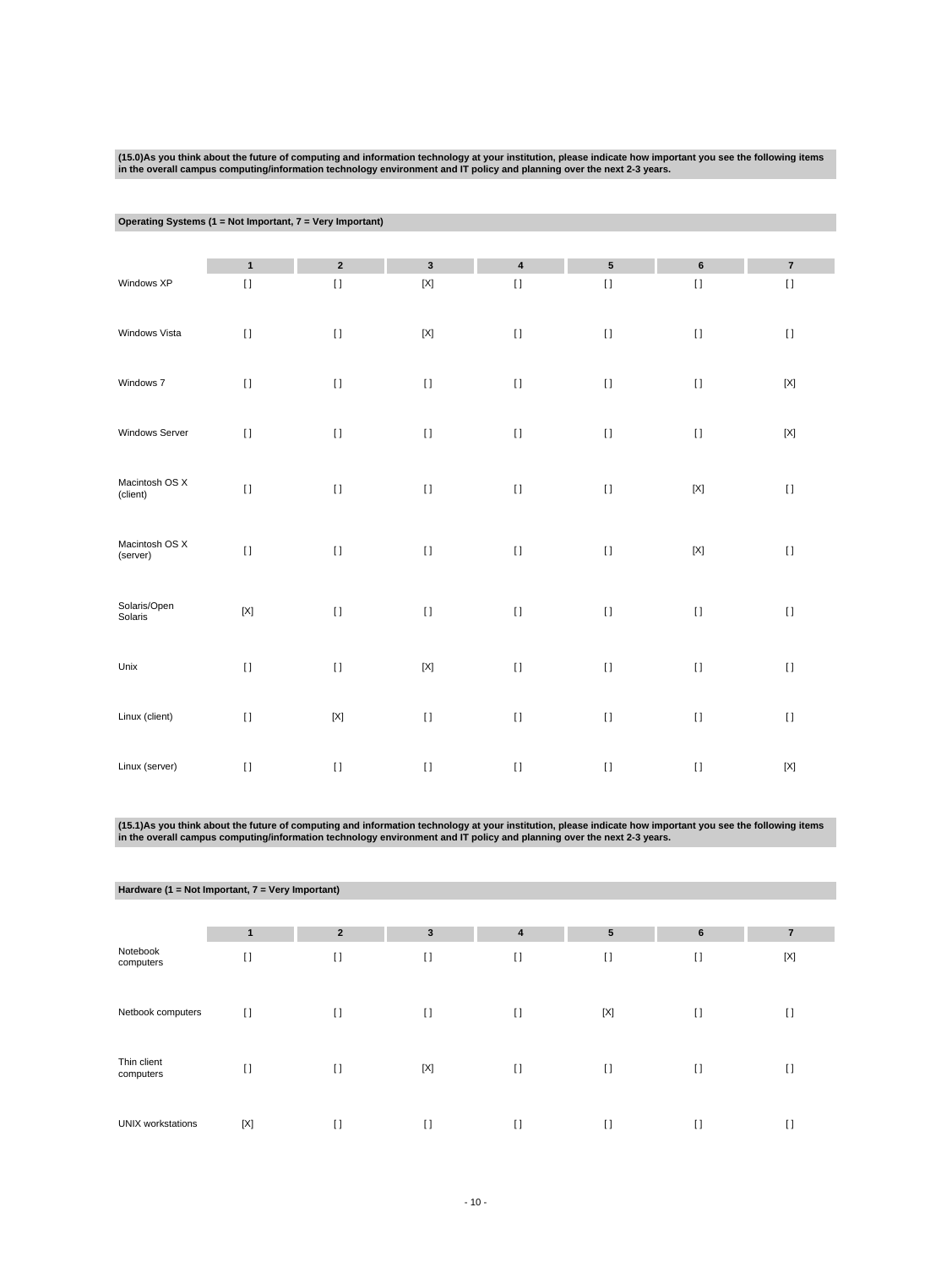| Tablet computers                | $[ \ ]$  | $\mathbf{I}$ | $[{\sf X}]$ | $[ \ ]$     | $\mathbf{I}$ | $[ \ ]$ | $\lceil$ |
|---------------------------------|----------|--------------|-------------|-------------|--------------|---------|----------|
| Cellular/mobile<br>phones       | $\lceil$ | $\mathbf{I}$ | $[ \ ]$     | $[{\sf X}]$ | $\lceil$     | $[ \ ]$ | $\lceil$ |
| Smart phones                    | $[ \ ]$  | $\mathbf{I}$ | $[ \ ]$     | $\lceil$    | $[{\sf X}]$  | $[ \ ]$ | $\lceil$ |
| iPods/MP3 players               | $[ \ ]$  | $[{\sf X}]$  | $\lceil$    | $\lceil$    | $\lceil$     | $\Box$  | $\lceil$ |
| Tablet devices<br>(iPads, etc.) | $\lceil$ | $[{\sf X}]$  | $[ \ ]$     | $\lceil$    | $\lceil$     | $[ \ ]$ | $\lceil$ |

(15.2)As you think about the future of computing and information technology at your institution, please indicate how important you see the following items<br>in the overall campus computing/information technology environment

| Instructional Applications and Resources (1 = Not Important, 7 = Very Important) |              |                |                         |                         |                         |                            |                |  |  |  |
|----------------------------------------------------------------------------------|--------------|----------------|-------------------------|-------------------------|-------------------------|----------------------------|----------------|--|--|--|
|                                                                                  |              |                |                         |                         |                         |                            |                |  |  |  |
|                                                                                  | $\mathbf{1}$ | $\overline{2}$ | $\overline{\mathbf{3}}$ | $\overline{\mathbf{4}}$ | $\overline{\mathbf{5}}$ | 6                          | $\overline{7}$ |  |  |  |
| Developing<br>instructional<br>software                                          | $[ \ ]$      | $[{\sf X}]$    | $[ \ ]$                 | $[ \ ]$                 | $[ \ ]$                 | $[ \ ]$                    | $[ \; ]$       |  |  |  |
| Using instructional<br>software in classes                                       | $[ \; ]$     | $[ \; ]$       | $[ \; ]$                | $[ \; ]$                | $[ \; ]$                | $[{\sf X}]$                | $[ \; ]$       |  |  |  |
| Using instructional<br>software as a<br>supplement to<br>classes                 | $[ \ ]$      | $[ \; ]$       | $\left[ \ \right]$      | $[ \ ]$                 | $[ \; ]$                | $[ \ ]$                    | $[{\sf X}]$    |  |  |  |
| Computer-<br>based classroom<br>presentation<br>facilities                       | $[ \; ]$     | $\mathbf{I}$   | $[ \; ]$                | $[ \ ]$                 | $[ \; ]$                | $[ \ ]$                    | $[{\sf X}]$    |  |  |  |
| Internet resources<br>for instruction                                            | $[ \ ]$      | $[ \ ]$        | $\left[ \ \right]$      | $\left[ \ \right]$      | $[ \ ]$                 | $[ \ ]$                    | $[{\sf X}]$    |  |  |  |
| Web pages for<br>classes                                                         | $[ \; ]$     | $[ \ ]$        | $\left[ \ \right]$      | $[ \; ]$                | $[ \; ]$                | $\left[ \mathrm{X}\right]$ | $\mathbf{I}$   |  |  |  |
| Web-based<br>tutorials                                                           | $[ \; ]$     | $[ \ ]$        | $[ \; ]$                | $[ \ ]$                 | $[ \ ]$                 | $\left[ \mathrm{X}\right]$ | $[ \; ]$       |  |  |  |
| e-Books (e-<br>textbooks)                                                        | $[ \; ]$     | $[ \; ]$       | $[ \ ]$                 | $[ \ ]$                 | $[{\sf X}]$             | $[ \; ]$                   | $[ \; ]$       |  |  |  |
| Learning<br>management<br>systems                                                | $[ \ ]$      | $[ \; ]$       | $[ \ ]$                 | $[ \ ]$                 | $[ \ ]$                 | $[ \ ]$                    | $[{\sf X}]$    |  |  |  |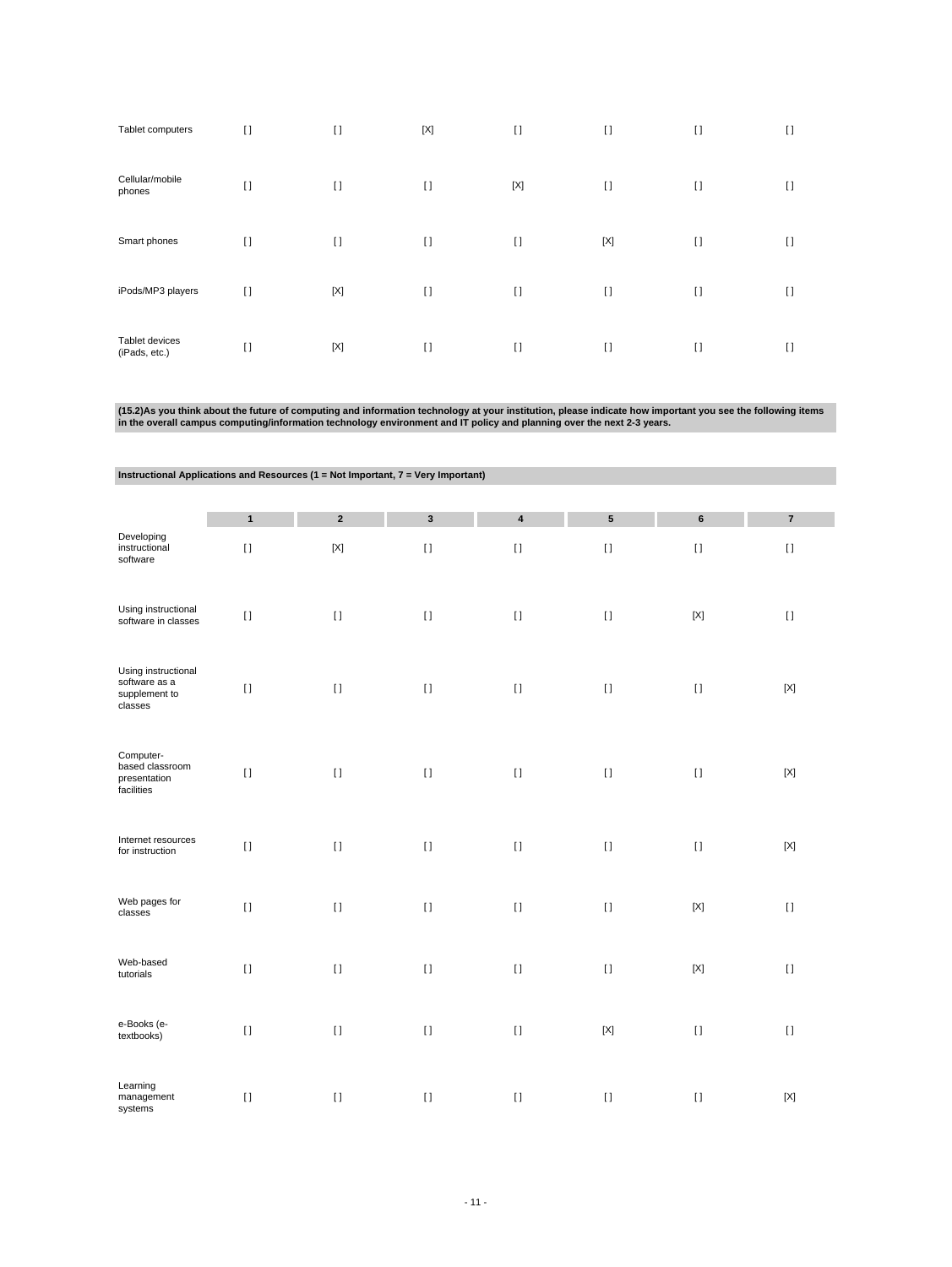| Online course<br>evaluation                | $\lceil$    | $\mathbf{I}$ | $[ \ ]$ | $\lceil$ | $\lceil$     | [X]          | H   |
|--------------------------------------------|-------------|--------------|---------|----------|--------------|--------------|-----|
| Classroom<br>"clickers"                    | $\lceil$    | $\mathbf{I}$ | $[ \ ]$ | $\lceil$ | [X]          | H            | H   |
| Lecture capture                            | $[{\sf X}]$ | $\mathbf{I}$ | $[ \ ]$ | $\lceil$ | $\mathbf{I}$ | $\mathbf{I}$ | H   |
| Wireless access<br>in campus<br>classrooms | $\lceil$    | $\Box$       | $[ \ ]$ | $\lceil$ | $\lceil$     | $[ \ ]$      | [X] |

(15.3)As you think about the future of computing and information technology at your institution, please indicate how important you see the following items<br>in the overall campus computing/information technology environment

|                                               | User Support Services/Campus Services (1 = Not Important, 7 = Very Important) |                |              |           |              |          |                |  |  |  |  |
|-----------------------------------------------|-------------------------------------------------------------------------------|----------------|--------------|-----------|--------------|----------|----------------|--|--|--|--|
|                                               |                                                                               |                |              |           |              |          |                |  |  |  |  |
|                                               | $\mathbf{1}$                                                                  | $\overline{2}$ | $\mathbf{3}$ | $\pmb{4}$ | ${\bf 5}$    | 6        | $\overline{7}$ |  |  |  |  |
| Online IT training                            | $\mathbf{I}$                                                                  | $\mathbf{I}$   | $\lceil$     | $[ \ ]$   | $\mathbf{I}$ | $\lceil$ | [X]            |  |  |  |  |
| Online technical<br>support                   | $[ \ ]$                                                                       | $[ \ ]$        | $[ \ ]$      | $[ \ ]$   | $[ \ ]$      | $[ \ ]$  | $[{\sf X}]$    |  |  |  |  |
| Computer resale<br>program                    | $[{\sf X}]$                                                                   | $[ \ ]$        | $[ \; ]$     | $[ \; ]$  | $\mathbf{I}$ | $[ \ ]$  | $\mathbf{I}$   |  |  |  |  |
| Computer repair<br>services                   | $[ \ ]$                                                                       | $[ \ ]$        | $[{\sf X}]$  | $[ \; ]$  | $[ \ ]$      | $[ \ ]$  | $\mathbf{I}$   |  |  |  |  |
| Help desk services                            | $\mathbf{I}$                                                                  | $\lceil$       | $\lceil$     | $[ \; ]$  | $[ \ ]$      | $[ \ ]$  | $[{\sf X}]$    |  |  |  |  |
| Alumni e-mail<br>accounts                     | $[ \ ]$                                                                       | $[ \ ]$        | $[{\sf X}]$  | $[ \ ]$   | $[ \ ]$      | $[ \ ]$  | $\mathbf{I}$   |  |  |  |  |
| Alumni services via<br>the campus Web<br>site | $\lceil$                                                                      | $[ \ ]$        | $[ \ ]$      | $[ \; ]$  | $[{\sf X}]$  | $[ \ ]$  | $\mathbf{I}$   |  |  |  |  |
| Student ePortfolios                           | $\mathbf{I}$                                                                  | $\mathbf{I}$   | $[{\sf X}]$  | $[ \; ]$  | $\mathbf{I}$ | $[ \ ]$  | $\lceil$       |  |  |  |  |

(15.4)As you think about the future of computing and information technology at your institution, please indicate how important you see the following items<br>in the overall campus computing/information technology environment

|                 | Networking & Internet/Web Issues & Resources<br>$(1 = Not Important, 7 = Very Important)$ |  |  |  |  |           |  |  |  |  |
|-----------------|-------------------------------------------------------------------------------------------|--|--|--|--|-----------|--|--|--|--|
|                 |                                                                                           |  |  |  |  |           |  |  |  |  |
|                 |                                                                                           |  |  |  |  |           |  |  |  |  |
| Wi-Max networks |                                                                                           |  |  |  |  | <b>IX</b> |  |  |  |  |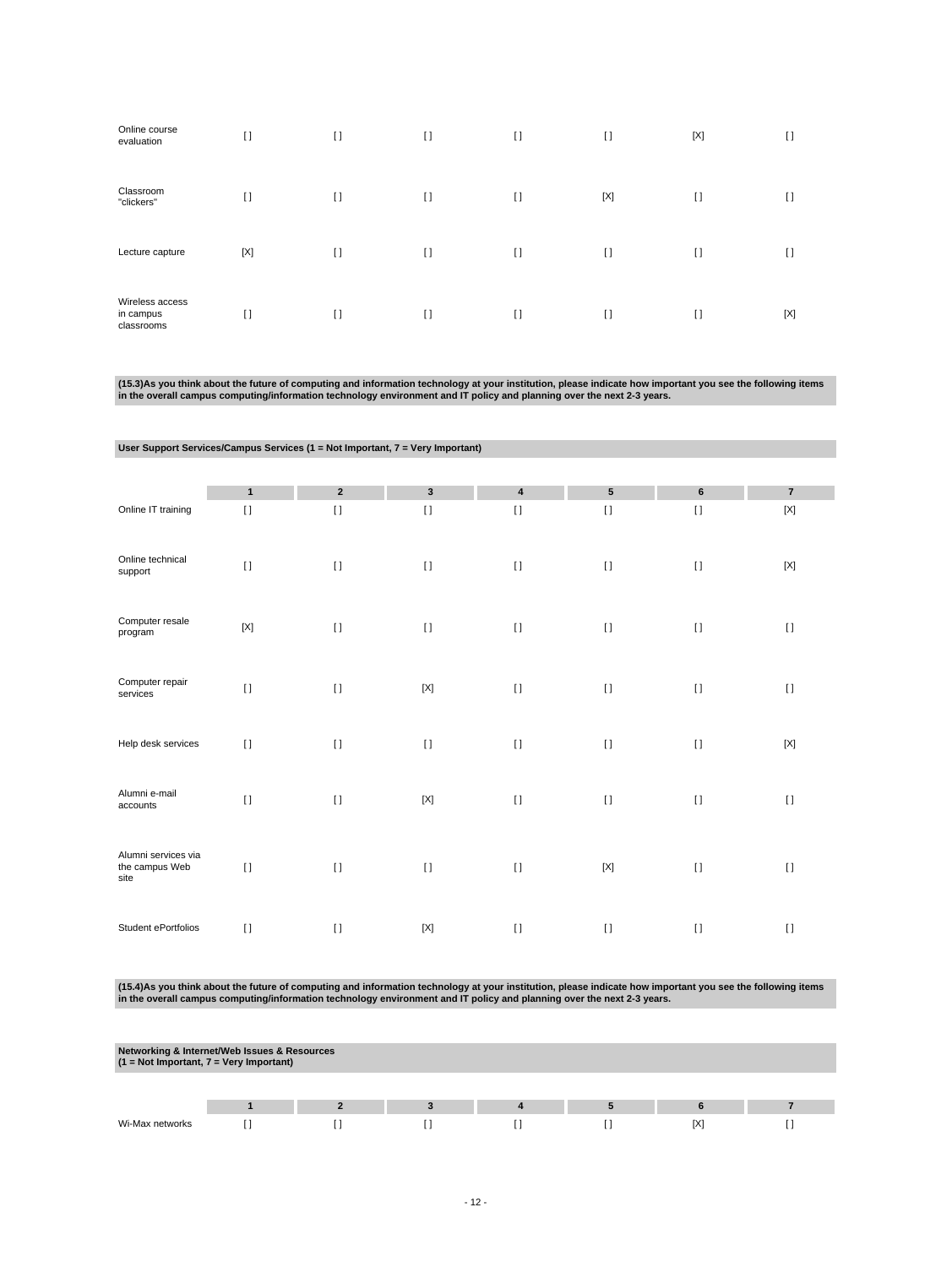| Migrating to<br>802.11n       | $[ \ ]$                   | $[ \; ]$ | $[ \; ]$                  | $[ \; ]$    | $[ \; ]$ | $[ \; ]$     | $[{\sf X}]$ |
|-------------------------------|---------------------------|----------|---------------------------|-------------|----------|--------------|-------------|
| Voice over IP                 | $[{\sf X}]$               | $[ \; ]$ | $[ \ ]$                   | $[ \ ]$     | $\lceil$ | $[ \ ]$      | $[ \ ]$     |
| Microsoft<br>Exchange         | $\left[ \text{X} \right]$ | $[ \; ]$ | $[ \; ]$                  | $[ \ ]$     | $[ \; ]$ | $\mathbf{I}$ | $[ \ ]$     |
| Java                          | $\lceil$                  | $\lceil$ | $[ \ ]$                   | $[ \ ]$     | $[ \; ]$ | $[{\sf X}]$  | $[ \ ]$     |
| XML (SOAP)                    | $[ \; ]$                  | $\lceil$ | $[ \; ]$                  | $\lceil$    | $\lceil$ | $[{\sf X}]$  | $[ \ ]$     |
| Microsoft.NET                 | $\lceil$                  | $\lceil$ | $[ \; ]$                  | $[{\sf X}]$ | $[ \; ]$ | $[ \; ]$     | $\lceil$    |
| Microsoft<br>Sharepoint       | $[\mathsf{X}]$            | $[ \; ]$ | $[ \; ]$                  | $[ \; ]$    | $[ \; ]$ | $[ \; ]$     | $[ \ ]$     |
| Open Net / Java<br>Enterprise | $[ \; ]$                  | $\lceil$ | $\left[ \text{X} \right]$ | $\lceil$    | $\lceil$ | $[ \ ]$      | $[ \ ]$     |

(15.5)As you think about the future of computing and information technology at your institution, please indicate how important you see the following items<br>in the overall campus computing/information technology environment

|                                        | Networking & Internet/Web Issues & Resources<br>$(1 = Not Important, 7 = Very Important)$ |              |             |             |                 |             |                         |  |  |  |  |
|----------------------------------------|-------------------------------------------------------------------------------------------|--------------|-------------|-------------|-----------------|-------------|-------------------------|--|--|--|--|
|                                        |                                                                                           |              |             |             |                 |             |                         |  |  |  |  |
|                                        | $\mathbf{1}$                                                                              | $\mathbf 2$  | $\mathbf 3$ | $\pmb{4}$   | $5\phantom{.0}$ | 6           | $\overline{\mathbf{z}}$ |  |  |  |  |
| Gigabit Ethernet                       | $[ \; ]$                                                                                  | $\mathbf{I}$ | $[ \; ]$    | $[ \; ]$    | $[ \; ]$        | $[ \ ]$     | $[{\sf X}]$             |  |  |  |  |
| Grid computing                         | $\lceil$                                                                                  | $[{\sf X}]$  | $[ \ ]$     | $[ \; ]$    | $\lceil$        | $[ \; ]$    | $[ \; ]$                |  |  |  |  |
| Adobe Acrobat                          | $[ \; ]$                                                                                  | $\lceil$     | $[ \; ]$    | $[{\sf X}]$ | $\lceil$        | $[ \; ]$    | $[ \; ]$                |  |  |  |  |
| Internet<br>videoconferencing          | $\lceil$                                                                                  | $[ \ ]$      | $[ \; ]$    | $[ \; ]$    | $\Box$          | $[{\sf X}]$ | $\lceil$                |  |  |  |  |
| <b>VPN/Virtual Private</b><br>Networks | $[ \ ]$                                                                                   | $\lceil$     | $[ \ ]$     | $[ \; ]$    | $\lceil$        | $[ \ ]$     | $[{\sf X}]$             |  |  |  |  |
| Identity<br>management                 | $[ \ ]$                                                                                   | $\lceil$     | $[ \ ]$     | $\lceil$    | $\Box$          | $[ \ ]$     | $[{\sf X}]$             |  |  |  |  |
| Open Source<br>software                | $[ \; ]$                                                                                  | $[ \; ]$     | $[ \; ]$    | $[ \; ]$    | $\lceil$        | $[{\sf X}]$ | $[ \; ]$                |  |  |  |  |
| Student portal<br>services             | $[ \; ]$                                                                                  | $\lceil$     | $[ \ ]$     | $[{\sf X}]$ | $\lceil$        | $[ \ ]$     | $[ \ ]$                 |  |  |  |  |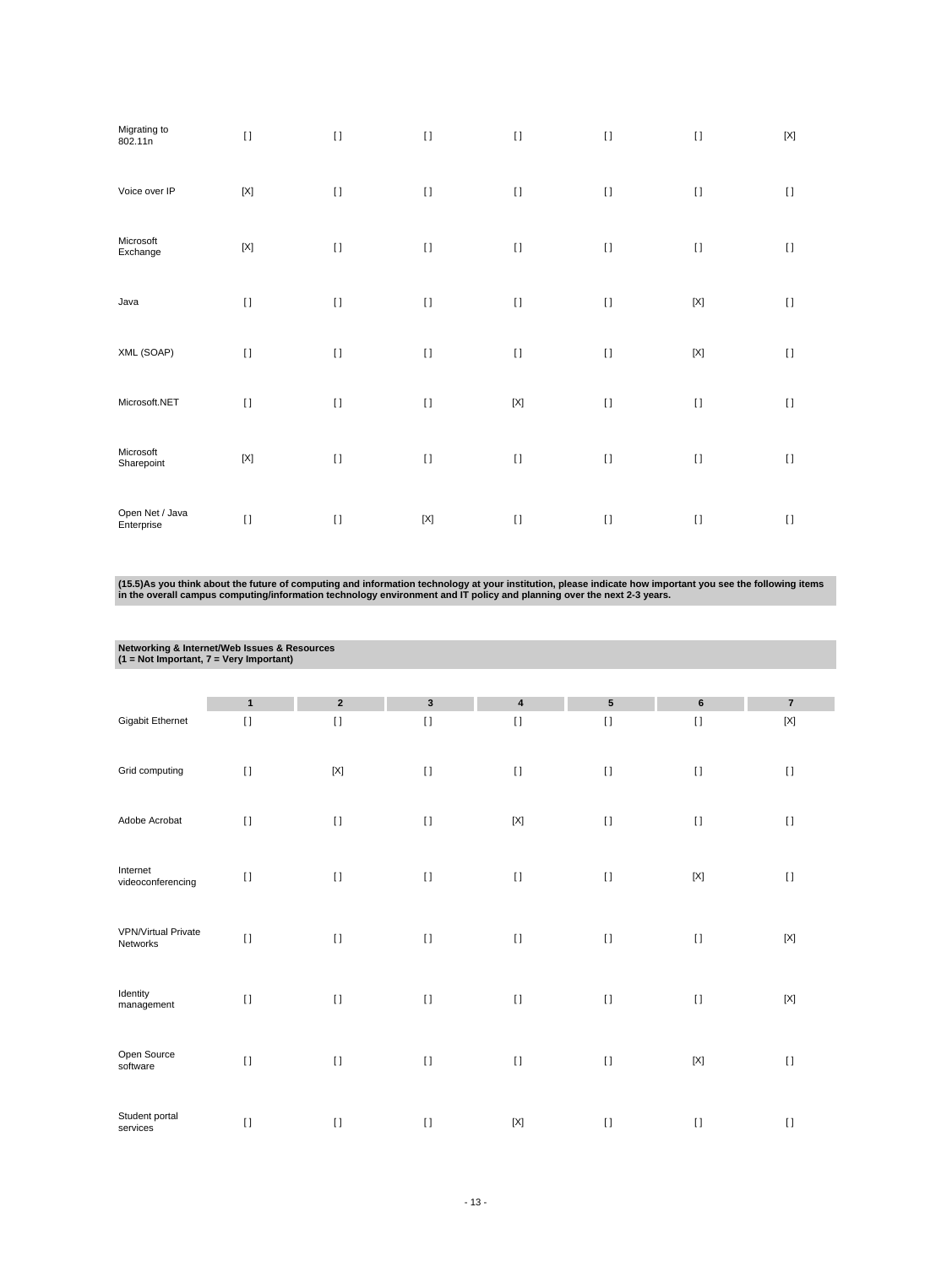| SCORM standards                  | $[ \; ]$ | $[{\sf X}]$ | $[ \; ]$                               | $[ \ ]$                   |                            | $[ \; ]$ | $[ \ ]$     |
|----------------------------------|----------|-------------|----------------------------------------|---------------------------|----------------------------|----------|-------------|
| Data encryption                  | $[ \ ]$  | $[ \, ]$    | $\begin{array}{c} \square \end{array}$ | $[ \ ]$                   | $[ \: ]$                   | $[ \; ]$ | $[{\sf X}]$ |
| Content<br>management<br>systems | $[ \ ]$  | $[ \, ]$    | $[ \; ]$                               | $[ \; ]$                  |                            | $[ \ ]$  | $[{\sf X}]$ |
| Instant messaging                | $[ \ ]$  | $[ \; ]$    | $[{\sf X}]$                            | $[ \ ]$                   | $[ \, ]$                   | $[ \; ]$ | $[ \; ]$    |
| Wikis                            | $[ \ ]$  | $[ \, ]$    | $[ \ ]$                                | $\left[ \text{X} \right]$ | $[ \: ]$                   | $[ \ ]$  | $[ \ ]$     |
| Podcasting                       | $[ \; ]$ | $[ \; ]$    | $[ \ ]$                                | $[{\sf X}]$               | $[ \; ]$                   | $[ \ ]$  | $[ \ ]$     |
| Blogging                         | $[ \ ]$  | $[ \; ]$    | $[ \; ]$                               | $[{\sf X}]$               | $[ \; ]$                   | $[ \; ]$ | $[ \; ]$    |
| Web conferencing                 | $[ \ ]$  | $[ \, ]$    | $[ \ ]$                                | $[{\sf X}]$               | $[ \: ]$                   | $[ \ ]$  | $[ \; ]$    |
| Server<br>Virtualization         | $[ \; ]$ | $[ \; ]$    | $[ \ ]$                                | $[ \; ]$                  | $[ \; ]$                   | $[ \; ]$ | $[{\sf X}]$ |
| Desktop<br>Virtualization        | $\lceil$ | $[ \; ]$    | $[ \; ]$                               | $[ \; ]$                  | $\left[ \mathrm{X}\right]$ | $[ \; ]$ | $[ \ ]$     |
| Cloud Computing                  | $[ \ ]$  | $[ \; ]$    | $[ \ ]$                                | $[ \; ]$                  |                            | $[ \ ]$  | $[{\sf X}]$ |
| Mobile Computing                 | $[ \ ]$  | $[{\sf X}]$ | $[ \; ]$                               | $[ \; ]$                  | $[ \; ]$                   | $[ \; ]$ | $[ \; ]$    |

(15.6)As you think about the future of computing and information technology at your institution, please indicate how important you see the following items<br>in the overall campus computing/information technology environment

| Administrative software/ERP -- Upgrade or Replacement<br>$(1 = Not Important, 7 = Very Important)$ |             |                |              |               |        |              |                |  |  |  |
|----------------------------------------------------------------------------------------------------|-------------|----------------|--------------|---------------|--------|--------------|----------------|--|--|--|
|                                                                                                    |             | $\overline{2}$ | $\mathbf{3}$ |               | 5      |              | $\overline{7}$ |  |  |  |
| Accounting /<br>Financial<br>Management                                                            | 1<br>$\Box$ | $[ \ ]$        | $[ \ ]$      | 4<br>$\lceil$ | [X]    | 6<br>$[ \ ]$ | $[ \ ]$        |  |  |  |
| Admissions /<br>Recruitment                                                                        | $\Box$      | $\Box$         | $\lceil$     | $\lceil$      | $\Box$ | $\Box$       | [X]            |  |  |  |
| Alumni                                                                                             | $\Box$      | $\Box$         | $[ \ ]$      | $[ \ ]$       | $\Box$ | $\Box$       | [X]            |  |  |  |
| CRM software                                                                                       | $\Box$      | $\Box$         | $[ \ ]$      | $\lceil$      | [X]    | $[ \ ]$      | $\lceil$       |  |  |  |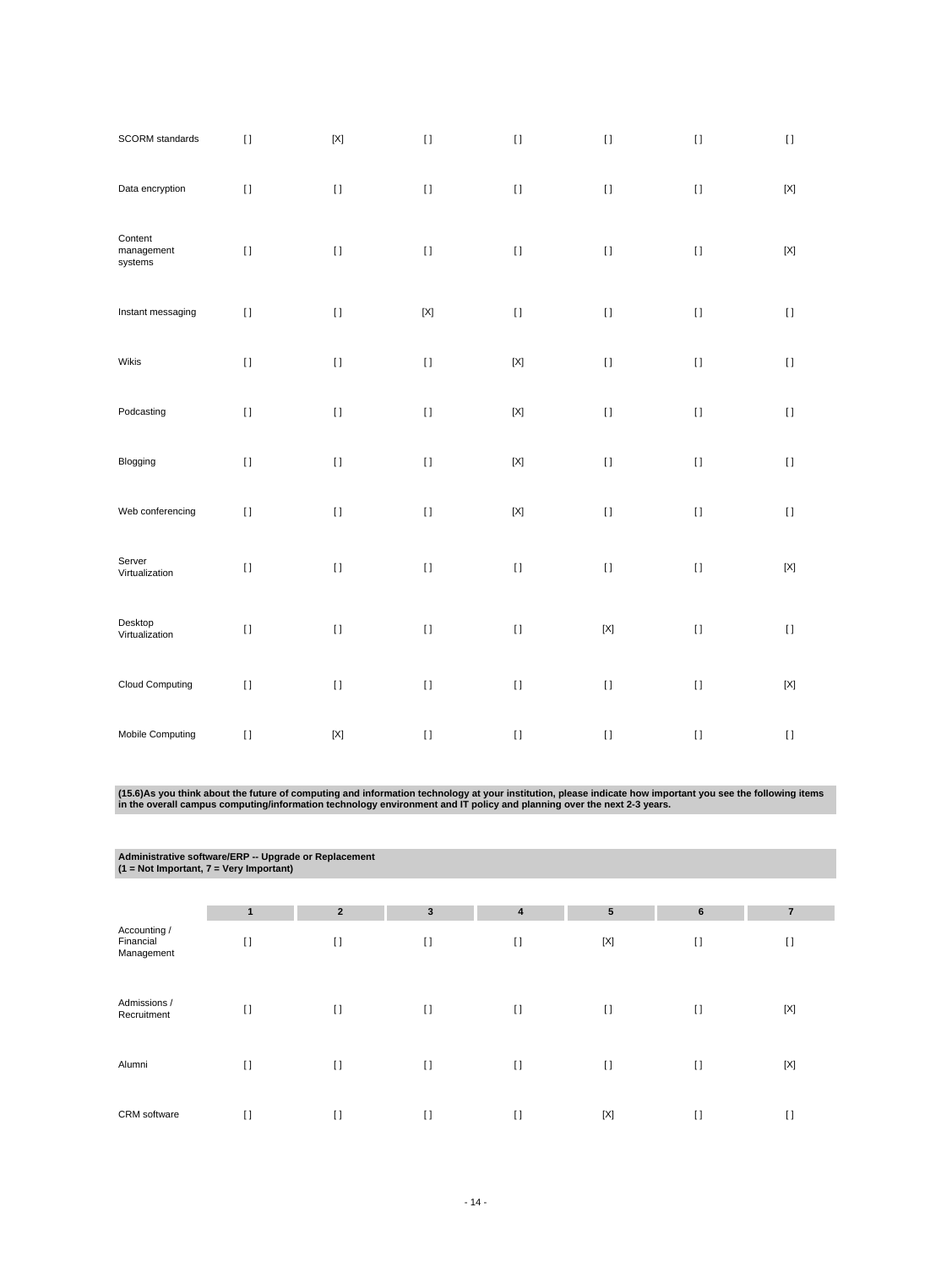| Development                                     | $[ \ ]$      | $[ \; ]$     | $\lceil$    | $\lceil$ | $\Box$      | $\mathbf{I}$ | [X]     |
|-------------------------------------------------|--------------|--------------|-------------|----------|-------------|--------------|---------|
| eProcurement /<br>Purchasing                    | $\mathbf{I}$ | $\mathbf{I}$ | $[ \; ]$    | $[ \ ]$  | $[ \ ]$     | $[{\sf X}]$  | $[ \ ]$ |
| Human Resources                                 | $\Box$       | $\mathbf{I}$ | $[ \ ]$     | $[ \ ]$  | $\Box$      | $[{\sf X}]$  | $[ \ ]$ |
| <b>Student Financial</b><br>Aid Management      | $\lceil$     | $\mathbf{I}$ | $[ \; ]$    | $[ \ ]$  | $\Box$      | $[ \ ]$      | [X]     |
| Student Info.<br>Systems (SIS)                  | $[ \ ]$      | $[ \ ]$      | $[ \; ]$    | $[ \ ]$  | $[{\sf X}]$ | $[ \ ]$      | $[ \ ]$ |
| <b>Business</b><br>Intelligence /<br>Analytics  | $\mathbf{I}$ | $\mathbf{I}$ | $[{\sf X}]$ | $[ \ ]$  | $[ \ ]$     | $[ \ ]$      | $[ \ ]$ |
| Degree Audit                                    | $[{\sf X}]$  | $\mathbf{I}$ | $[ \ ]$     | $[ \ ]$  | $[ \ ]$     | $[ \ ]$      | $\Box$  |
| Student Retention /<br>Early Warning<br>Systems | $\mathbf{I}$ | $[ \; ]$     | $[ \ ]$     | $[ \ ]$  | $\lceil$    | [X]          | $[ \ ]$ |

(15.7)As you think about the future of computing and information technology at your institution, please indicate how important you see the following items<br>in the overall campus computing/information technology environment

|                                                        | Vendor Services/Outsourcing (1 = Not Important, 7 = Very Important) |              |              |                         |              |              |                |
|--------------------------------------------------------|---------------------------------------------------------------------|--------------|--------------|-------------------------|--------------|--------------|----------------|
|                                                        |                                                                     |              |              |                         |              |              |                |
|                                                        | $\mathbf{1}$                                                        | $\mathbf 2$  | $\mathbf{3}$ | $\overline{\mathbf{4}}$ | ${\bf 5}$    | $\bf 6$      | $\overline{7}$ |
| Outsourcing data<br>back-up or data<br>storage         | $\lceil$                                                            | $[ \ ]$      | $[ \ ]$      | $[{\sf X}]$             | $[ \ ]$      | $[ \ ]$      | $[ \ ]$        |
| Outsourcing ERP<br>services                            | $\lceil$                                                            | $\mathbf{I}$ | $[ \ ]$      | $[ \; ]$                | $[{\sf X}]$  | $\mathbf{I}$ | $[ \; ]$       |
| Outsourcing<br>instructional<br>technology<br>services | $\lceil$                                                            | $[{\sf X}]$  | $\lceil$     | $[ \ ]$                 | $\Box$       | $\mathbf{I}$ | $\mathbf{I}$   |
| Outsourcing user<br>support                            | $\lceil$                                                            | [X]          | $\lceil$     | $[ \ ]$                 | $\lceil$     | $\mathbf{I}$ | $[ \ ]$        |
| Outsourcing<br>ResNet services                         | $\lceil$                                                            | $\mathbf{I}$ | $\lceil$     | $[{\sf X}]$             | $\mathbf{I}$ | $\mathbf{I}$ | $\mathbf{I}$   |
| Outsourcing<br>eProcurement                            | $\lceil$                                                            | $[ \ ]$      | $[ \ ]$      | $[ \ ]$                 | $[{\sf X}]$  | $\lceil$     | $[ \ ]$        |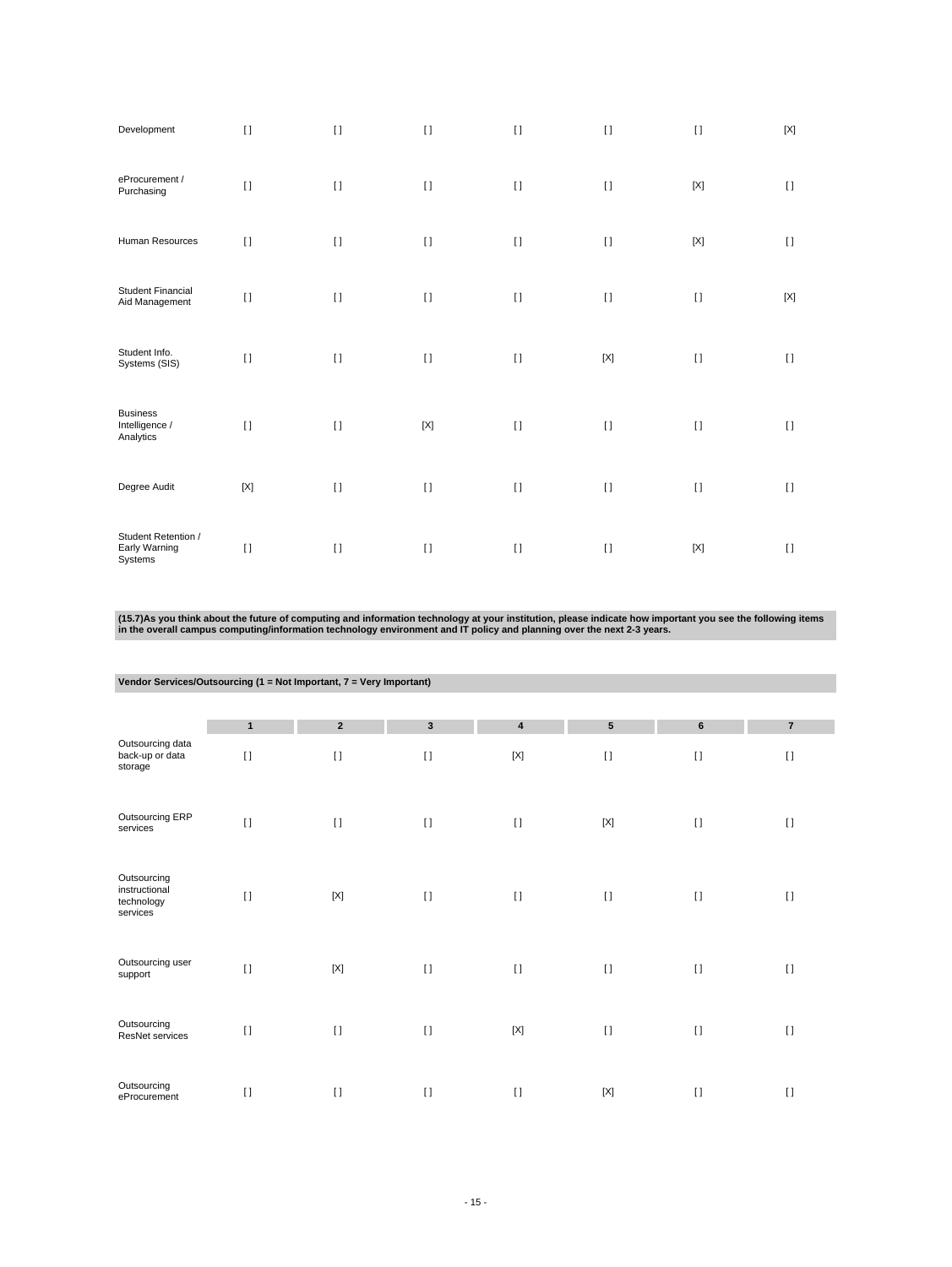| Outsourcing<br>student/campus<br>portal  | $[{\sf X}]$ | $\lceil$     | $[ \ ]$  | $\lceil$ | $[ \ ]$      | $[ \ ]$      | $\mathfrak{g}$ |
|------------------------------------------|-------------|--------------|----------|----------|--------------|--------------|----------------|
| Outsourcing web<br>hosting services      | $\lceil$    | $\lceil$     | $\lceil$ | $\lceil$ | $[ \ ]$      | $[{\sf X}]$  | $\Box$         |
| Outsourcing video<br>streaming           | $[ \ ]$     | $\lceil$     | $[ \ ]$  | $\lceil$ | $\lceil$     | $[{\sf X}]$  | IJ             |
| Outsourcing<br>student email<br>services | $\Box$      | $\mathbf{I}$ | $[ \ ]$  | $\lceil$ | $\mathbf{I}$ | $\mathbf{I}$ | [X]            |

**(16.0)Many campuses find themselves facing shifting enrollments, changing financial resources, growing demand for IT services, and increasing IT expenditures. How is your campus addressing these issues?**

|                                                                 |                           |                               | <b>Reviewing for</b> | <b>Decided Not To Do This</b> |
|-----------------------------------------------------------------|---------------------------|-------------------------------|----------------------|-------------------------------|
|                                                                 | <b>Doing This Already</b> | Beginning in 2010 - 2011 Year | 2010 - 2011 Year     |                               |
| Reducing purchases of<br>computer technology                    | $[{\sf X}]$               | $[ \; ]$                      | $[ \ ]$              | $[ \ ]$                       |
|                                                                 |                           |                               |                      |                               |
| Charging fees to depts. and                                     |                           |                               |                      |                               |
| service units (e.g., networking,<br>printing)                   | $\lceil$                  | $[ \; ]$                      | $[ \; ]$             | $[{\sf X}]$                   |
|                                                                 |                           |                               |                      |                               |
| Requiring a computer / IT fee                                   | $\lceil$                  | $\lceil$                      | $[ \ ]$              | [X]                           |
| for all students                                                |                           |                               |                      |                               |
|                                                                 |                           |                               |                      |                               |
| Leasing rather than buying<br>hardware                          | $[{\sf X}]$               | $\lceil$                      | $[ \; ]$             | $[ \ ]$                       |
|                                                                 |                           |                               |                      |                               |
| Reducing hours in public access                                 |                           |                               |                      |                               |
| facilities                                                      | $\mathbf{I}$              | $[ \; ]$                      | $[{\sf X}]$          | $[ \; ]$                      |
|                                                                 |                           |                               |                      |                               |
| Reducing services (e.g., less<br>consulting, training)          | $\lceil$                  | $\lceil$                      | $\mathbf{I}$         | $[{\sf X}]$                   |
|                                                                 |                           |                               |                      |                               |
| Phasing out public computer                                     |                           |                               |                      |                               |
| labs                                                            | $\mathbf{I}$              | $\lceil$                      | $\mathbf{I}$         | $[{\sf X}]$                   |
|                                                                 |                           |                               |                      |                               |
| Reorganizing operations (e.g.,<br>combining units to coordinate | $[{\sf X}]$               | $[ \; ]$                      | $[ \; ]$             | $[ \; ]$                      |
| staffing)                                                       |                           |                               |                      |                               |
|                                                                 |                           |                               |                      |                               |
| Reducing staff                                                  | $\mathbf{I}$              | $[ \ ]$                       | $[ \ ]$              | $[{\sf X}]$                   |
|                                                                 |                           |                               |                      |                               |
| Using info. technology (IT) to<br>reduce instructional costs    | $[ \ ]$                   | $[ \ ]$                       | $\lceil$             | [X]                           |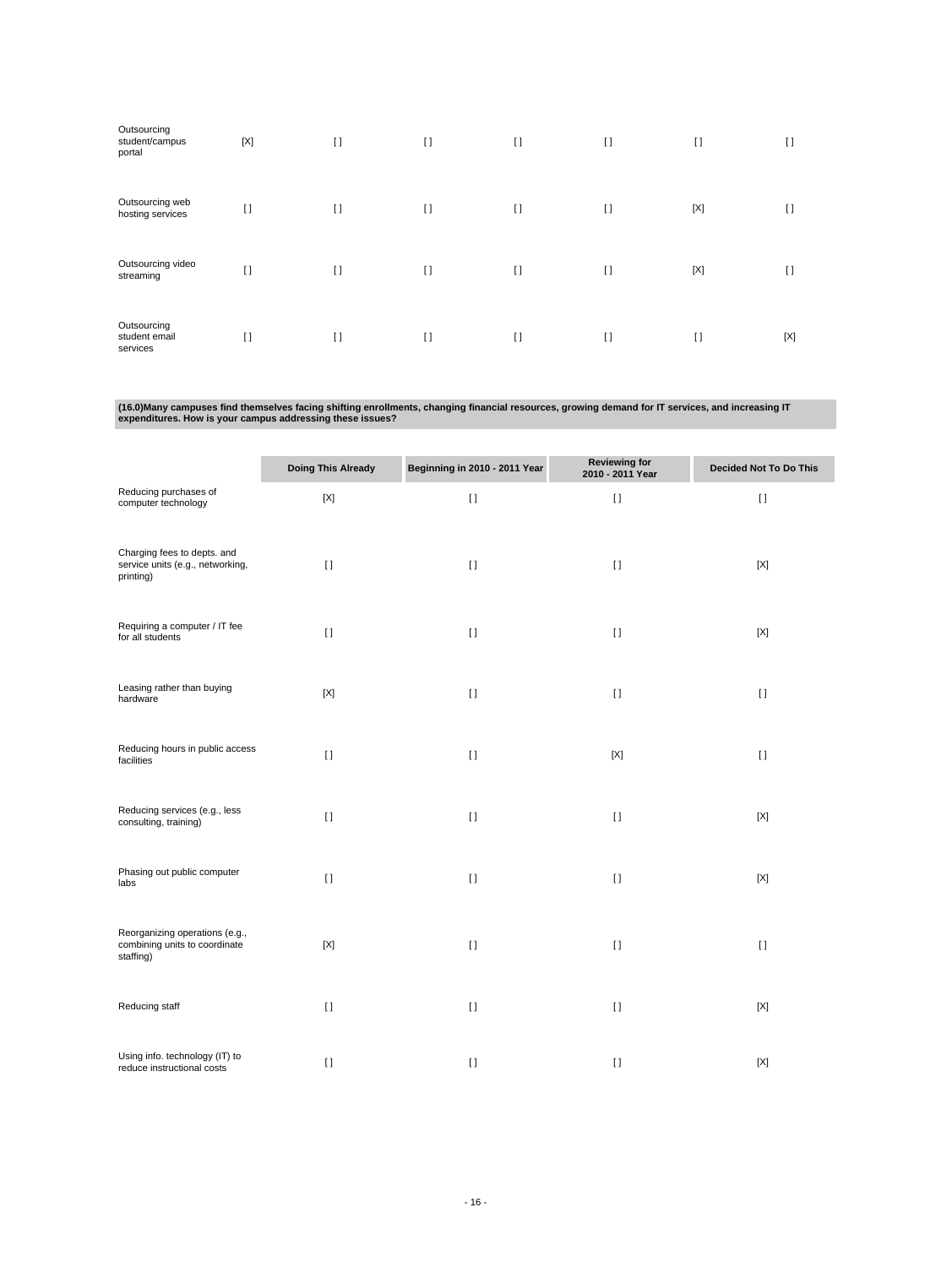| Making greater use of student<br>assistants to address user<br>support needs | [X]          | $[ \ ]$      | $\mathbf{I}$ | $\lceil$    |
|------------------------------------------------------------------------------|--------------|--------------|--------------|-------------|
| Outsourcing computing / IT<br>services                                       | [X]          | $\mathbf{I}$ | $\mathbf{I}$ | $[ \ ]$     |
| Outsourcing student portal<br>services                                       | $\lceil$     | $[ \ ]$      | $\lceil$     | [X]         |
| Outsourcing user support / help<br>desk services                             | $\mathbf{I}$ | $\mathbf{I}$ | $\lceil$     | [X]         |
| Outsourcing ERP services                                                     | [X]          | $\mathbf{I}$ | $\mathbf{I}$ | $[ \ ]$     |
| <b>Outsourcing ResNet services</b>                                           | $\Box$       | $[ \ ]$      | $[ \ ]$      | [X]         |
| Outsourcing student email<br>services                                        | [X]          | $[ \ ]$      | $\mathbf{I}$ | $\lceil$    |
| Delaying / deferring ERP<br>deployment / replacement /<br>upgrades           | $\lceil$     | $\mathbf{I}$ | $\mathbf{I}$ | $[{\sf X}]$ |
| Deferring / reducing use of<br>consultants on IT projects                    | $[{\sf X}]$  | $[ \ ]$      | $[ \ ]$      | $[ \ ]$     |
| Reviewing options for the<br>campus standard Learning<br>Mgmt System         | $[{\sf X}]$  | $[ \ ]$      | $[ \ ]$      | $[ \ ]$     |
| Migrating to Software as a<br>Service/SaaS ERP applications                  | $\lceil$     | $[ \ ]$      | $[ \ ]$      | [X]         |

**(16.5)Many campuses find themselves facing shifting enrollments, changing financial resources, growing demand for IT services, and increasing IT expenditures. How is your campus addressing these issues?**

# **Migrating to Open Source applications for**

|                                                      | <b>Doing This Already</b> | Beginning in 2010 - 2011 Year | <b>Reviewing for</b><br>2010 - 2011 Year | <b>Decided Not To Do This</b> |
|------------------------------------------------------|---------------------------|-------------------------------|------------------------------------------|-------------------------------|
| ERP software and services                            | I)                        | I)                            | H                                        | [X]                           |
|                                                      |                           |                               |                                          |                               |
| Learning management systems                          | [X]                       | n                             | H                                        | I)                            |
|                                                      |                           |                               |                                          |                               |
| Digital content for the library,<br>curriculum, etc. | [X]                       | I)                            | H                                        | []                            |
|                                                      |                           |                               |                                          |                               |
| Desktop application software                         | I l                       | []                            | I)                                       | [X]                           |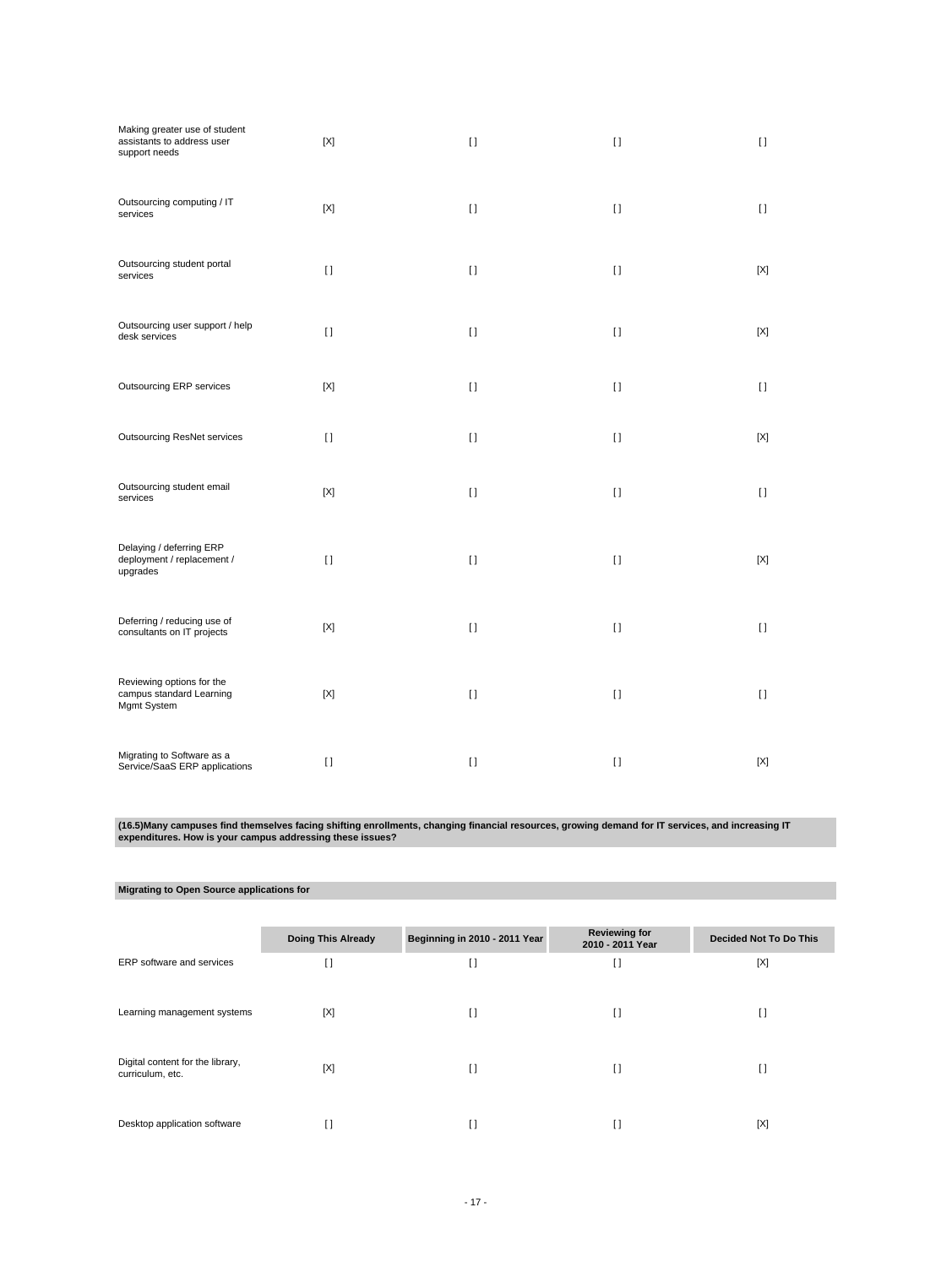|                                                                                                                      |                | in the overall campus computing environment over the next 2-3 years. $(1 = Not$ Important, $7 =$ Very Important) |          |             | rrops you look at the ruture or computing on your campus, please malcate now important the rollowing computing / information technology |             | <b>ISSUES WILL DE</b> |
|----------------------------------------------------------------------------------------------------------------------|----------------|------------------------------------------------------------------------------------------------------------------|----------|-------------|-----------------------------------------------------------------------------------------------------------------------------------------|-------------|-----------------------|
|                                                                                                                      | $\mathbf{1}$   | $\boldsymbol{2}$                                                                                                 | 3        | $\pmb{4}$   | ${\bf 5}$                                                                                                                               | $\bf 6$     | $\bf 7$               |
| Assessing the<br>benefits of existing<br>investments<br>in computing<br>and technology<br>resources                  | $[ \ ]$        | $[ \, ]$                                                                                                         | $[ \; ]$ | $[ \ ]$     | $[ \ ]$                                                                                                                                 | $[{\sf X}]$ | $[ \; ]$              |
| Clarifying goals<br>and campus plans<br>for technology<br>resources                                                  | $[ \; ]$       | $[ \; ]$                                                                                                         | $[ \ ]$  | $[ \ ]$     | $[ \ ]$                                                                                                                                 | $[ \; ]$    | $[{\sf X}]$           |
| Providing<br>incentives and<br>rewards for<br>faculty to support<br>technology<br>integration into the<br>curriculum | $[{\sf X}]$    | $[ \; ]$                                                                                                         | $[ \ ]$  | $[ \ ]$     | $[ \ ]$                                                                                                                                 | $[ \; ]$    | $[ \ ]$               |
| Allocating campus<br>funds to support<br>expanded services                                                           | $[ \ ]$        | $[ \; ]$                                                                                                         | $[ \ ]$  | $[{\sf X}]$ | $[ \; ]$                                                                                                                                | $[ \; ]$    | $[ \ ]$               |
| Faculty concerns<br>about the benefits<br>of computing in the<br>curriculum                                          | $[ \; ]$       | $[ \ ]$                                                                                                          | $[ \; ]$ | $[ \ ]$     | $[ \ ]$                                                                                                                                 | $[ \; ]$    | $[{\sf X}]$           |
| Administrative<br>concerns about<br>the benefits of<br>computing in the<br>curriculum                                | $[ \; ]$       | $[ \, ]$                                                                                                         | $[ \; ]$ | $[ \; ]$    | $[ \; ]$                                                                                                                                | $[{\sf X}]$ | $[ \; ]$              |
| Establishing/<br>maintaining<br>campus-wide<br>standards for<br>hardware                                             | $[ \; ]$       | $[ \, ]$                                                                                                         | $[ \; ]$ | $[ \; ]$    | $[ \; ]$                                                                                                                                | $[{\sf X}]$ | $[ \; ]$              |
| Establishing/<br>maintaining<br>campus-wide<br>standards for<br>software                                             | $[ \ ]$        | $[ \; ]$                                                                                                         | $[ \ ]$  | $[ \ ]$     | $[{\sf X}]$                                                                                                                             | $[ \, ]$    | $[ \; ]$              |
| Operating a<br>computer resale<br>program for<br>students and<br>faculty                                             | $[\mathsf{X}]$ | $[ \, ]$                                                                                                         | $[ \; ]$ | $[ \ ]$     | $[ \; ]$                                                                                                                                | $[ \, ]$    | $[ \; ]$              |
| Developing budget<br>mechanisms to<br>replace aging<br>equipment on a<br>routine basis                               | $[ \; ]$       | $[ \, ]$                                                                                                         | $[ \; ]$ | $[ \; ]$    | $[ \ ]$                                                                                                                                 | $[{\sf X}]$ | $[ \; ]$              |

# **(17.0)As you look at the future of computing on your campus, please indicate how important the following computing / information technology issues will be**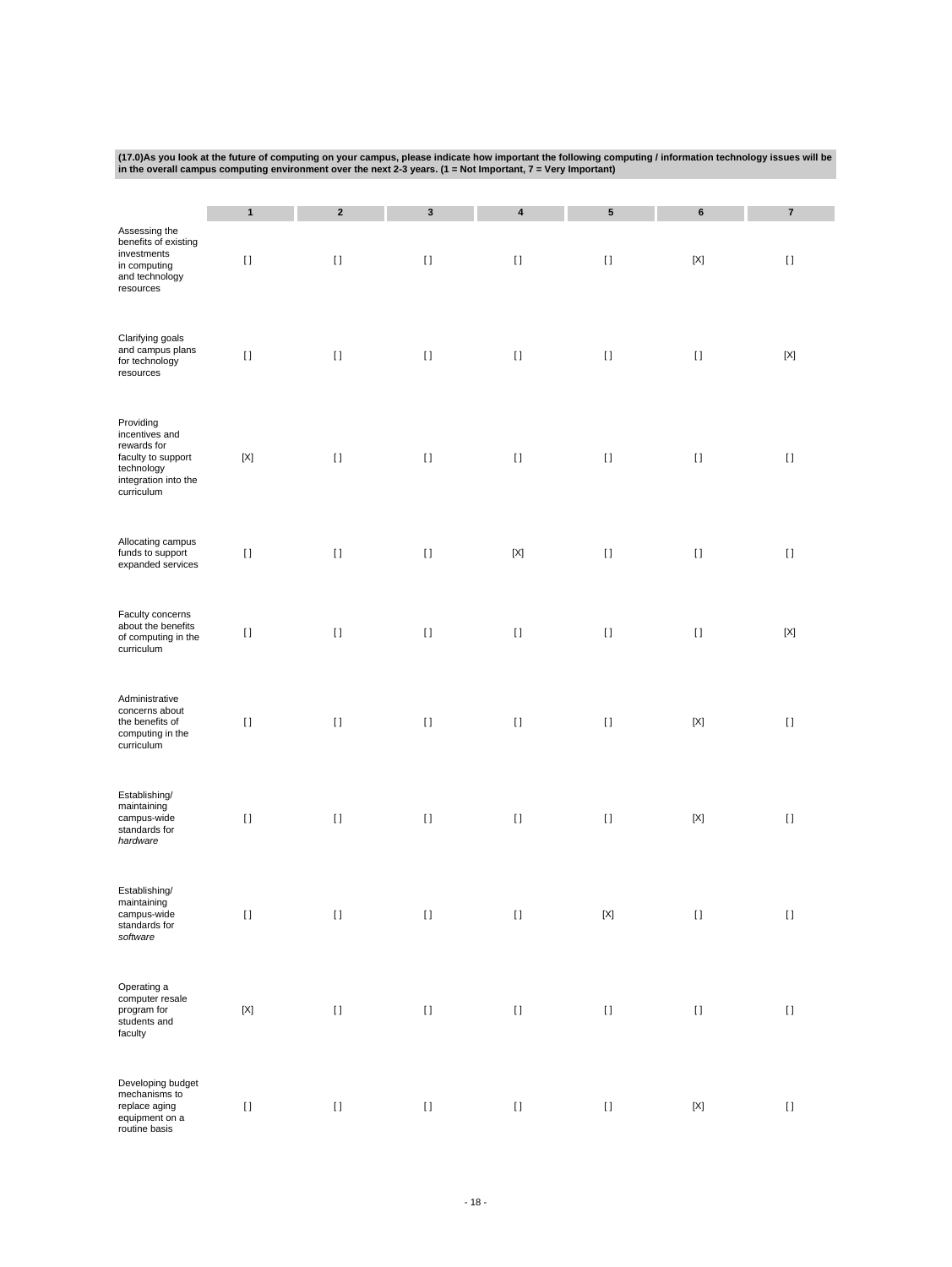| Using technology-<br>based commercial<br>curriculum<br>products                         | $\mathbf{I}$ | $[ \ ]$      | $\lceil$ | $[{\sf X}]$ | $\lceil$ | $[ \ ]$ | $[ \ ]$ |
|-----------------------------------------------------------------------------------------|--------------|--------------|----------|-------------|----------|---------|---------|
| Using technology<br>resources to<br>enhance our<br>distance/online<br>education program | $\mathbf{I}$ | $[{\sf X}]$  | $\lceil$ | $\lceil$    | $[ \ ]$  | $[ \ ]$ | $\Box$  |
| Negotiating<br>site licensing<br>agreements with<br>textbook publishers                 | $\lceil$     | $[ \ ]$      | $\lceil$ | $[{\sf X}]$ | $\Box$   | $[ \ ]$ | $\Box$  |
| Negotiating<br>site licensing<br>agreements<br>with academic<br>publishers              | $\Box$       | $\mathbf{I}$ | $\lceil$ | $\lceil$    | $[ \ ]$  | [X]     | $\Box$  |
| Sharing digital<br>resources with<br>other campuses/<br>institutions                    | $\lceil$     | $\lceil$     | $[ \ ]$  | $\lceil$    | $\lceil$ | $[ \ ]$ | [X]     |

(17.5)As you look at the future of computing on your campus, please indicate how important the following computing / information technology issues will be<br>in the overall campus computing environment over the next 2-3 years

|                                                                                       | $\mathbf{1}$ | $\overline{2}$ | $\mathbf{3}$ | $\overline{\mathbf{4}}$ | $5\phantom{.0}$ | 6            | $\overline{7}$ |
|---------------------------------------------------------------------------------------|--------------|----------------|--------------|-------------------------|-----------------|--------------|----------------|
| Developing/<br>updating campus<br>policies for Web-<br>based intellectual<br>property | $\mathbf{I}$ | $\Box$         | $\lceil$     | $[ \ ]$                 | $\mathbf{I}$    | $\mathbf{I}$ | $[{\sf X}]$    |
| Helping our IT<br>personnel stay<br>current with new<br>technologies                  | $\mathbf{I}$ | $[ \ ]$        | $[ \ ]$      | $[ \ ]$                 | $\mathbf{I}$    | $[ \ ]$      | $[{\sf X}]$    |
| Retaining current<br>IT personnel,<br>given off-campus<br>competition                 | $\Box$       | $\Box$         | $\lceil$     | $[ \ ]$                 | $\mathbf{I}$    | $[ \ ]$      | [X]            |
| Moving more of<br>our user support<br>services to the<br>Web                          | $[ \; ]$     | $\lceil$       | $\lceil$     | $[ \ ]$                 | $[{\sf X}]$     | $[ \ ]$      | $\lceil$       |
| Surveying students<br>and faculty about<br>IT issues and<br>services                  | $[ \; ]$     | $\Box$         | $[ \ ]$      | $[ \ ]$                 | $\Box$          | [X]          | $[ \ ]$        |
| Assessing<br>the return on<br>investment for                                          | $\mathbf{I}$ | $\lceil$       | $\lceil$     | $[ \ ]$                 | $\mathbf{I}$    | $\mathbf{I}$ | [X]            |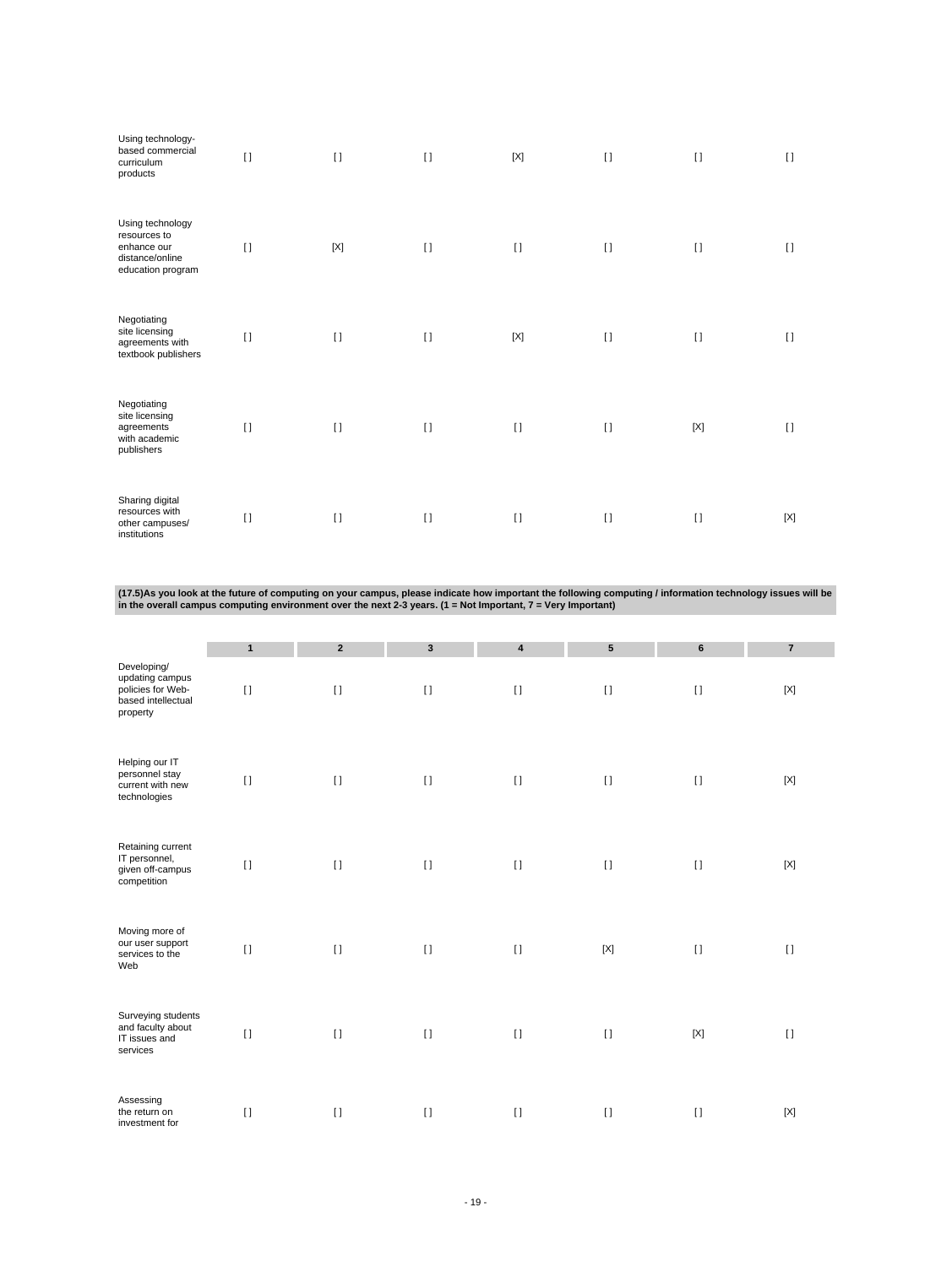# IT spending/ resources

| Researching<br>the total cost<br>of ownership<br>(TCO) for our IT<br>purchases                  | $[ \ ]$  | $\lceil$                               | $[ \ ]$  | $[ \ ]$                                | $[ \ ]$                                                                                                                                                                                                                                            | $[ \ ]$                                | $[{\sf X}]$                |
|-------------------------------------------------------------------------------------------------|----------|----------------------------------------|----------|----------------------------------------|----------------------------------------------------------------------------------------------------------------------------------------------------------------------------------------------------------------------------------------------------|----------------------------------------|----------------------------|
| Migrating<br>administrative ERP<br>services to the<br>Cloud                                     | $[ \ ]$  | $[{\sf X}]$                            | $[ \; ]$ | $[ \; ]$                               | $[ \; ]$                                                                                                                                                                                                                                           | $\begin{array}{c} \square \end{array}$ | $\left[ \ \right]$         |
| Migrating<br>instructional<br>computing<br>resources to the<br>Cloud                            | $[ \; ]$ | $[{\sf X}]$                            | $[ \; ]$ | $[ \; ]$                               | $[ \ ]$                                                                                                                                                                                                                                            | $[ \; ]$                               | $[ \ ]$                    |
| Using Open<br>Source tools and<br>applications                                                  | $[ \; ]$ | $[1]$                                  | $[ \; ]$ | $[ \; ]$                               | $[{\sf X}]$                                                                                                                                                                                                                                        | $[ \; ]$                               | $[ \ ]$                    |
| Supporting smart<br>phones                                                                      | $[ \ ]$  | $[ \ ]$                                | $[ \; ]$ | $\left[ \text{X} \right]$              | $[ \; ]$                                                                                                                                                                                                                                           | $[ \ ]$                                | $[ \; ]$                   |
| Managing/<br>distributing digital<br>learning resources                                         | $[ \; ]$ | $\lceil$                               | $[ \; ]$ | $[{\sf X}]$                            | $[ \; ]$                                                                                                                                                                                                                                           | $[ \; ]$                               | $\left[ \ \right]$         |
| Controlling/<br>restricting file<br>sharing of<br>commercial content<br>(music, media,<br>etc.) | $[ \ ]$  | $[ \; ]$                               | $[ \; ]$ | $[{\sf X}]$                            | $[ \; ]$                                                                                                                                                                                                                                           | $[ \ ]$                                | $[ \ ]$                    |
| Data warehousing                                                                                | $[ \ ]$  | $[ \; ]$                               | $[ \; ]$ | $[ \; ]$                               | $[ \ ]$                                                                                                                                                                                                                                            | $[ \ ]$                                | $[{\sf X}]$                |
| Storage<br>management                                                                           | $[ \; ]$ | $[ \; ]$                               | $[ \; ]$ | $[ \; ]$                               | $[ \; ]$                                                                                                                                                                                                                                           | $[ \ ]$                                | $[{\sf X}]$                |
| Server<br>consolidation                                                                         | $[ \ ]$  | $\begin{array}{c} \square \end{array}$ | $[ \ ]$  | $\begin{array}{c} \square \end{array}$ | $[ \, ]$                                                                                                                                                                                                                                           | $\begin{array}{c} \square \end{array}$ | $\left[ \mathrm{X}\right]$ |
| Server<br>virtualization                                                                        | $[ \ ]$  | $[ \: ]$                               | $[ \: ]$ | $[ \ ]$                                | $[] \centering \includegraphics[width=0.47\textwidth]{images/TrDiS-Architecture.png} \caption{The 3D (top) and 4D (bottom) are used for the 3D (bottom) and 3D (bottom) are used for the 3D (bottom) and 3D (bottom).} \label{TrDiS-Architecture}$ | $[ \: ]$                               | $\left[ \text{X} \right]$  |
| <b>IT Business</b><br>Continuity                                                                | $[ \ ]$  | $[ \: ]$                               | $[ \: ]$ | $[ \ ]$                                | $[] \centering \includegraphics[width=0.47\textwidth]{images/TrDiS-Architecture.png} \caption{The 3D (top) and 4D (bottom) are used for the 3D (bottom) and 3D (bottom) are used for the 3D (bottom) and 3D (bottom).} \label{TrDiS-Architecture}$ | $[ \ ]$                                | $\left[ \text{X} \right]$  |
| Identity<br>Management                                                                          | $[ \ ]$  | $[ \ ]$                                | $[ \: ]$ | $[ \ ]$                                | $[ \: ]$                                                                                                                                                                                                                                           | $[{\sf X}]$                            | $[ \ ]$                    |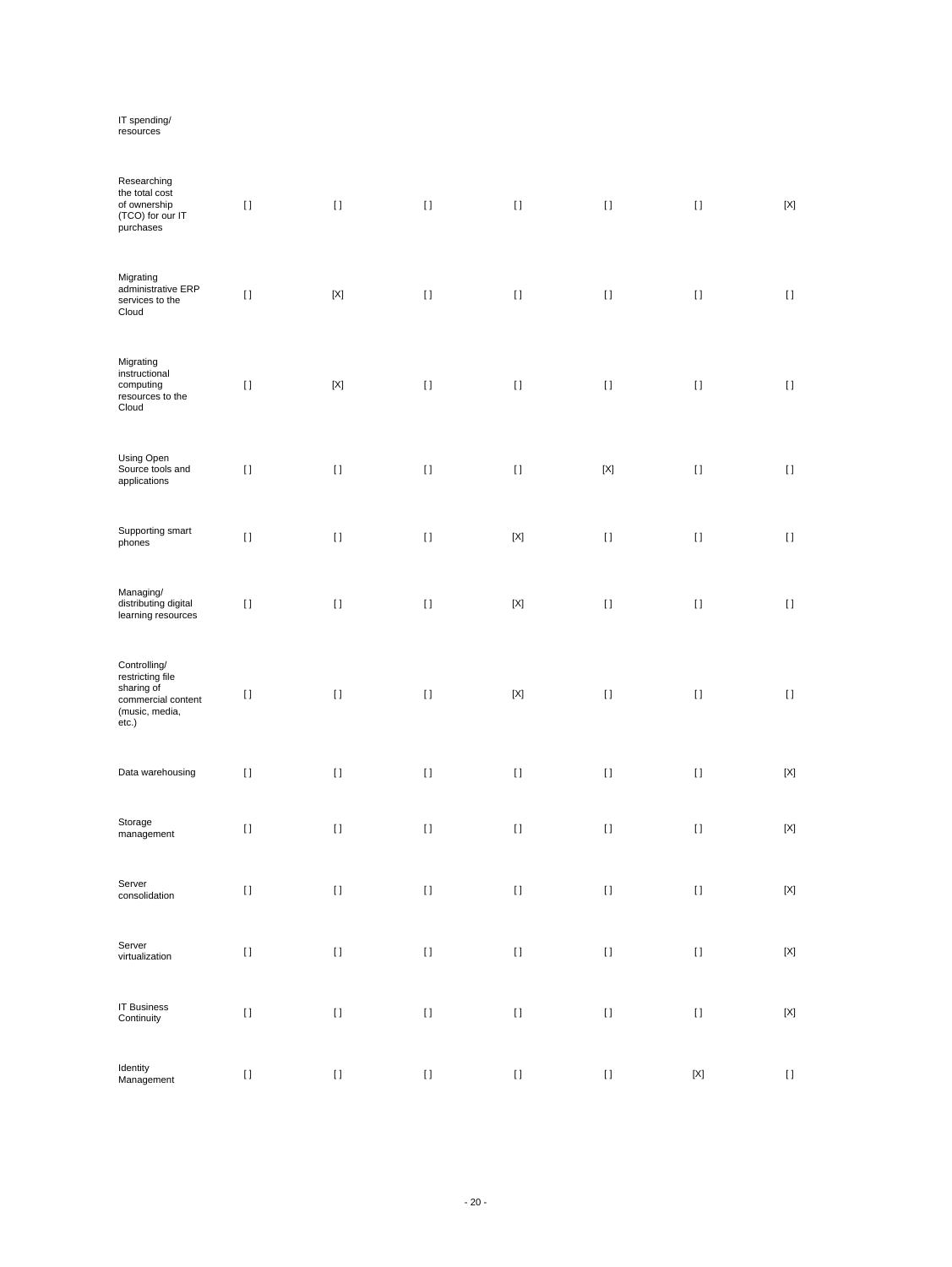| <b>Business</b><br>analytics /<br>intelligence                                            | $\lceil$     | $\lceil$                  | $\lceil$ | $\mathbf{I}$ | $\mathbf{I}$ | $[ \ ]$     | $[{\sf X}]$ |
|-------------------------------------------------------------------------------------------|--------------|---------------------------|----------|--------------|--------------|-------------|-------------|
| Environmental<br>("green") issues<br>in the acquisition<br>and disposal of IT<br>hardware | $\mathbf{I}$ | $[ \ ]$                   | $[ \ ]$  | $[ \ ]$      | $[ \ ]$      | $[{\sf X}]$ | $\lceil$    |
| Hosted<br>applications/<br>Software as a<br>Service (SaaS)                                | $\lceil$     | $[ \ ]$                   | $[ \ ]$  | $[ \ ]$      | $[{\sf X}]$  | $[ \ ]$     | $\lceil$    |
| Providing mobile<br>services (apps)<br>for our ERP/<br>administrative<br>systems          | $\Box$       | $\left[ \text{X} \right]$ | $\Box$   | $\lceil$     | $\Box$       | $[ \ ]$     | $\lceil$    |
| Providing mobile<br>services (apps) for<br>our LMS/learning<br>mgmt. system               | $\mathbf{I}$ | $\lceil$                  | $\lceil$ | $[{\sf X}]$  | $[ \ ]$      | $[ \ ]$     | $\lceil$    |
| <b>Federated Identity</b><br>Management                                                   | $[ \ ]$      | $[{\sf X}]$               | $\Box$   | $\mathbf{I}$ | $\Box$       | $[ \ ]$     | $\Box$      |

(18.0)Compared to last year (2009-10), how do you expect this year's budget (2010-11) to change with regard to central computing/IT services overall, and to<br>the institutional purchases of IT products and services?<br>1 = Redu

- 
- 
- 
- 

|                                                         | $\mathbf{1}$ | $\overline{2}$ | $\mathbf{3}$ | $\overline{\mathbf{4}}$ | 5        | $\bf 6$      | $\overline{7}$ |
|---------------------------------------------------------|--------------|----------------|--------------|-------------------------|----------|--------------|----------------|
| Total computing<br>budget for central<br>IT services    | $\lceil$     | $[{\sf X}]$    | $\lceil$     | $[ \ ]$                 | $\lceil$ | $[ \ ]$      | $\lceil$       |
| Total academic<br>computing budget                      | $\lceil$     | $[{\sf X}]$    | $\lceil$     | $[ \ ]$                 | $\lceil$ | $[ \ ]$      | $\lceil$       |
| Total administrative<br>computing budget                | $\lceil$     | $[ \ ]$        | $[{\sf X}]$  | $[ \ ]$                 | $\Box$   | $[ \ ]$      | $\lceil$       |
| Computer<br>purchases<br>by academic<br>computing units | $\Box$       | $\lceil$       | $\lceil$     | $[{\sf X}]$             | $\lceil$ | $\mathbf{I}$ | $\lceil$       |
| Computer<br>purchases by<br>admin. computing<br>units   | $\Box$       | $\lceil$       | $\lceil$     | $[{\sf X}]$             | $\lceil$ | $\lceil$     | $\lceil$       |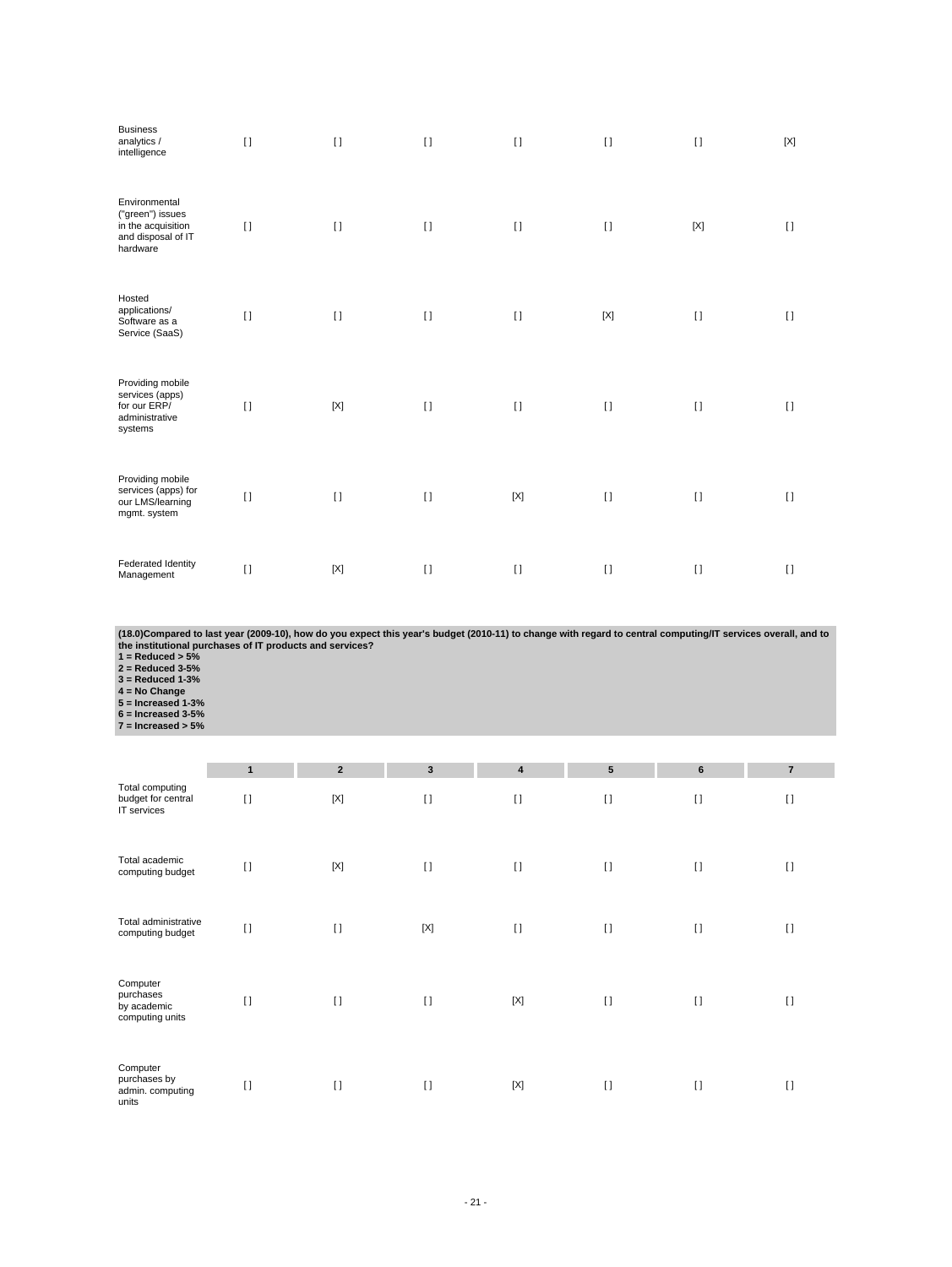| Computer<br>purchases<br>by academic<br>departments                  | $[ \ ]$  | $[ \ ]$  | $[ \ ]$                                | $[{\sf X}]$               | $[ \ ]$                                                                                                                                                                                                                                            | $[ \ ]$                                                                                                                                                                                               | $[ \; ]$ |
|----------------------------------------------------------------------|----------|----------|----------------------------------------|---------------------------|----------------------------------------------------------------------------------------------------------------------------------------------------------------------------------------------------------------------------------------------------|-------------------------------------------------------------------------------------------------------------------------------------------------------------------------------------------------------|----------|
| All institutional<br>purchases of<br>desktop / notebook<br>computers | $[ \ ]$  | $[ \; ]$ | $[{\sf X}]$                            | $[ \; ]$                  | $\begin{array}{c} \square \end{array}$                                                                                                                                                                                                             | $[ \; ]$                                                                                                                                                                                              | $[ \ ]$  |
| Institutional support<br>for public computer<br>labs                 | $[ \ ]$  | $\lceil$ | $[ \ ]$                                | $[{\sf X}]$               | $\begin{array}{c} \square \end{array}$                                                                                                                                                                                                             | $[ \ ]$                                                                                                                                                                                               | $[ \ ]$  |
| Network servers                                                      | $[ \; ]$ | $\lceil$ | $[{\sf X}]$                            | $[ \ ]$                   | $[ \ ]$                                                                                                                                                                                                                                            | $[ \ ]$                                                                                                                                                                                               | $[ \; ]$ |
| Server software &<br>related products                                | $[ \ ]$  | $\lceil$ | $[ \ ]$                                | $[{\sf X}]$               | $\begin{array}{c} \square \end{array}$                                                                                                                                                                                                             | $[ \ ]$                                                                                                                                                                                               | $[ \ ]$  |
| Wireless networks                                                    | $[ \ ]$  | $\lceil$ | $[{\sf X}]$                            | $[ \ ]$                   | H.                                                                                                                                                                                                                                                 | $[ \ ]$                                                                                                                                                                                               | $[ \ ]$  |
| User training and<br>support                                         | $[ \ ]$  | $[ \; ]$ | $[{\sf X}]$                            | $[ \; ]$                  | $[ \ ]$                                                                                                                                                                                                                                            | $[ \; ]$                                                                                                                                                                                              | $[ \ ]$  |
| Professional<br>development for IT<br>personnel                      | $[ \; ]$ | $\lceil$ | $[ \ ]$                                | $[{\sf X}]$               | $[ \ ]$                                                                                                                                                                                                                                            | $[ \; ]$                                                                                                                                                                                              | $[ \ ]$  |
| Campus portal<br>services                                            | $[ \ ]$  | $[ \; ]$ | $[ \ ]$                                | $[{\sf X}]$               | $[ \ ]$                                                                                                                                                                                                                                            | $[ \; ]$                                                                                                                                                                                              | $[ \ ]$  |
| ERP software and<br>services                                         | $\lceil$ | $[ \ ]$  | $[ \ ]$                                | $[ \ ]$                   | $[{\sf X}]$                                                                                                                                                                                                                                        | $[ \ ]$                                                                                                                                                                                               | $[ \ ]$  |
| Cloud computing<br>resources/services/<br>migration                  | H        | $\lceil$ | H                                      | $[{\sf X}]$               | H.                                                                                                                                                                                                                                                 | $[ \ ]$                                                                                                                                                                                               | $[ \ ]$  |
| Mobile computing<br>resources/services                               | $[ \; ]$ | $[ \ ]$  | $\begin{array}{c} \square \end{array}$ | $\left[ \text{X} \right]$ | $[ \ ]$                                                                                                                                                                                                                                            | $[ \; ]$                                                                                                                                                                                              | $[ \; ]$ |
| Tech resources for<br>smart classrooms                               | $[ \; ]$ | $[ \ ]$  | $[{\sf X}]$                            | $[ \; ]$                  | $[ \: ]$                                                                                                                                                                                                                                           | $[ \ ]$                                                                                                                                                                                               | $[ \ ]$  |
| <b>External service</b><br>providers                                 | $[ \ ]$  | $[ \ ]$  | $[ \; ]$                               | $\left[ \text{X} \right]$ | $[] \centering \includegraphics[width=0.47\textwidth]{images/TrDiS-Architecture.png} \caption{The 3D (top) and 4D (bottom) are used for the 3D (bottom) and 3D (bottom) are used for the 3D (bottom) and 3D (bottom).} \label{TrDiS-Architecture}$ | $[ \: ]$                                                                                                                                                                                              | $[ \: ]$ |
| Security issues                                                      | $[ \ ]$  | $[ \ ]$  | $[ \; ]$                               | $[{\sf X}]$               | $[] \centering \includegraphics[width=0.47\textwidth]{images/TrDiS-Architecture.png} \caption{The 3D (top) and 4D (bottom) are used for the 3D (bottom) and 3D (bottom) are used for the 3D (bottom) and 3D (bottom).} \label{TrDiS-Architecture}$ | $[ \: ]$                                                                                                                                                                                              | $[ \: ]$ |
| Identity<br>management                                               | $[ \: ]$ | $[ \ ]$  | $[ \: ]$                               | $\left[ \text{X} \right]$ | $[ \ ]$                                                                                                                                                                                                                                            | $[] \centering \includegraphics[width=0.47\textwidth]{images/TrDiS-Architecture.png} \caption{The 3D (top) and 4D (bottom) are used for the 3D (bottom) and 3D (bottom).} \label{TrDiS-Architecture}$ | $[ \; ]$ |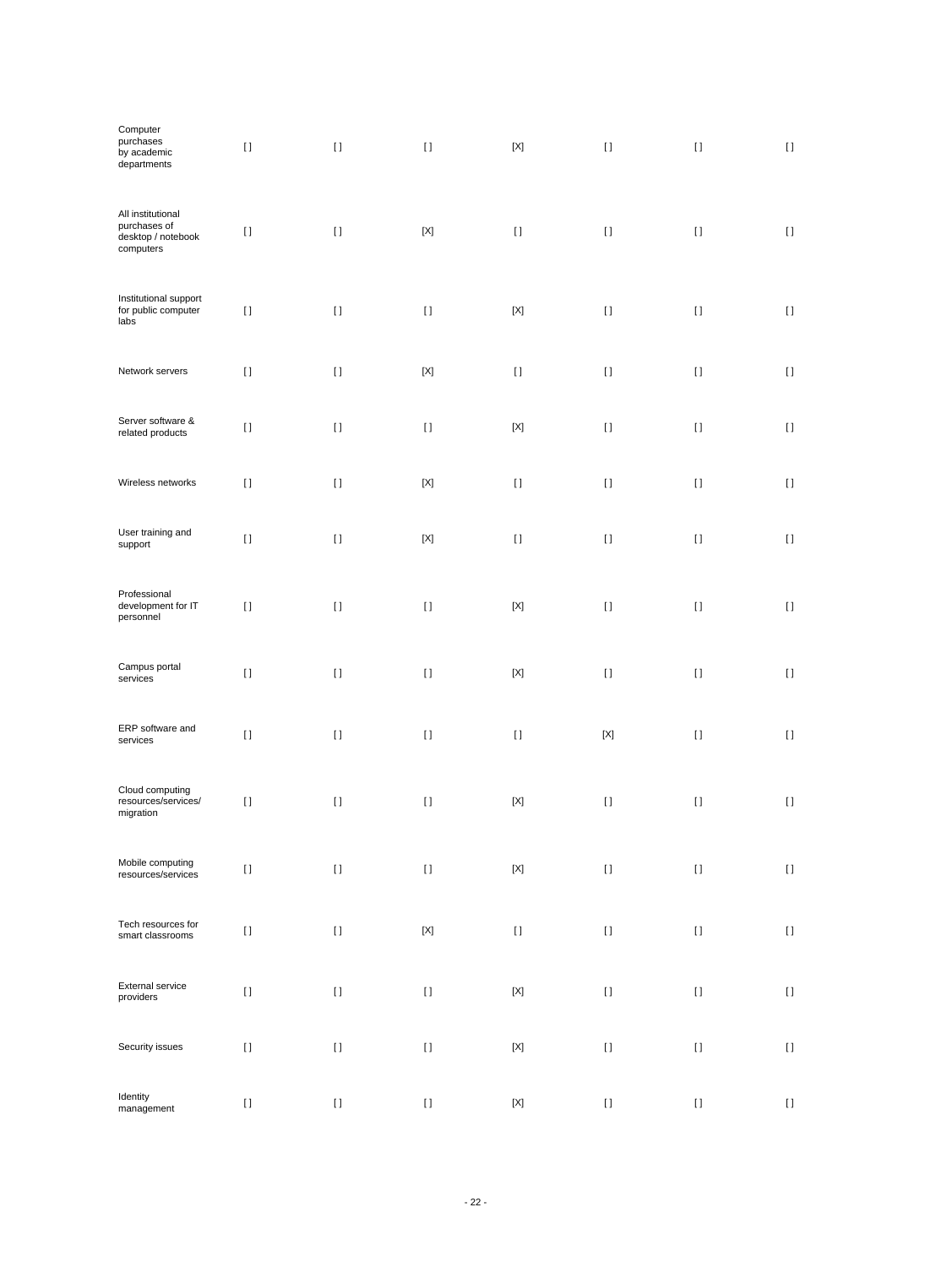| Consultants for<br>IT projects and<br>services                                | $[ \ ]$  | $\mathbf{I}$ | $\lceil$ | $[{\sf X}]$ | $[ \ ]$ | $[ \ ]$ | $[ \ ]$ |
|-------------------------------------------------------------------------------|----------|--------------|----------|-------------|---------|---------|---------|
| Data warehousing                                                              | $\lceil$ | $\mathbf{I}$ | $\lceil$ | $[{\sf X}]$ | $[ \ ]$ | $[ \ ]$ | $[ \ ]$ |
| CRM services /<br>software                                                    | $[ \; ]$ | $\mathbf{I}$ | $[ \; ]$ | $[{\sf X}]$ | $[ \ ]$ | $[ \ ]$ | $\Box$  |
| Supporting Open<br>Source projects/<br>applications                           | $\lceil$ | $\mathbf{I}$ | $[ \ ]$  | $[{\sf X}]$ | $[ \ ]$ | $[ \ ]$ | $\Box$  |
| <b>Business</b><br>Continuity                                                 | $[ \; ]$ | $[ \; ]$     | $[ \; ]$ | $[{\sf X}]$ | $[ \ ]$ | $[ \ ]$ | $[ \ ]$ |
| <b>Business</b><br>Analytics /<br><b>Business</b><br>Intelligence<br>products | $\lceil$ | $\mathbf{I}$ | $[ \ ]$  | $[{\sf X}]$ | $[ \ ]$ | $[ \ ]$ | $\Box$  |
| Emergency<br>communication /<br>notification<br>services                      | $\lceil$ | $\mathbf{I}$ | $\lceil$ | $[{\sf X}]$ | $[ \ ]$ | $[ \ ]$ | $[ \ ]$ |

# **(19.0)Did your budget for central IT services experience a mid-year cut during 2009-10?**

[X] no

[ ] yes

#### **If yes, what percent (i.e., 5 means a five percent mid-year budget cut)?** [ 0 ] %

**(20.0)What is the total budget for central IT services for A/Y 2010-11 (whole numbers, no commas)?** \$ [ 2758000 ]

**(21.0)Allocation of the IT/Central IT Services Budget (estimated percentages; numbers may not equal 100% because of the overlap of categories, such as personnel and user support):**

# **hardware**

[ 20 ] %

# **software**

[ 1 ] %

#### **personnel**

[ 52 ] %

# **content licenses**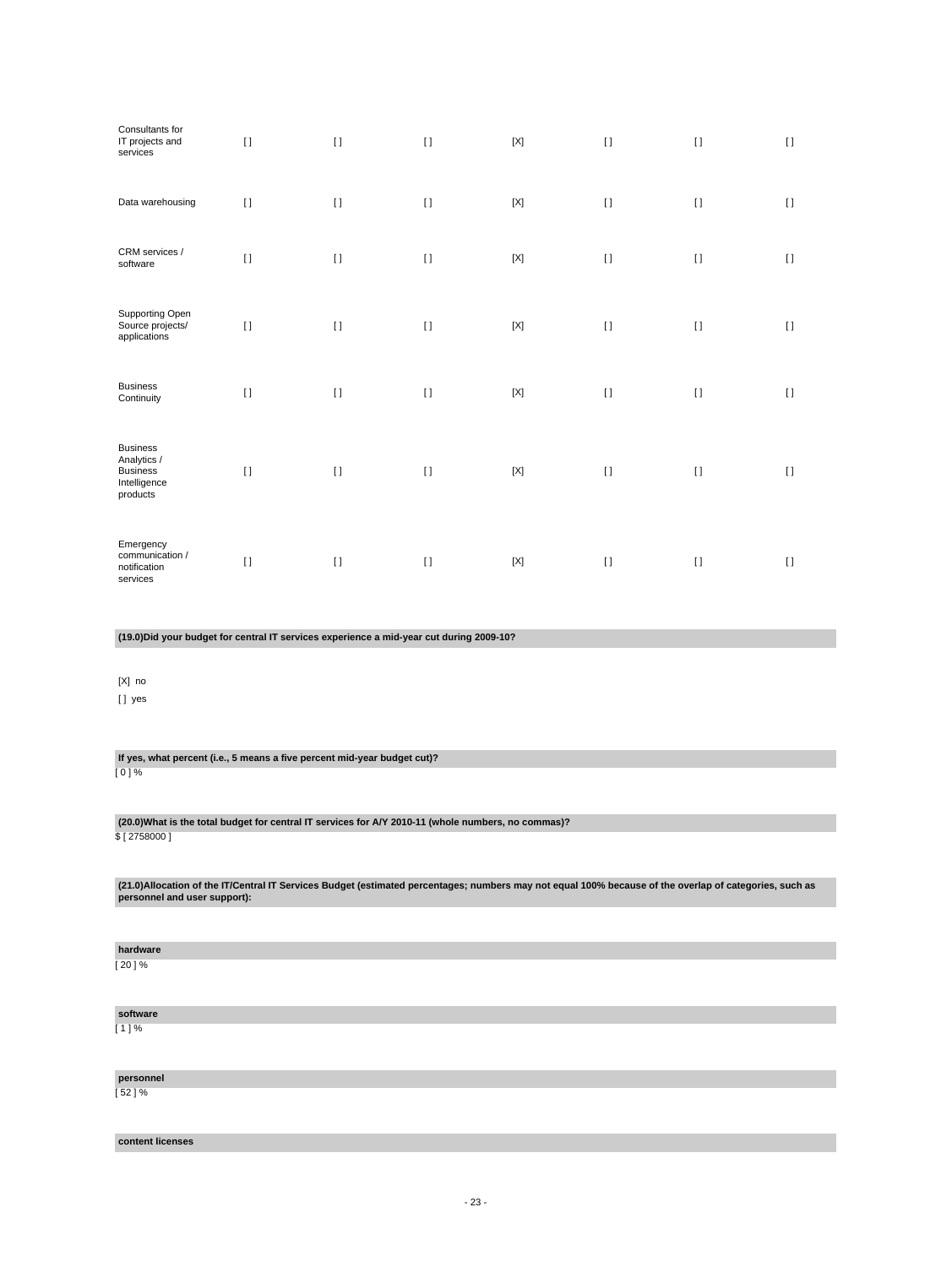### [ 11 ] %

# **user support**

[ 4 ] %

### **network service/support**

[ 12 ] %

# **(22.0)Computing/IT expenditures as a percentage of other campus expenditures:**

# **Central IT services as a percentage of total institutional computing/IT expenditures for 2010-11?** [ 35 ] %

**total computing/IT expenditures as a percentage of the total institutional budget for 2010-11?** [ 3 ] %

# **(23.0)Current replacement cycle for institutionally-owned desktop & notebook computers (number of years):**

|                        |     | $\overline{2}$ | 3   | 4   | 5 |
|------------------------|-----|----------------|-----|-----|---|
| student labs           | I1  | $\mathsf{F}$   | [X] |     |   |
|                        |     |                |     |     |   |
| faculty offices        |     |                |     | [X] |   |
|                        |     |                |     |     |   |
| administrative offices | I l |                |     | [X] |   |

#### **(24.0)Does your institution have a financial plan to upgrade/enhance/replace the campus network (including wireless network?)**

[ ] no current plan/policy

[] under discussion/development

[X] currently funded network replacement / upgrade plan

# **(25.0)As of September 2010, will your institution have operational campus-wide (emergency) notification system?**

[ ] No

# **If Yes: please indicate all the elements of this system that are functional as of September 2010 (mark all that apply)**

- [X] sirens
- [ ] PA system
- [] electronic signs / displays
- [X] notice on campus web site / portal
- [X] email
- [X] SMS / text messaging
- [ ] RSS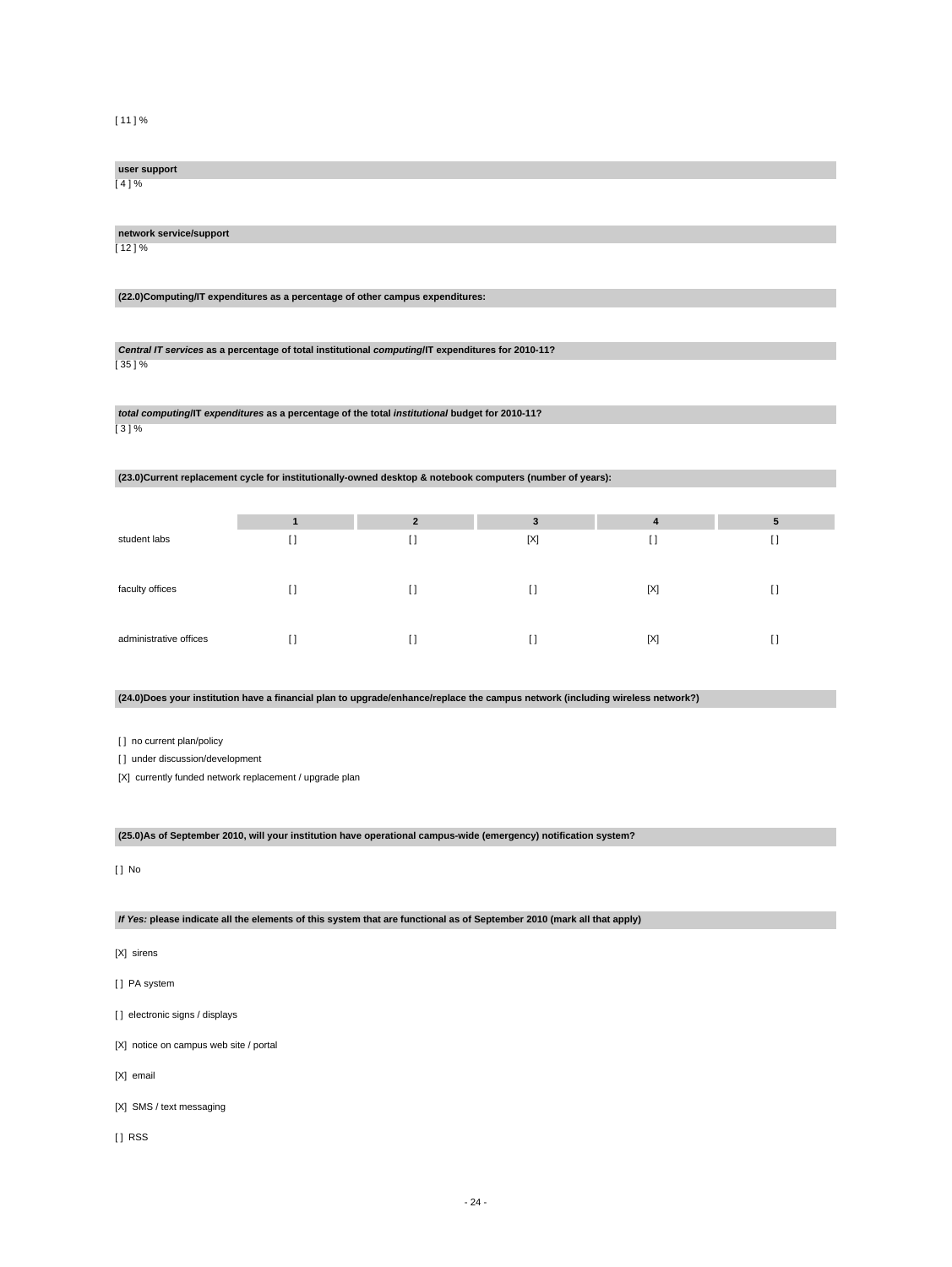[ ] Twitter

[X] voice mail to campus phones (offices / dorms)

[X] voice mail to off-campus land lines (homes / apartments)

[X] voice mail to mobile phones

# **If Yes: what is your campus policy regarding student registration for emergency notification services**

[X] opt in

[ ] opt out

# **(26.0)As of September 2010, will your institution use a third party provider for notification software or services?**

[ ] No

# **If Yes: please indicate the name of the company that your campus uses for notification services:**

- [X] Blackboard Connect
- [ ] CampusCruiser
- [ ] E2Campus
- [ ] MIR3
- [] 3n/Everbridge
- [] Rave
- [] SchoolMessenger
- [ ] Send Word Now
- [ ] Switfteach Networks
- [] Other

# **(27.0)Over the past year (2009-10), how did you use your notification service? (please check all that apply)**

[X] emergency notification

- [] student recruitment (contacting prospective students)
- [] student services (academic services for current students)
- [ ] alumni contact/services

# **(28.0)How important are the following issues in discussions about and planning for networking on your campus? (1 = Not Important, 7 = Very Important)**

|                                                  |         | $\overline{2}$ | $\mathbf{3}$ | 4              | 5      | 6           | 7  |
|--------------------------------------------------|---------|----------------|--------------|----------------|--------|-------------|----|
| Supporting<br>instructional labs<br>and clusters | $\Box$  | $\Box$         | $\Box$       | $\mathfrak{g}$ | $\Box$ | $[{\sf X}]$ | U  |
| Digital image<br>libraries/archives              | $[ \ ]$ | $\mathbf{I}$   | $[ \ ]$      | I)             | $\Box$ | $[{\sf X}]$ | U  |
| Video/rich media<br>streaming                    | I)      | I l            | $\Box$       | [X]            | I)     | I)          | I) |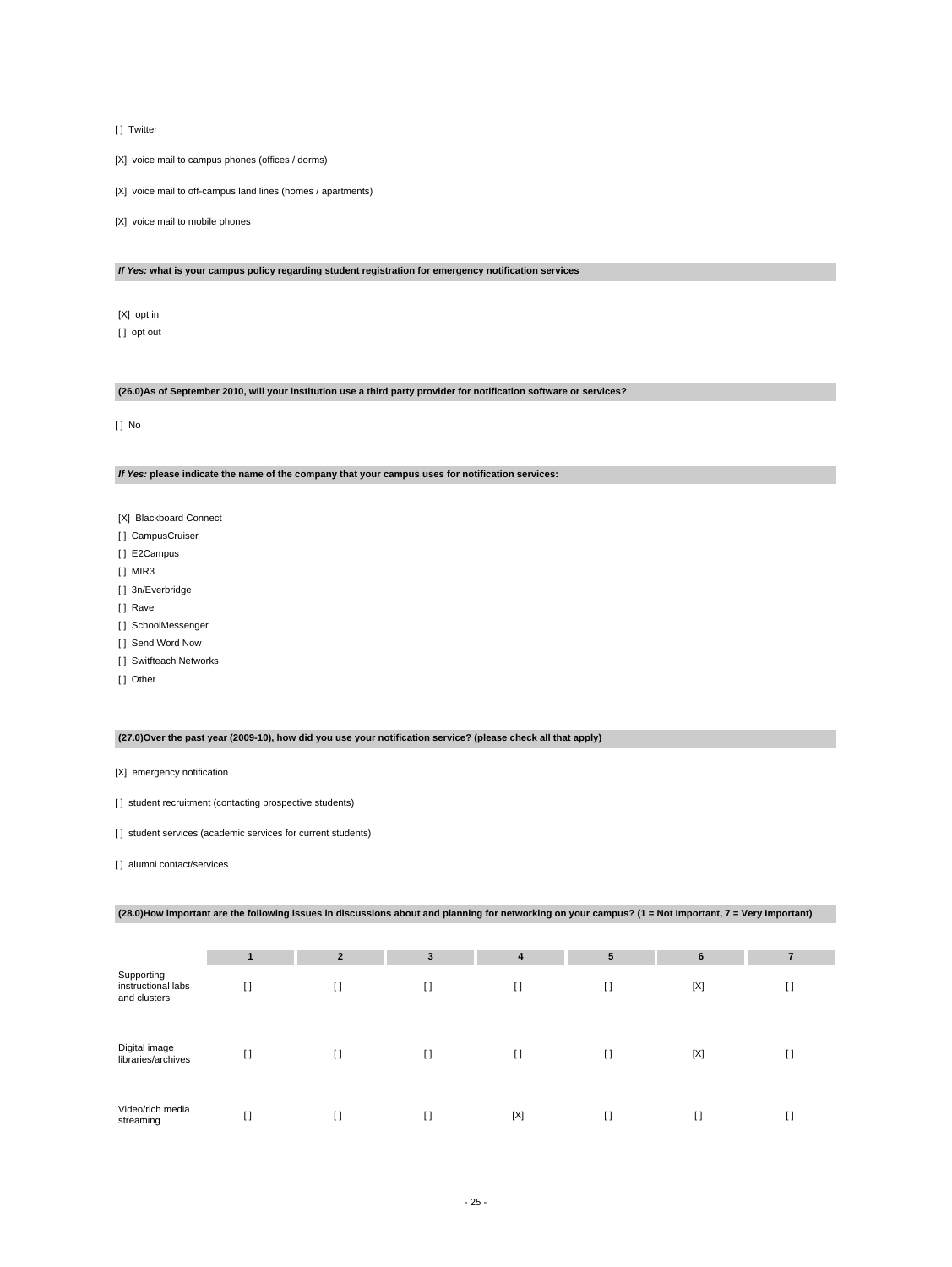| Disaster recovery                                                                         | $[ \ ]$  | $[ \ ]$     | $[ \ ]$                                | $[ \ ]$            | $[ \; ]$                                                                                                                                                                                                                                           | $[ \; ]$                                                                                                                                                                                              | $\left[ \text{X} \right]$ |
|-------------------------------------------------------------------------------------------|----------|-------------|----------------------------------------|--------------------|----------------------------------------------------------------------------------------------------------------------------------------------------------------------------------------------------------------------------------------------------|-------------------------------------------------------------------------------------------------------------------------------------------------------------------------------------------------------|---------------------------|
| Virtual private<br>networks (VPN)                                                         | $[ \ ]$  | $\lceil$    | H                                      | $[ \ ]$            | H.                                                                                                                                                                                                                                                 | $[ \ ]$                                                                                                                                                                                               | $[{\sf X}]$               |
| Network security                                                                          | $[ \ ]$  | $\lceil$    | $[ \ ]$                                | $[ \ ]$            | $[ \ ]$                                                                                                                                                                                                                                            | $[ \ ]$                                                                                                                                                                                               | $[{\sf X}]$               |
| Gigabit ethernet                                                                          | $[ \ ]$  | $\lceil$    | $[ \ ]$                                | $[ \ ]$            | $[ \ ]$                                                                                                                                                                                                                                            | $[ \ ]$                                                                                                                                                                                               | $\left[ \text{X} \right]$ |
| Grid computing                                                                            | $[ \; ]$ | $[{\sf X}]$ | $[ \ ]$                                | $[ \; ]$           | H.                                                                                                                                                                                                                                                 | $[ \ ]$                                                                                                                                                                                               | $[ \ ]$                   |
| Cloud computing                                                                           | $[ \ ]$  | $[ \ ]$     | $[ \ ]$                                | $[ \; ]$           | $[{\sf X}]$                                                                                                                                                                                                                                        | $[ \ ]$                                                                                                                                                                                               | $[ \; ]$                  |
| Electronic<br>commerce                                                                    | $[ \; ]$ | $[ \ ]$     | $[ \; ]$                               | $[{\sf X}]$        | $[ \; ]$                                                                                                                                                                                                                                           | $[ \ ]$                                                                                                                                                                                               | $[ \ ]$                   |
| Wi-Max wireless<br>networks                                                               | $[ \; ]$ | $[ \ ]$     | $[{\sf X}]$                            | $[ \; ]$           | $[ \ ]$                                                                                                                                                                                                                                            | $[ \ ]$                                                                                                                                                                                               | $[ \; ]$                  |
| Making campus<br>networks<br>accessible to 3G<br><b>Smart Phones</b>                      | $[ \; ]$ | $[{\sf X}]$ | $[ \; ]$                               | $[ \; ]$           | $[ \; ]$                                                                                                                                                                                                                                           | $[ \ ]$                                                                                                                                                                                               | $[ \; ]$                  |
| Quality of cellular<br>coverage that<br>commercial<br>services provide for<br>your campus | $[ \; ]$ | $[{\sf X}]$ | $\begin{array}{c} \square \end{array}$ | $\left[ \ \right]$ | $\rm \scriptstyle II$                                                                                                                                                                                                                              | $[ \; ]$                                                                                                                                                                                              | $[ \ ]$                   |
| Guest access/<br>services on the<br>campus network                                        | $[ \ ]$  | $[ \ ]$     | $[ \; ]$                               | $[{\sf X}]$        | $[ \; ]$                                                                                                                                                                                                                                           | $[ \; ]$                                                                                                                                                                                              | $[ \; ]$                  |
| Data Encryption                                                                           | $[ \; ]$ | $[ \; ]$    | $[ \; ]$                               | $[ \ ]$            | $[ \; ]$                                                                                                                                                                                                                                           | $[ \; ]$                                                                                                                                                                                              | $\left[ \text{X} \right]$ |
| Replacement<br>cycle for network<br>infrastructure                                        | $[ \ ]$  | $[ \: ]$    | $[ \: ]$                               | $[ \: ]$           | $[ \; ]$                                                                                                                                                                                                                                           | $\left[ \text{X} \right]$                                                                                                                                                                             | $[ \: ]$                  |
| Identity<br>management                                                                    | $[ \ ]$  | $[ \ ]$     | $[ \; ]$                               | $[ \: ]$           | $[] \centering \includegraphics[width=0.47\textwidth]{images/TrDiS-Architecture.png} \caption{The 3D (top) and 4D (bottom) are used for the 3D (bottom) and 3D (bottom) are used for the 3D (bottom) and 3D (bottom).} \label{TrDiS-Architecture}$ | $\left[ \text{X} \right]$                                                                                                                                                                             | $[ \: ]$                  |
| Bandwidth for<br>Software as a<br>Service/SaaS<br>applications                            | $[ \ ]$  | $[ \ ]$     | $[ \; ]$                               | $\left[ \ \right]$ | $[{\sf X}]$                                                                                                                                                                                                                                        | $[] \centering \includegraphics[width=0.47\textwidth]{images/TrDiS-Architecture.png} \caption{The 3D (top) and 4D (bottom) are used for the 3D (bottom) and 3D (bottom).} \label{TrDiS-Architecture}$ | $[ \; ]$                  |
| Internet2                                                                                 | $[ \ ]$  | $[{\sf X}]$ | $[ \: ]$                               | $[ \: ]$           | $[ \ ]$                                                                                                                                                                                                                                            | $[] \centering \includegraphics[width=0.47\textwidth]{images/TrDiS-Architecture.png} \caption{The 3D (top) and 4D (bottom) are used for the 3D (bottom) and 3D (bottom).} \label{TrDiS-Architecture}$ | $[ \: ]$                  |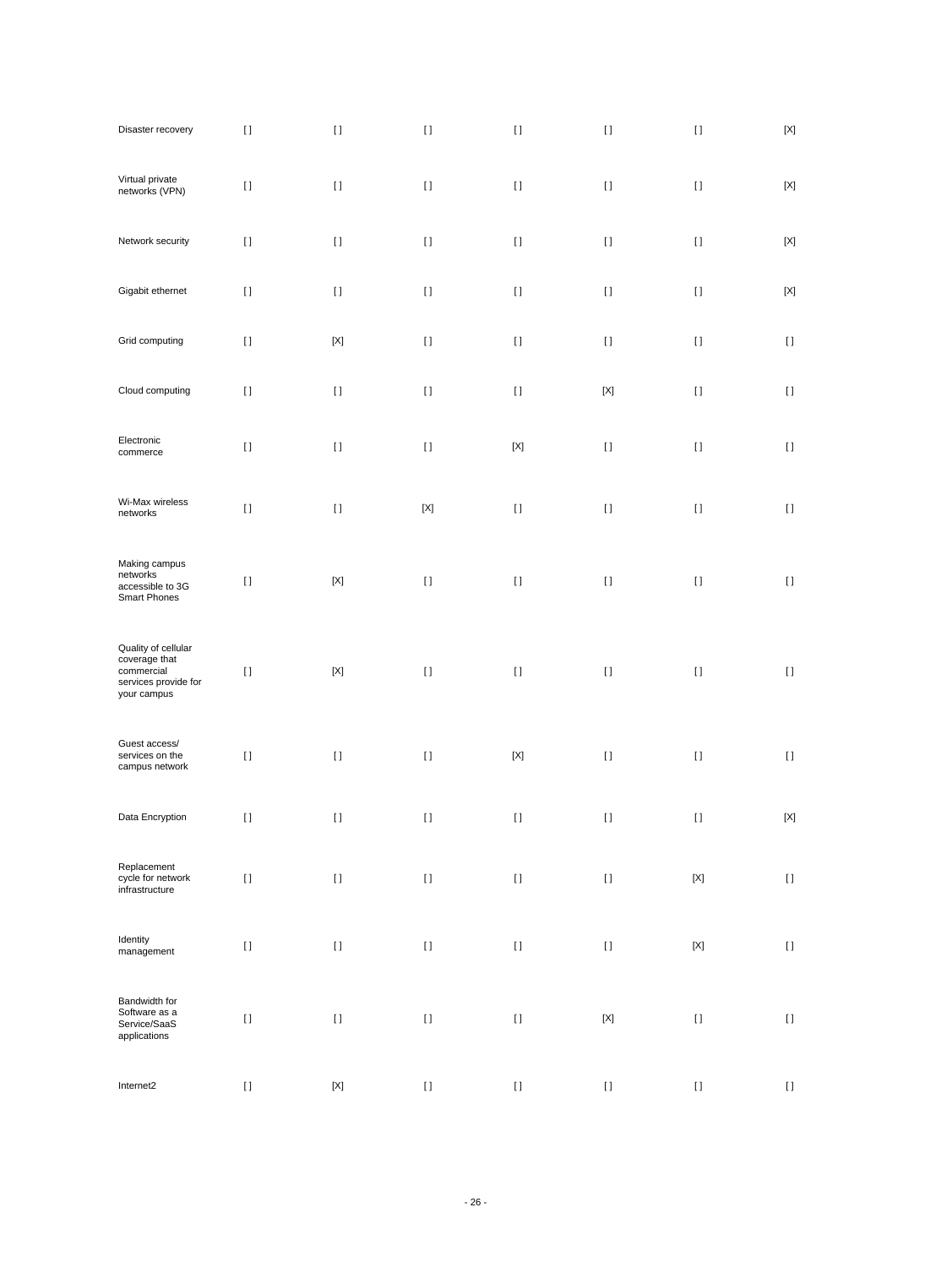| National Lambda<br>Rail                                                                                  | I)      | [X]      | $[ \ ]$ | $[ \ ]$ | H           | $[ \ ]$ | $[ \ ]$ |
|----------------------------------------------------------------------------------------------------------|---------|----------|---------|---------|-------------|---------|---------|
| Spyware/malware                                                                                          | H       | H        | $[ \ ]$ | [X]     | $[ \ ]$     | H       | $\Box$  |
| <b>IT Disaster</b><br>Communications<br>Capacity                                                         | $[ \ ]$ | $\lceil$ | $[ \ ]$ | $[ \ ]$ | $[{\sf X}]$ | H       | $[ \ ]$ |
| P-20 Education<br>Continuum/<br>Services                                                                 | [X]     | H        | $[ \ ]$ | H       | H           | H       | H       |
| (29.0) How well-developed are your institutional network connections and instructional infrastructure?   |         |          |         |         |             |         |         |
|                                                                                                          |         |          |         |         |             |         |         |
| percentage of classrooms that are connected to the campus network/have Internet access?<br>$[100]$ %     |         |          |         |         |             |         |         |
|                                                                                                          |         |          |         |         |             |         |         |
| percentage of classrooms that have fixed/permanent computer projection capacity?<br>[99]%                |         |          |         |         |             |         |         |
| percentage of classrooms that have permanent/imbedded lecture capture capacity?<br>$[0]$ %               |         |          |         |         |             |         |         |
|                                                                                                          |         |          |         |         |             |         |         |
| percentage of classrooms covered/served by wireless network access/services?<br>$[100]$ %                |         |          |         |         |             |         |         |
| (30.0) What is your best estimate of the number of wireless nodes (access points) on the campus network? |         |          |         |         |             |         |         |
| [400] nodes                                                                                              |         |          |         |         |             |         |         |
| (31.0) Does your institution limit the size of email documents/attachments:                              |         |          |         |         |             |         |         |
|                                                                                                          |         |          |         |         |             |         |         |
| [] no<br>[X] yes                                                                                         |         |          |         |         |             |         |         |
|                                                                                                          |         |          |         |         |             |         |         |
| if yes, max file size (in MBytes)?<br>[20] MBytes                                                        |         |          |         |         |             |         |         |
|                                                                                                          |         |          |         |         |             |         |         |
| (32.0) Storage capacity for student and faculty email                                                    |         |          |         |         |             |         |         |
| students                                                                                                 |         |          |         |         |             |         |         |
| [7400] MBytes                                                                                            |         |          |         |         |             |         |         |

**faculty**

[ 7400 ] MBytes

**(33.0)Does your institution limit the size of student web sites:**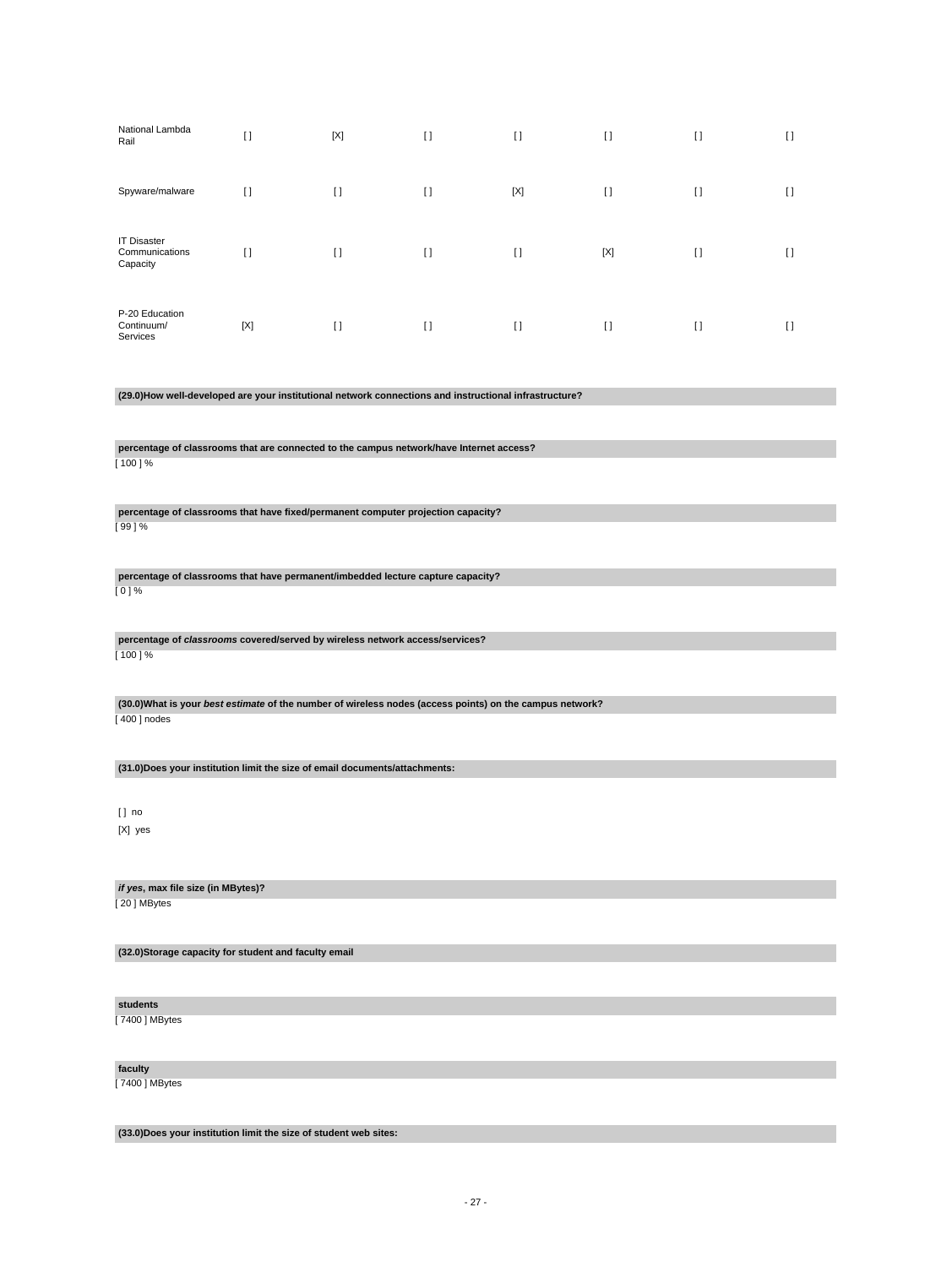[X] no [] yes

#### **if yes, max size (in MBytes)?**

[ 0 ] MBytes

#### **(34.0)Is your institution reviewing or converting to an outsourced / hosted email solution?**

|          | No | <b>Under Review</b> | <b>Coverting to / Now using</b> |
|----------|----|---------------------|---------------------------------|
| Students |    |                     | [X]                             |
| Faculty  |    |                     | [X]                             |

**Provider**

#### [X] Google

[ ] Microsoft

[ ] Zimbra

#### **(34.5)Is your institution reviewing or converting to an outsourced / hosted "office" application?**

[X] no

[ ] under review

[] converting to / now using

#### **Product**

[ ] Google Apps

[ ] Microsoft Office Live

**(35.0)How would you characterize the campus strategy on Open Source tools for central IT infrastructure services (Linux, Apache, network monitoring, security, etc)?**

[ ] none: little if any interest in or deployment of Open Source tools in Central IT Services

[ ] observing: watching other institutions with interest, but no active deployment or development

[ ] limited use: some Open Source tool activity, primarily backroom/infrastructure tools (security, spam filters, etc..)

[1] operational: significant Open Source deployment, focused on key operations

[X] mission critical: using a number of Open Source academic, administrative, and research resources for "mission critical" central IT operations

[] contributing: strong support for Open Source tools plus a commitment and campus strategy to develop new /enhance current Open Source tools for central IT operations

**(36.0)How would you characterize your campus strategy on/engagement with Open Source applications (Sakai, Moodle, Open Source Portfolio, uPortal, Kuali Financials, Kuali Student, etc.)?**

[ ] none: little if any interest in or deployment of Open Source tools in Central IT Services

[ ] observing: watching other institutions with interest, but no active deployment or development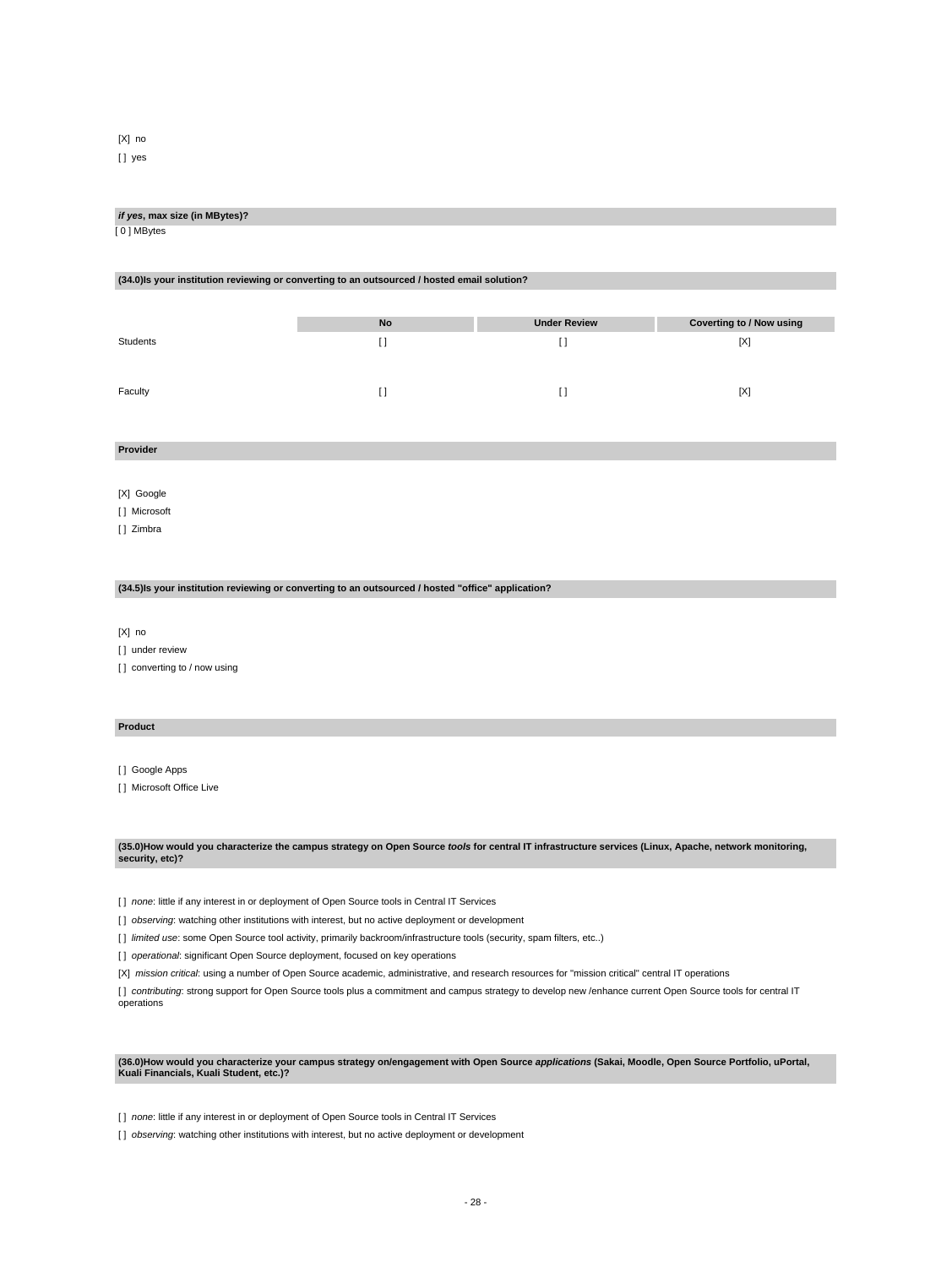[ ] limited use: some Open Source tool activity, primarily backroom/infrastructure tools (security, spam filters, etc..)

[] operational: significant Open Source deployment, focused on key operations

[X] mission critical: using a number of Open Source academic, administrative, and research resources for "mission critical" central IT operations

[] contributing: strong support for Open Source tools plus a commitment and campus strategy to develop new /enhance current Open Source tools for central IT operations

# (37.0)Looking ahead, what's the likelihood that your institution will migrate (or has already migrated to) to one or more Software as a Service (SaaS) or Open<br>Source ERP applications in five years, fall 2015 (1 = Low, 7 =

| Software as a Service (SaaS) Apps           |              |              |                |                |              |             |                          |
|---------------------------------------------|--------------|--------------|----------------|----------------|--------------|-------------|--------------------------|
|                                             |              |              |                |                |              |             |                          |
|                                             | $\mathbf{1}$ | $\mathbf 2$  | $\mathbf 3$    | 4              | ${\bf 5}$    | 6           | $\bf 7$                  |
| Course / Learning<br>Management<br>System   | $[ \ ]$      | $[ \ ]$      | $[ \; ]$       | []             | $[{\sf X}]$  | $[ \; ]$    | $[ \ ]$                  |
| Content<br>Mangement<br>System              | $[ \ ]$      | $[ \ ]$      | $[ \ ]$        | $[ \ ]$        | $[{\sf X}]$  | $[ \; ]$    | $[ \ ]$                  |
| Research<br>Management<br>System            | $[{\sf X}]$  | H            | $\mathfrak{g}$ | $\mathbf{I}$   | $[ \ ]$      | $[ \ ]$     | $[ \ ]$                  |
| Development<br>System                       | $[{\sf X}]$  | $[ \; ]$     | $[ \ ]$        | $[ \: ]$       | $[ \ ]$      | $[ \; ]$    | $[ \ ]$                  |
| <b>Financial System</b>                     | $[ \ ]$      | H            | $[{\sf X}]$    | $\mathfrak{g}$ | $[ \ ]$      | $[ \ ]$     | $[ \ ]$                  |
| HR System                                   | $[{\sf X}]$  | $[ \ ]$      | $\lceil$       | $[ \ ]$        | $\mathbf{I}$ | $[ \ ]$     | $[ \ ]$                  |
| Student<br>Information System               | $[ \ ]$      | $[{\sf X}]$  | $\mathfrak{g}$ | H              | $[ \ ]$      | $[ \ ]$     | $[ \ ]$                  |
| Student ePortfolio<br>System                | $[ \ ]$      | $[ \ ]$      | $[{\sf X}]$    | $[ \ ]$        | $[ \ ]$      | $[ \ ]$     | $\lceil$                 |
| Collaboration<br>Platforms/<br>Applications | $[ \ ]$      | $\mathbf{I}$ | $[ \ ]$        | $[ \ ]$        | $[ \ ]$      | $[{\sf X}]$ | $\lceil$                 |
| Lecture Capture/<br>Video Streaming         | $[ \; ]$     | $[{\sf X}]$  | $[ \; ]$       | $[ \: ]$       | $[ \ ]$      | $[ \; ]$    | $[ \ ]$                  |
| <b>Open Source ERP Apps</b>                 |              |              |                |                |              |             |                          |
|                                             |              |              |                |                |              |             |                          |
|                                             | $\mathbf{1}$ | $\mathbf 2$  | $\mathbf 3$    | 4              | ${\bf 5}$    | $\bf 6$     | $\overline{\phantom{a}}$ |
| Course / Learning<br>Management<br>System   | $[ \ ]$      | $[ \; ]$     | $[ \; ]$       | $[ \ ]$        | $[ \ ]$      | $[ \ ]$     | $[{\sf X}]$              |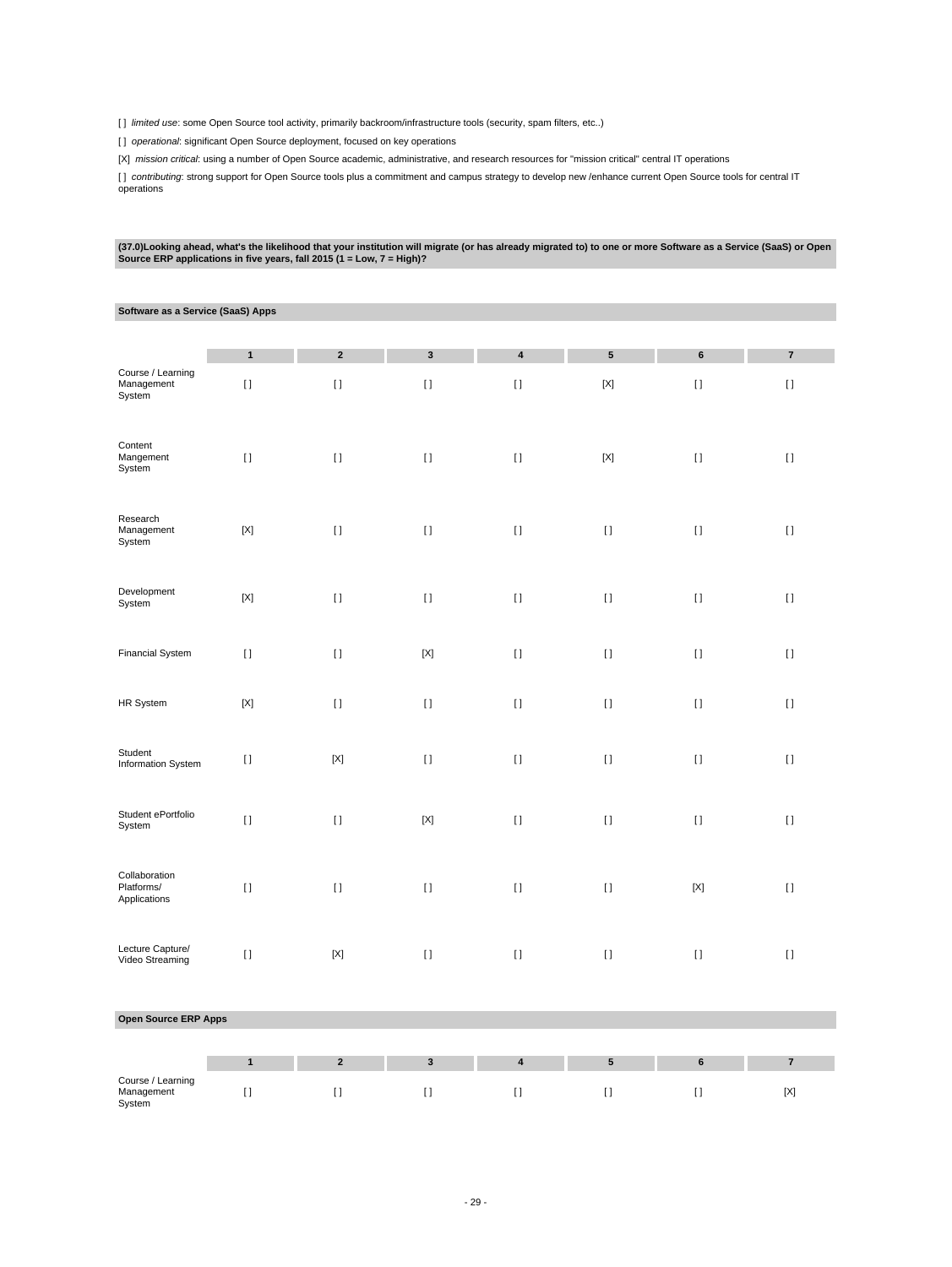| Content<br>Mangement<br>System                                                                                                                                       | $[ \; ]$    | $\mathbf{I}$ | $[ \ ]$  | $[ \; ]$ | $\mathbf{I}$ | $[{\sf X}]$ | $[ \; ]$ |  |  |
|----------------------------------------------------------------------------------------------------------------------------------------------------------------------|-------------|--------------|----------|----------|--------------|-------------|----------|--|--|
| Research<br>Management<br>System                                                                                                                                     | $[ \ ]$     | $\mathbf{I}$ | $[ \ ]$  | [X]      | $[ \; ]$     | $[ \ ]$     | $[ \ ]$  |  |  |
| Development<br>System                                                                                                                                                | $[{\sf X}]$ | $\mathbf{I}$ | $[ \ ]$  | $[ \ ]$  | $[ \ ]$      | $[ \ ]$     | $[ \ ]$  |  |  |
| <b>Financial System</b>                                                                                                                                              | $[ \ ]$     | [X]          | $[ \ ]$  | H        | H            | H           | H        |  |  |
| HR System                                                                                                                                                            | $[ \ ]$     | $[{\sf X}]$  | $[ \ ]$  | $[ \ ]$  | $[ \ ]$      | $[ \ ]$     | $[ \ ]$  |  |  |
| Student<br>Information System                                                                                                                                        | $[ \ ]$     | $[{\sf X}]$  | $\lceil$ | $\Box$   | $\mathbf{I}$ | $[ \ ]$     | $\Box$   |  |  |
| Student ePortfolio<br>System                                                                                                                                         | $[ \ ]$     | $\mathbf{I}$ | $[ \ ]$  | [X]      | $[ \ ]$      | $[ \ ]$     | $[ \ ]$  |  |  |
| Collaboration<br>Platforms/<br>Applications                                                                                                                          | $[ \ ]$     | [X]          | $[ \ ]$  | $[ \ ]$  | $\mathbf{I}$ | $[ \ ]$     | $[ \ ]$  |  |  |
| Lecture Capture/<br>Video Streaming                                                                                                                                  | $[ \ ]$     | $[{\sf X}]$  | $\lceil$ | $[ \ ]$  | $\mathbf{I}$ | $[ \ ]$     | $[ \ ]$  |  |  |
| (38.0) Please provide information about Open Source projects and personnel at your institution                                                                       |             |              |          |          |              |             |          |  |  |
|                                                                                                                                                                      |             |              |          |          |              |             |          |  |  |
| number of current/active Open Source support/development projects in central IT services<br>[5]                                                                      |             |              |          |          |              |             |          |  |  |
| FTE personnel allocated to Open Source support or development activities in central IT services<br>(if you have .5 FTE working on Open Source, please round up to 1) |             |              |          |          |              |             |          |  |  |
| [2]                                                                                                                                                                  |             |              |          |          |              |             |          |  |  |
| (39.0) Is your campus part of a multicampus system with shared computing resources:                                                                                  |             |              |          |          |              |             |          |  |  |

[X] no [ ] yes

# **(40.0)Academic and administrative computing on your campus are:**

[ ] separate units

[X] one single unit

# **(41.0)Has your institution reorganized information services units within the past two years?**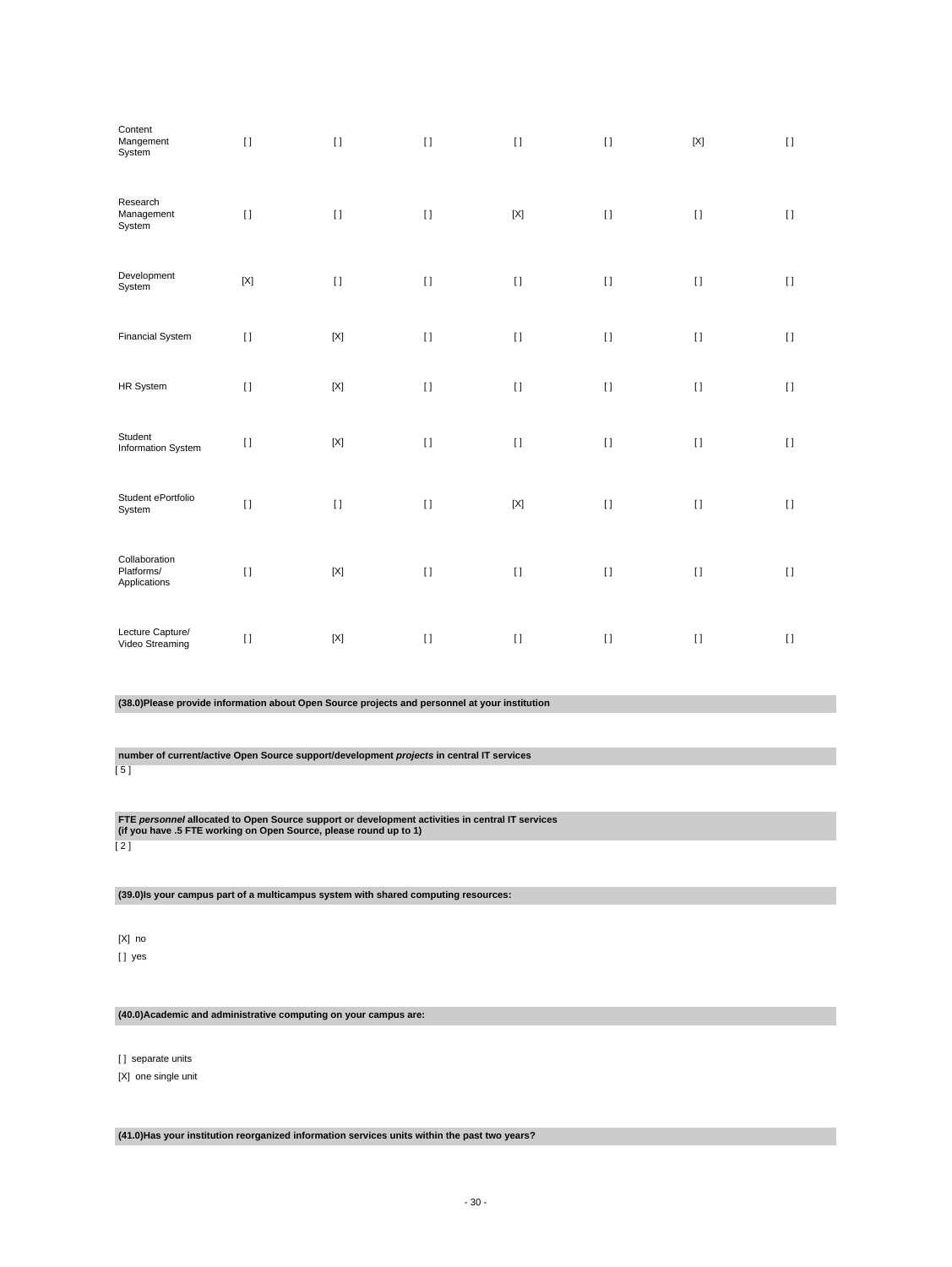|                          | no      | yes         |
|--------------------------|---------|-------------|
| Academic Computing       | $[ \ ]$ | $[{\sf X}]$ |
|                          |         |             |
|                          |         |             |
| Administrative Computing | $[ \ ]$ | $[{\sf X}]$ |
|                          |         |             |
| Libraries                | $[ \ ]$ | $[{\sf X}]$ |
|                          |         |             |
|                          |         |             |
| Telecommunications       | [X]     | $[ \ ]$     |
|                          |         |             |

# **(42.0)Do you anticipate a reorganization of information services units within the next two years?**

|                          | no       | yes     |
|--------------------------|----------|---------|
| Academic Computing       | $\lceil$ | [X]     |
|                          |          |         |
| Administrative Computing | [X]      | $[ \ ]$ |
|                          |          |         |
| Libraries                | [X]      | $[ \ ]$ |
|                          |          |         |
| Telecommunications       | $\lceil$ | [X]     |
|                          |          |         |

**(43.0)How does your campus coordinate academic and administrative computing operations? The heads of each unit report to**

# **Academic Computing**

[] president [ ] provost (chief academic officer) [X] CIO or CTO [] other vice provost/vice president [] dean

# **Administrative Computing**

[] president [ ] provost (chief academic officer) [X] CIO or CTO [ ] other vice provost/vice president [] dean

# **Libraries**

[] president [ ] provost (chief academic officer) [X] CIO or CTO [ ] other vice provost/vice president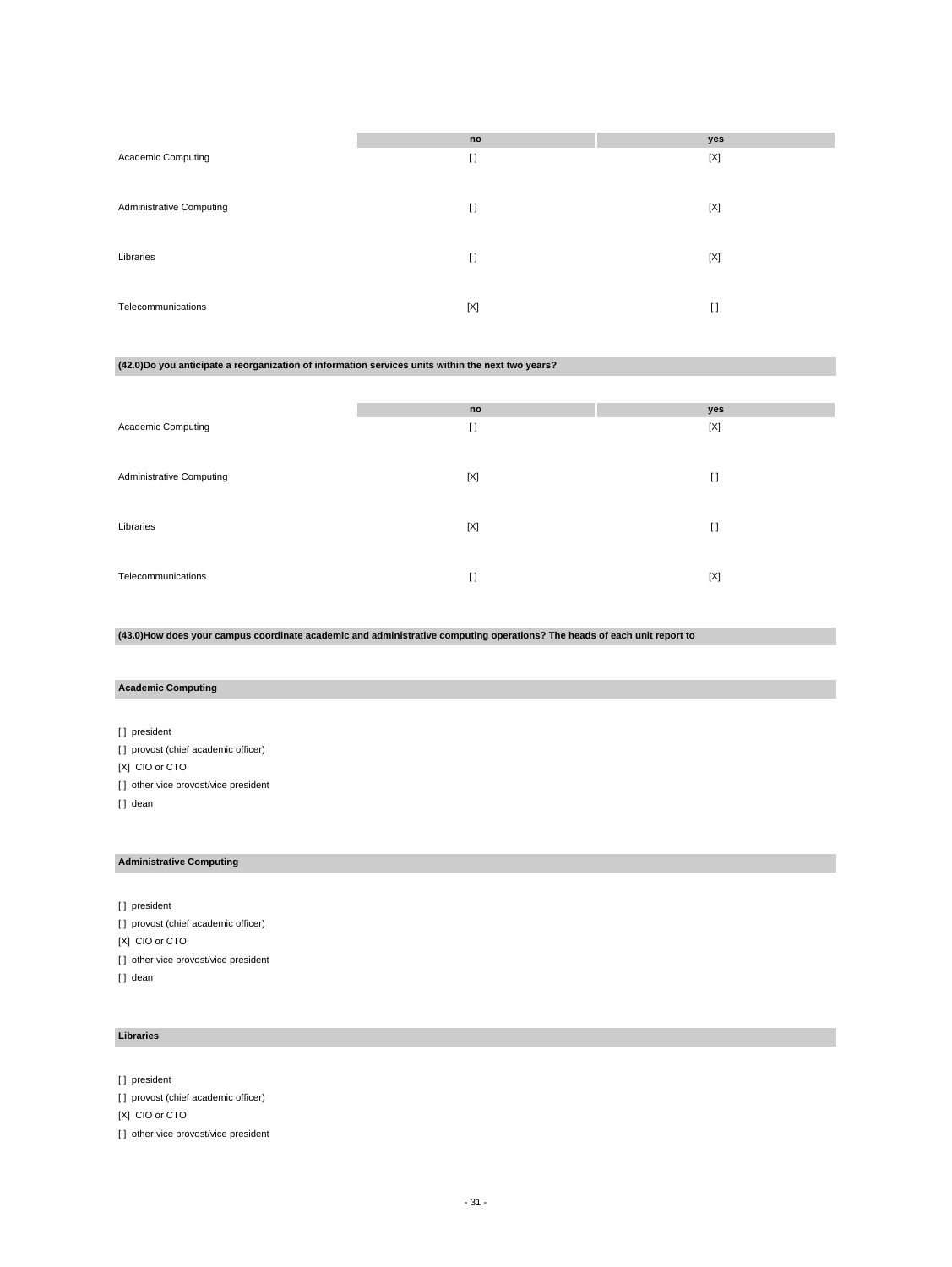[] dean

#### **(44.0)Does your institution have a chief information officer/chief technology officer (CIO/CTO)?**

[ ] no

[ ] no, but currently under discussion [X] yes

#### **(45.0)If yes (your institution has a CIO/CTO), what academic and operational units report to the CIO/CTO?**

- [X] academic computing
- [X] administrative computing
- [X] libraries
- [X] media center
- [X] telecommunications
- [] distance/online education programs

#### **(46.0)The CIO (or senior institutional computing/IT officer) reports to:**

[X] president

- [] provost/vice president for academic affairs
- [] CFO/vice president for business/adm affairs
- [] other

# **(47.0)Is the CIO (or senior institutional computing/IT officer) a member of the president's cabinet/exec. committee?**

[ ] no [X] yes

# **(48.0)Does your institution have a board/trustee committee on computing/information technology**

[ ] no

- [ ] under discussion
- [ ] to begin in A/Y 2010-11

[X] yes, current board committee on computing/IT issues

# **(49.0)Which unit provides tech. support for most departmental computer labs:**

[] individual department

[X] central IT service unit

[ ] both

**(50.0)How does your institution deal with the "life cycle" issues affecting the institutional purchase (and upgrading / replacement) of desktop computers for faculty, classrooms, clusters, and labs?**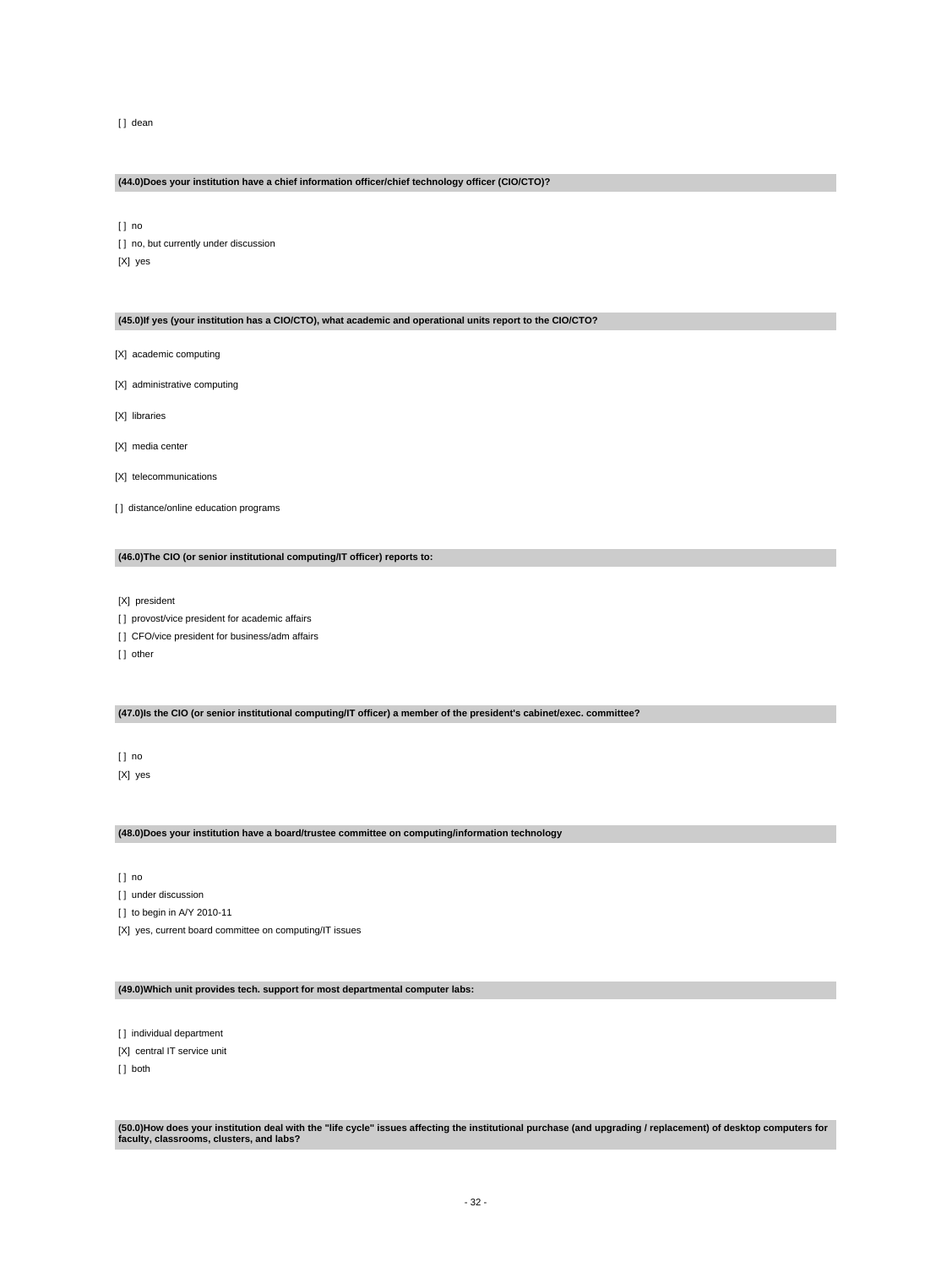[ ] Most institutional purchases of desktop systems are acquired through a special one-time allocation or appropriation.

[ ] Although we generally purchase equipment on a one-time allocation, we are developing a budget mechanism (or budget planning model) to help us routinely "acquire and retire" new technology.

[X] We have a budget mechanism (or budget planning model) to help us routinely "acquire and retire" new technology.

**(51.0)As you think about security issues at your institution, what security incidents did your campus experience in the past year (2009-10)?**

# **Security incident in the past 12 months?**

[X] Theft of computer(s) containing confidential data files

- [ ] Hack/attack on the campus network
- [] Hack/attack on student/personnel/alumni data files
- [] Hack/attack on administrative/financial files
- [ ] Hack/attack on research data files
- [ ] Other attack on institutional data files
- [X] Identity management issues
- [ ] Major computer virus infestation
- [ ] Major spyware infestation
- [ ] Student security "incident" related to social networking sites (e.g., Facebook, MySpace, YouTube)
- [ ] Exposure/loss of sensitive data in a distributed environment (i.e., dept server not managed by central IT unit)
- [] Intentional employee transgressions affecting IT security

#### **(51.5)How concerned are you about security issues for your institution for the coming year?**

#### **Security Concern for 2010-11 (1=Low, 5=High)**

|                                                               | $\mathbf{1}$ | $\overline{2}$ | 3        | 4        | $5\phantom{1}$ |
|---------------------------------------------------------------|--------------|----------------|----------|----------|----------------|
| Theft of computer(s)<br>containing confidential<br>data files | $\lceil$     | $\lceil$       | $[ \ ]$  | $\lceil$ | [X]            |
| Hack/attack on the<br>campus network                          | $\lceil$     | $\Box$         | [X]      | $\lceil$ | $[ \ ]$        |
| Hack/attack on student/<br>personnel/alumni data<br>files     | $\Box$       | $\lceil$       | $\lceil$ | $\lceil$ | [X]            |
| Hack/attack on<br>administrative/financial<br>files           | $\Box$       | $\Box$         | $\Box$   | $\lceil$ | [X]            |
| Hack/attack on research<br>data files                         | $[ \ ]$      | [X]            | $\lceil$ | $\lceil$ | $\Box$         |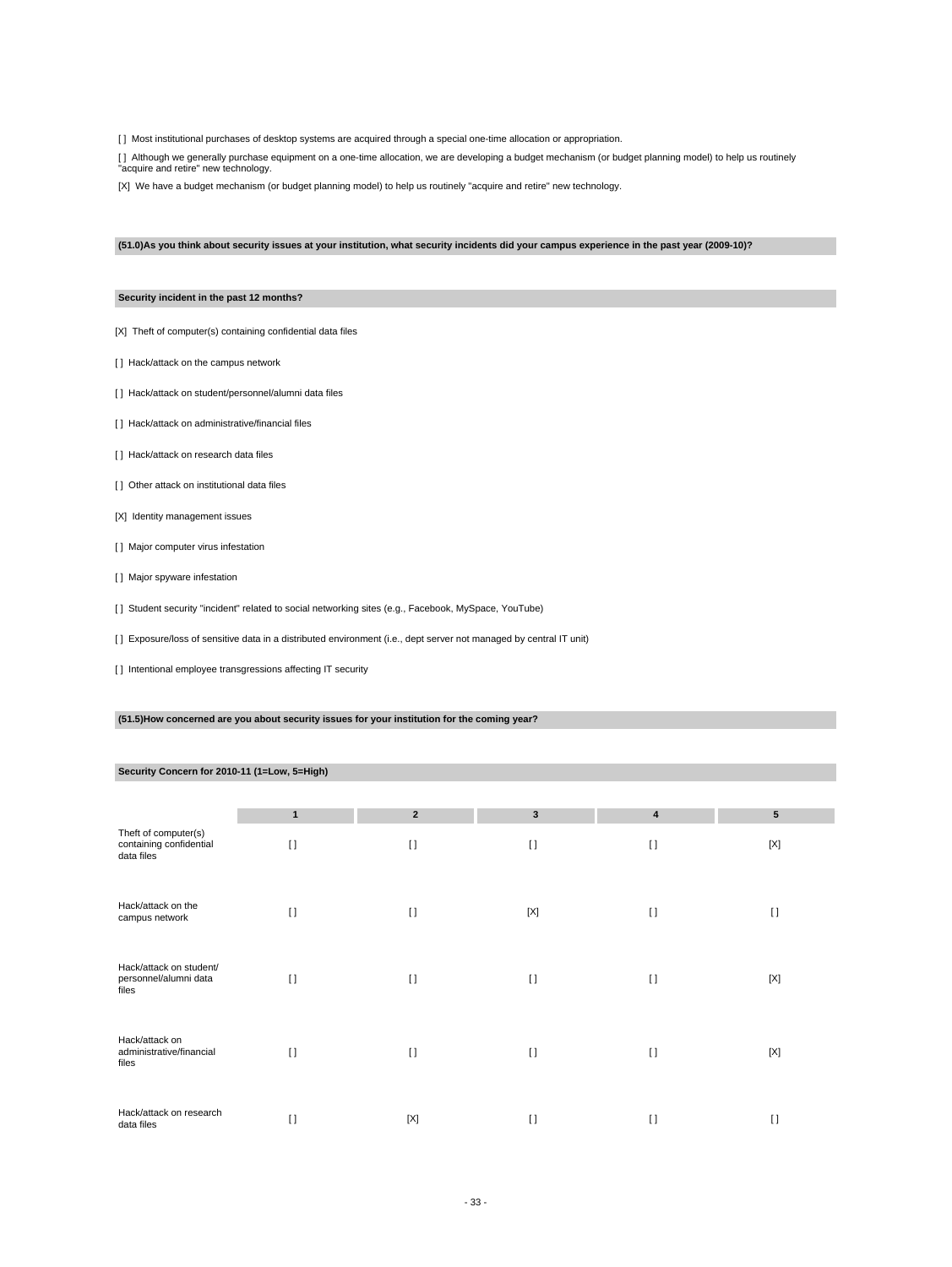| Other attack on<br>institutional data files                                                                                 | $\Box$  | $\Box$      | [X]      | $\Box$   | $\lceil$ |
|-----------------------------------------------------------------------------------------------------------------------------|---------|-------------|----------|----------|----------|
| Identity management<br>issues                                                                                               | $[ \ ]$ | $\lceil$    | $\lceil$ | $[ \ ]$  | [X]      |
| Major computer virus<br>infestation                                                                                         | $\Box$  | $[{\sf X}]$ | $\lceil$ | $[ \ ]$  | $\lceil$ |
| Major spyware infestation                                                                                                   | $\Box$  | $\lceil$    | $\Box$   | [X]      | $\Box$   |
| Student security<br>"incident" related to social<br>networking sites (e.g.,<br>Facebook, MySpace,<br>YouTube)               | $\Box$  | $[{\sf X}]$ | $\lceil$ | $[ \ ]$  | $\lceil$ |
| Exposure/loss of sensitive<br>data in a distributed<br>environment (i.e., dept<br>server not managed by<br>central IT unit) | $\Box$  | $\lceil$    | $\lceil$ | $\lceil$ | [X]      |
| Intentional employee<br>transgressions affecting IT<br>security                                                             | $[ \ ]$ | $\lceil$    | $\lceil$ | $\lceil$ | [X]      |

**(52.0)Please indicate the degree to which you agree or disagree with the following statements.**

|                                                                                                   | <b>Strongly Disagree</b> | <b>Disagree</b> | Agree    | <b>Strongly Agree</b> |
|---------------------------------------------------------------------------------------------------|--------------------------|-----------------|----------|-----------------------|
| Faculty have unreasonable<br>expectations about user support<br>services.                         | $\Box$                   | $[ \ ]$         | [X]      | $\Box$                |
| Technology has done much<br>to improve instruction on my<br>campus.                               | $\Box$                   | $\Box$          | [X]      | $\Box$                |
| We plan to require all our<br>students to own a computer by<br>fall 2011.                         | [X]                      | $\Box$          | $\lceil$ | $\left[ \right]$      |
| Access to Internet 2 by fall 2011<br>is essential to our long-term<br>technology needs.           | [X]                      | $[ \ ]$         | $\lceil$ | $\lceil$              |
| Access to National Lambda Rail<br>by fall 2011 is essential to our<br>long-term technology needs. | [X]                      | $[ \ ]$         | $\lceil$ | $\lceil$              |
| We are experiencing major cost<br>over-runs/unexpected costs in<br>our ERP deployment activities  | $\Box$                   | $\Box$          | [X]      | $\Box$                |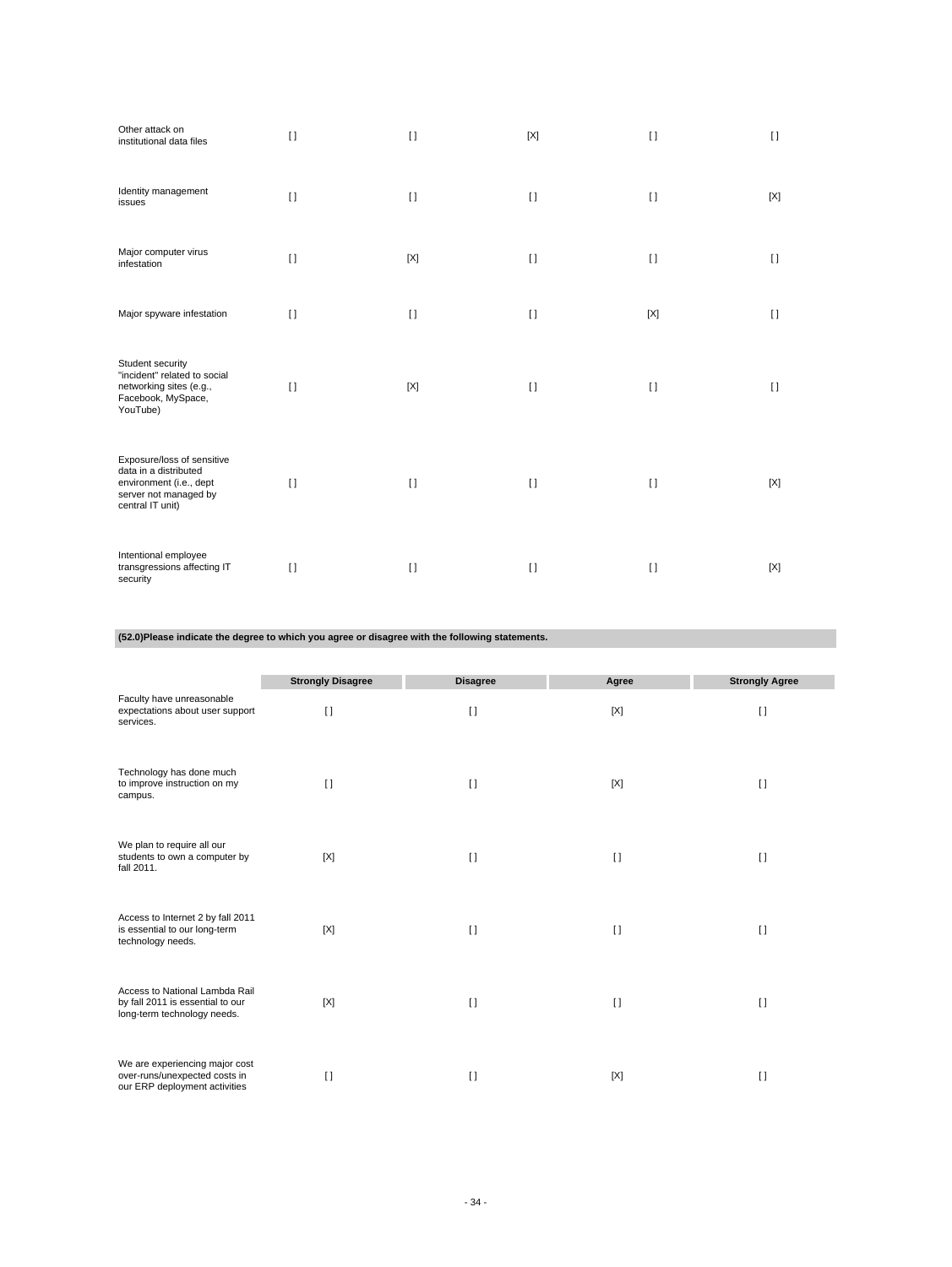| Open Source offers a viable<br>alternative for key campus ERP<br>application                                         | [X]    | $\Box$ | $\Box$ | $\Box$  |
|----------------------------------------------------------------------------------------------------------------------|--------|--------|--------|---------|
| Open Source will play an<br>increasingly important role in<br>our campus IT strategy                                 | $\Box$ | $\Box$ | [X]    | $\Box$  |
| eBook content will be an<br>importance source for<br>instructional resources in five<br>years                        | $\Box$ | $\Box$ | [X]    | $\Box$  |
| eBook readers (hardware)<br>will be important platforms for<br>instructional content in five<br>years                | $\Box$ | [X]    | $\Box$ | $\Box$  |
| Lecture capture is an important<br>part of our campus plan for<br>developing and delivering<br>instructional content | [X]    | $\Box$ | $\Box$ | $[ \ ]$ |
| Mobile apps are an important<br>part of our campus plan to<br>enhance instructional resources<br>and campus services | $\Box$ | [X]    | $\Box$ | $[ \ ]$ |

**(53.0)The single most important information technology issue confronting my institution over the next two or three years is (mark only one):**

[] Providing online/distance education via the Web

[] Providing adequate user support

[] Assisting faculty integrate technology into instruction

[] Financing the replacement of aging hardware/software

[ ] Cloud computing

[] Integrating academic and administrative IT services

[ ] Mobile Computing

[ ] Upgrading/enhancing network and data security

[ ] Hiring/retaining qualified IT staff

[X] Upgrading/replacing administrative IT/ERP systems

[ ] Upgrading/replacing campus network

[ ] Upgrading/replacing emergency communications

**(54.0)What was the total headcount enrollment on your campus as of May, 2010?**

 $\frac{1}{2}$ [ 1623 ]

(55.0)What is your *best estimate* of the total number of institutionally-owned desktop/notebook computers and workstations on your campus as of May,<br>2010? (Please include systems in faculty offices and in labs, clusters,

**Desktop/notebook computers**

[ 1350 ]

**Unix Workstations**

 $[0]$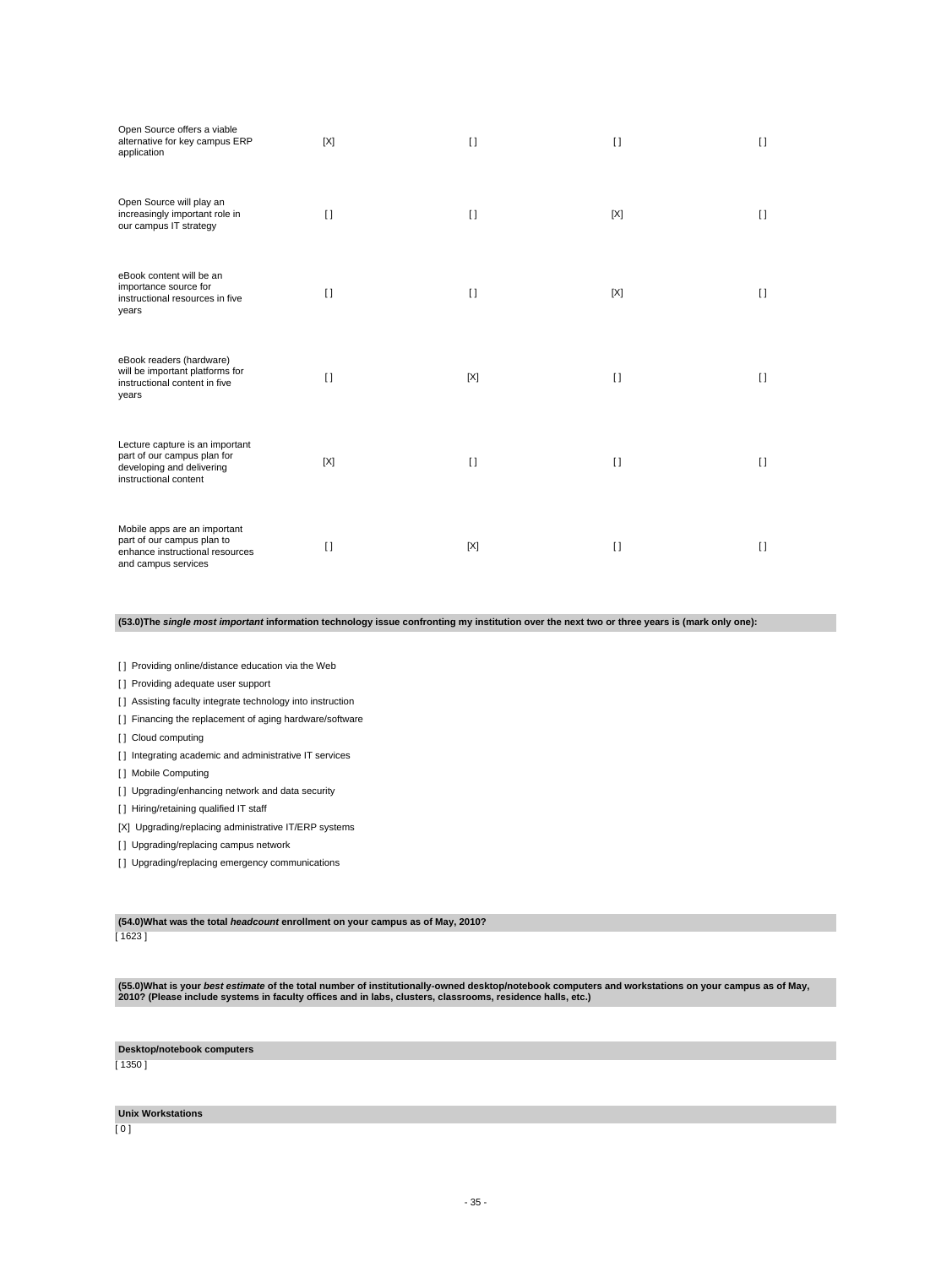**(56.0)What is your best estimate of the total number of personally-owned desktop and notebook computers used on your campus as of May, 2010? (Include personally purchased systems owned by students and faculty.)** [ 1900 ] computers **(57.0)What is your best estimate of the proportion of individuals in your campus community who have or own computers: students who own desktop computers** [ 5 ] % **students who own notebook computers** [ 95 ] % **faculty who own desktop computers** [ 35 ] % **faculty who own notebook computers** [ 65 ] % **(58.0)Total number of computer labs, clusters, and classrooms on your campus as of May, 2010?** [ 12 ] **(59.0)How many of these computer labs/clusters/classrooms are specifically dedicated for use by individual departments or units (e.g., writing program, engineering, social science)?** [ 3 ] **(60.0)Total number of computers and workstations in all the labs/classrooms/clusters on your campus as of May, 2010? Notebook/Desktop Computers** [ 600 ] **Unix Workstations** [ 0 ] **(61.0)Total number of network servers on your campus?**  $[ 130 ]$ **Percentage of campus servers managed by: central IT services** [ 100 ] % **individual depts./labs/units**

[ 0 ] %

(62.0)What is your *best estimate* (percentage) of the operating systems now installed on institutionally-owned desktop/notebook computers and network<br>servers? (example: 25 pct use the Mac O/S, 35 pct use Windows 7, 5 pct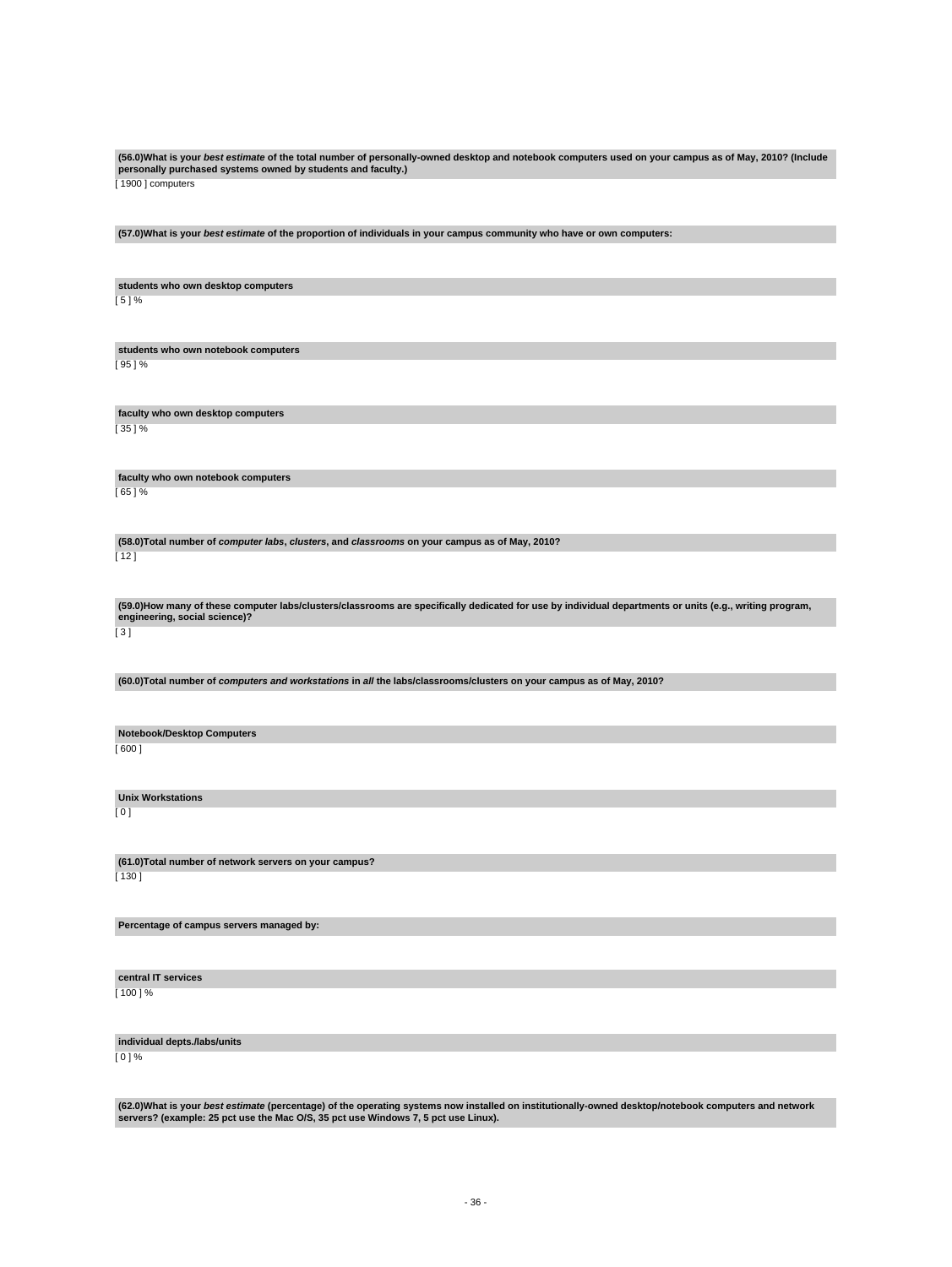|  | computers/clients: |  |
|--|--------------------|--|
|  |                    |  |

| <b>Macintosh</b>                                                                                                                |
|---------------------------------------------------------------------------------------------------------------------------------|
| $[30]$ %                                                                                                                        |
|                                                                                                                                 |
|                                                                                                                                 |
| Windows 2000/XP                                                                                                                 |
| [54]%                                                                                                                           |
|                                                                                                                                 |
| <b>Windows Vista</b>                                                                                                            |
| [5]%                                                                                                                            |
|                                                                                                                                 |
|                                                                                                                                 |
| <b>Windows System 7</b><br>$[10]$ \$                                                                                            |
|                                                                                                                                 |
|                                                                                                                                 |
| Unix                                                                                                                            |
| $[0]$ %                                                                                                                         |
|                                                                                                                                 |
| Linux                                                                                                                           |
| $[1]$ %                                                                                                                         |
|                                                                                                                                 |
|                                                                                                                                 |
| (62.5) What is your best estimate (percentage) of the operating systems now installed on institutionally-owned network servers: |
|                                                                                                                                 |
|                                                                                                                                 |
| Mac<br>[8]%                                                                                                                     |
|                                                                                                                                 |
|                                                                                                                                 |
| <b>Windows 2000/03</b>                                                                                                          |
| [55]%                                                                                                                           |
|                                                                                                                                 |
| Solaris/Open Solaris                                                                                                            |
| $[0]$ %                                                                                                                         |
|                                                                                                                                 |
|                                                                                                                                 |
| Unix (non-Solaris)                                                                                                              |
| $[1]$ %                                                                                                                         |
|                                                                                                                                 |
| Linux                                                                                                                           |
| [36]%                                                                                                                           |
|                                                                                                                                 |
|                                                                                                                                 |
| Novell                                                                                                                          |
| $[0]$ %                                                                                                                         |
|                                                                                                                                 |
| (63.0) Total number (FTE) of IT help desk/technical support personnel (incl. departmental staff)?                               |
| $[5]$ FTE                                                                                                                       |
|                                                                                                                                 |
| (64.0)Percentage of faculty who have an individual/personal Web page (for the person, not for a class):                         |
|                                                                                                                                 |

[ 2 ] %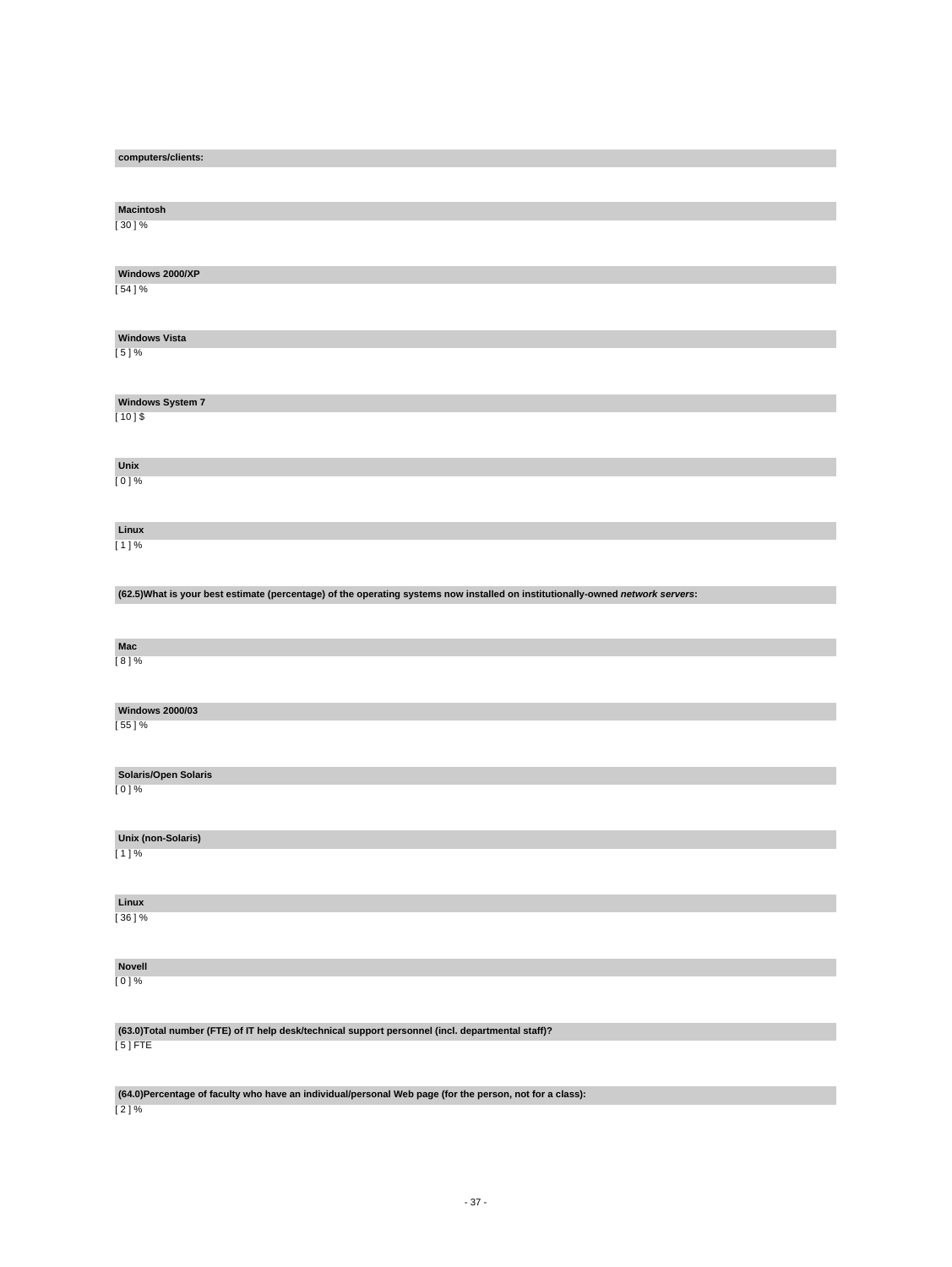**(65.0)What percentage of your faculty have taught an online course (80 pct of content online) over the past two years?**

**full-time faculty** [ 0 ] %

**part-time faculty**

[ 0 ] %

**(66.0)What is your best estimate of the proportion/percentage of classes that use the following info. tech. resources:**

**computer-based classrooms or labs** [ 15 ] %

**computer-based simulations or exercises** [ 5 ] %

**presentation handouts**

[ 100 ] %

**electronic mail**

[ 100 ] %

**Web pages for class materials & resources**  $[20] %$ 

**wikis / blogs**

[ 5 ] %

**online video resources**

[ 7 ] %

**commercial courseware/instructional resources** [ 5 ] %

**Internet resources (from off-campus sources)**

[ 75 ] %

**course management tools for online course resources** [ 45 ] %

**"clickers"/classroom response system**

[ 0 ] %

**podcasting**

[ 0 ] %